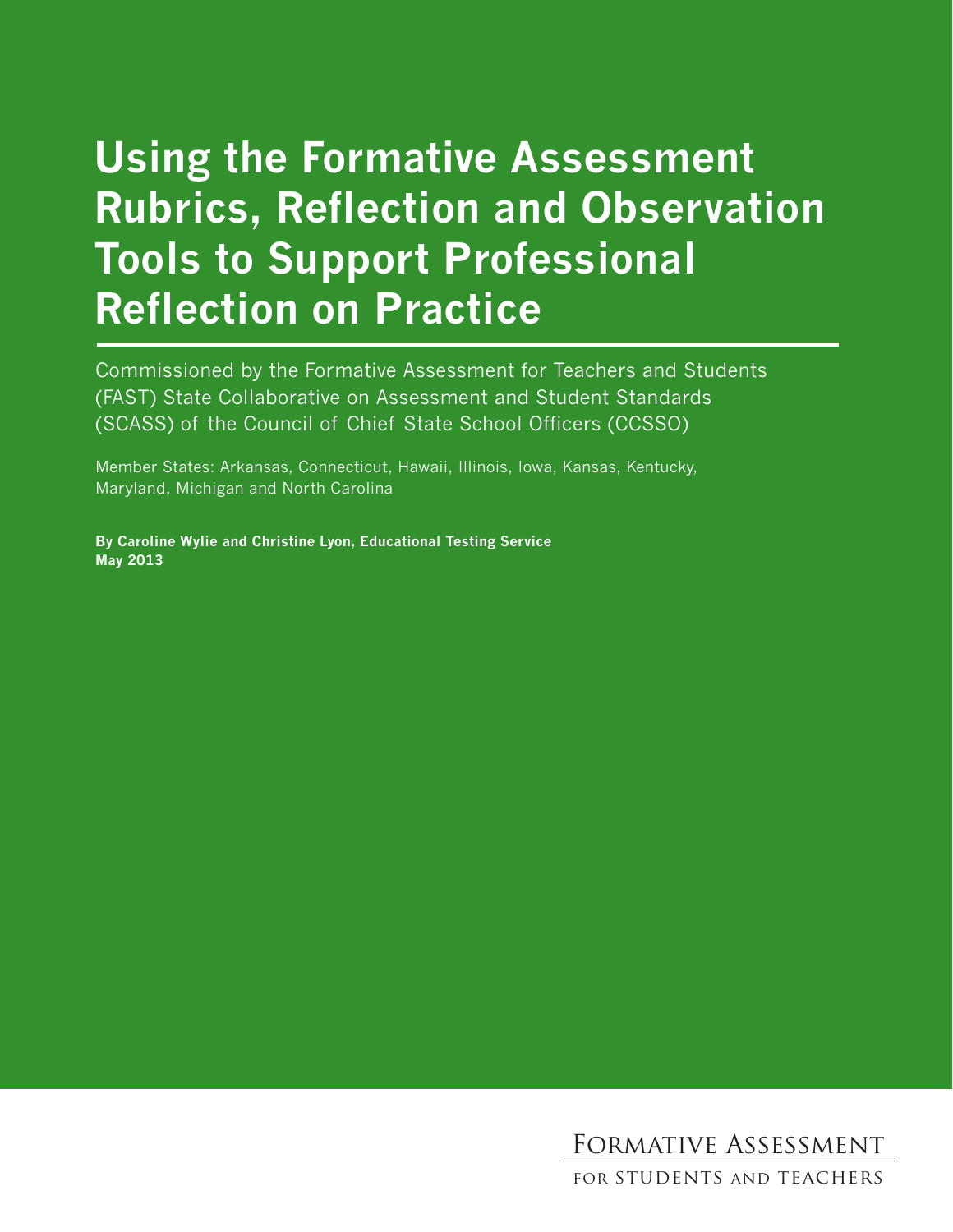#### **Acknowledgements**

Grateful thanks are extended to the members of the FAST SCASS who were generous in their time providing helpful feedback and suggestions. Particular thanks to go Margaret Heritage (UCLA/CRESST), Jim Popham (professor emeritus UCLA), Kim Young (Michigan), Ed Roeber (Michigan), Colleen Anderson (Iowa), Sarah McManus (North Carolina), Carmella Fair (North Carolina), Saundra Hamon (Kentucky), Joe DiGarbo (Connecticut), Sherri Thorne (Arkansas), Suzanne Knowles (Arkansas), and Gil Downey (Illinois) for feedback and sharing of state materials to inform the contents of this document.

In addition, particular thanks to the teachers who took time from an already busy schedule to review drafts of this document: Carlethia Houston, Samantha Newkirk (Arkansas), Gail Felberbaum, Steven Tobitsch (Connecticut) Jonelle Flight, Marti McGurk, Francine Hughes, Brian Ito, Irene Kamimura, Kim Anthony-Maeda, John Newkirk, Ellen Nishioka, Holly Polk, David Shimoda, Rampal Singh, Sherry Yamaguchi (Hawaii), Paul Bristol-Ososki (Kansas), Ashley Eggleston, Adrienne Gilby, Diane Gore, Natasha Norins, Myra Scott, and Leigh Ward (North Carolina).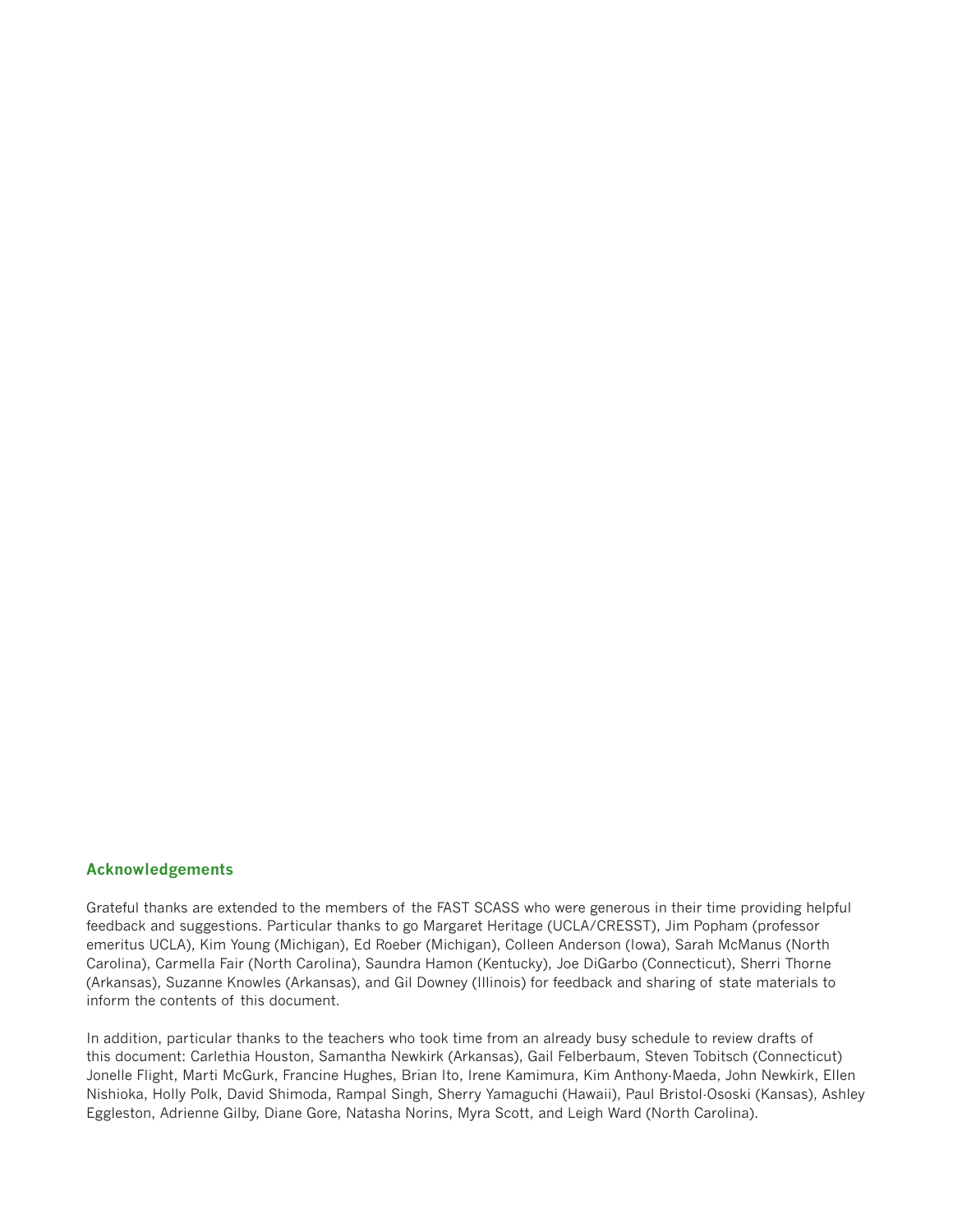# **Preface**

Peer observation of and reflection on teaching practice supports professional learning and continuous improvement. The *purpose of this document* is to provide guidelines and resources for use in observations and reflections on formative assessment practices. Sections of the document address:

- **1 Background information on formative assessment;**
- **<sup>2</sup> Discussion of the value of informal self-reflection or peer observations as a way to improve formative assessment practice;**
- **3 A set of rubrics for ten dimensions of formative assessment practice; and**
- **4 Guidelines for how to use both the self-reflection and peer observation tools.**

There is the parallel between *student learning* supported by formative assessment, and *teacher professional learning*, as shown in the figure below: The concepts of formative assessment can be captured through a series of three questions that students and teachers are engaged in answering:



Students can answer in the following way: (1) clear learning goals provide the direction for where learning is headed; (2) ongoing formative assessment including self- and peer assessment provides information about where students are in their learning currently; and (3) closing the gap between intended and current learning can be done through teacher or student feedback, or a wide range of instructional adjustments or adaptations based on the evidence collected.

Improving teachers' formative assessment practice is an ongoing cycle that asks the same series of questions: (1) Where am I headed? (2) Where am I now? (3) How do I close the gap?



<sup>1</sup> Ramaprasad, A. (1983). On the definition of feedback. *Behavioral Science*, 28(1): 4-13.

Wiliam, D. (2004, June). Keeping learning on track: Integrating assessment with instruction. Presented at the 30<sup>th</sup> International Association for Educational Assessment Conference, Philadelphia.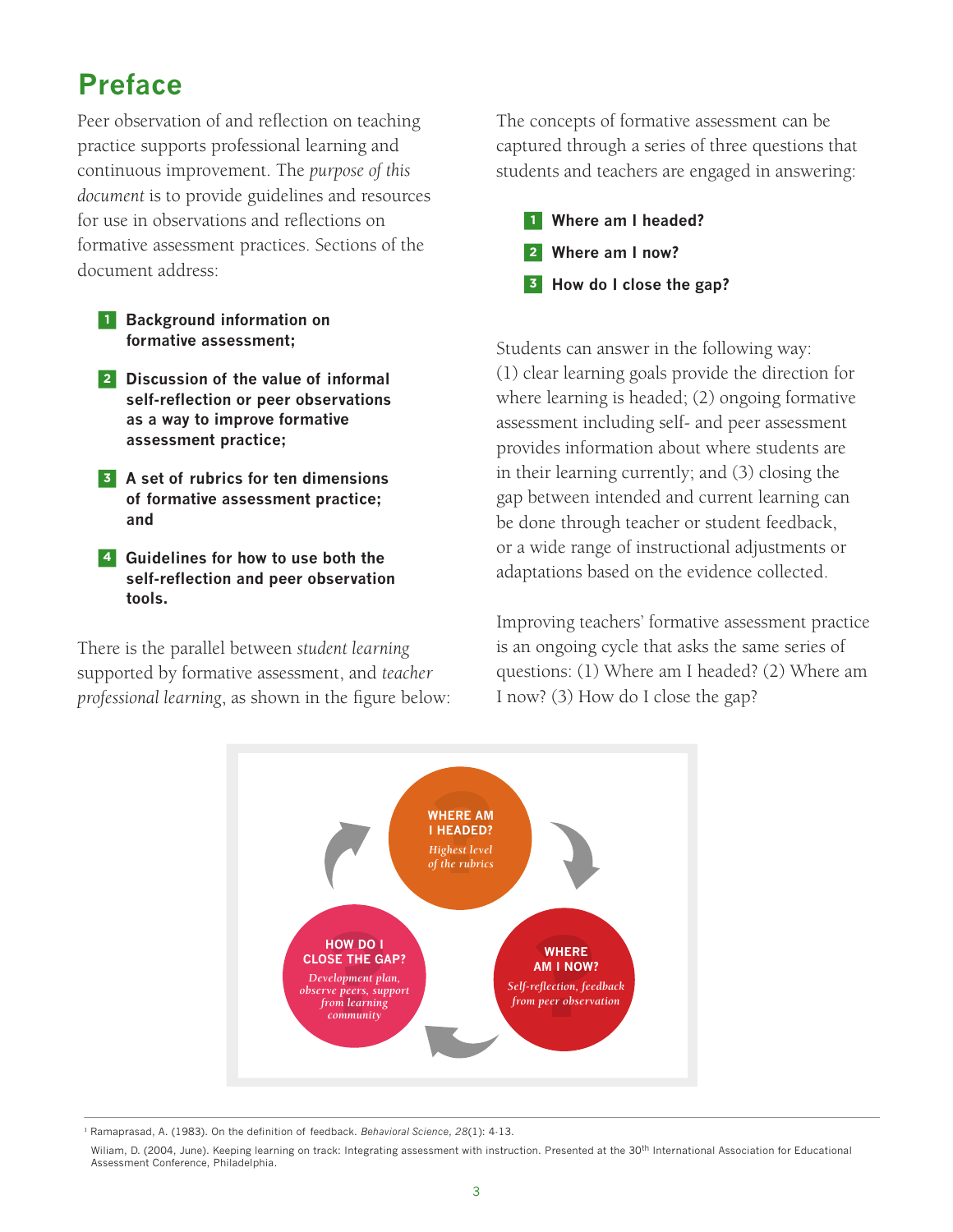- Examining the rubrics provided in this document is one way to address question (1) Where am I headed? The rubrics reflect the ten dimensions of formative assessment that together form an integrated set of formative assessment practices.
- Using self-reflection against the rubrics and getting feedback from a peer observer are ways to address question (2) Where am I now?
- Developing a plan of action, observing peers who are experts in a particular area and/or getting support from a learning community are ways for advancing through the stages of implementation once areas of formative assessment are identified for improvement, and these help address question (3) How do I close the gap?

Included in this document is a set of rubrics and tools to support self-reflection and peer observation. The observational tool described in the document focuses on the general formative assessment strategies that teachers should employ. Effective instruction addresses content understanding, elicits student thinking in depth and makes adjustments in teaching as needed, while also using the formative assessment practices described in this document.

The rubrics and tools can be used within the context of school-based professional development, with formal or informal groups of teachers, or by individuals who are interested in improving formative assessment practice.



*Advice: Skim through this entire document for a sense of what is included and then return to specific sections for a closer read as needed.*



*These rubrics along with the reflection and observation tools have not been developed for summative evaluations. They should not be used for that purpose without first studying their validity and reliability, creating a training and certification system for observers, and developing a process to monitor observer accuracy on an ongoing basis.*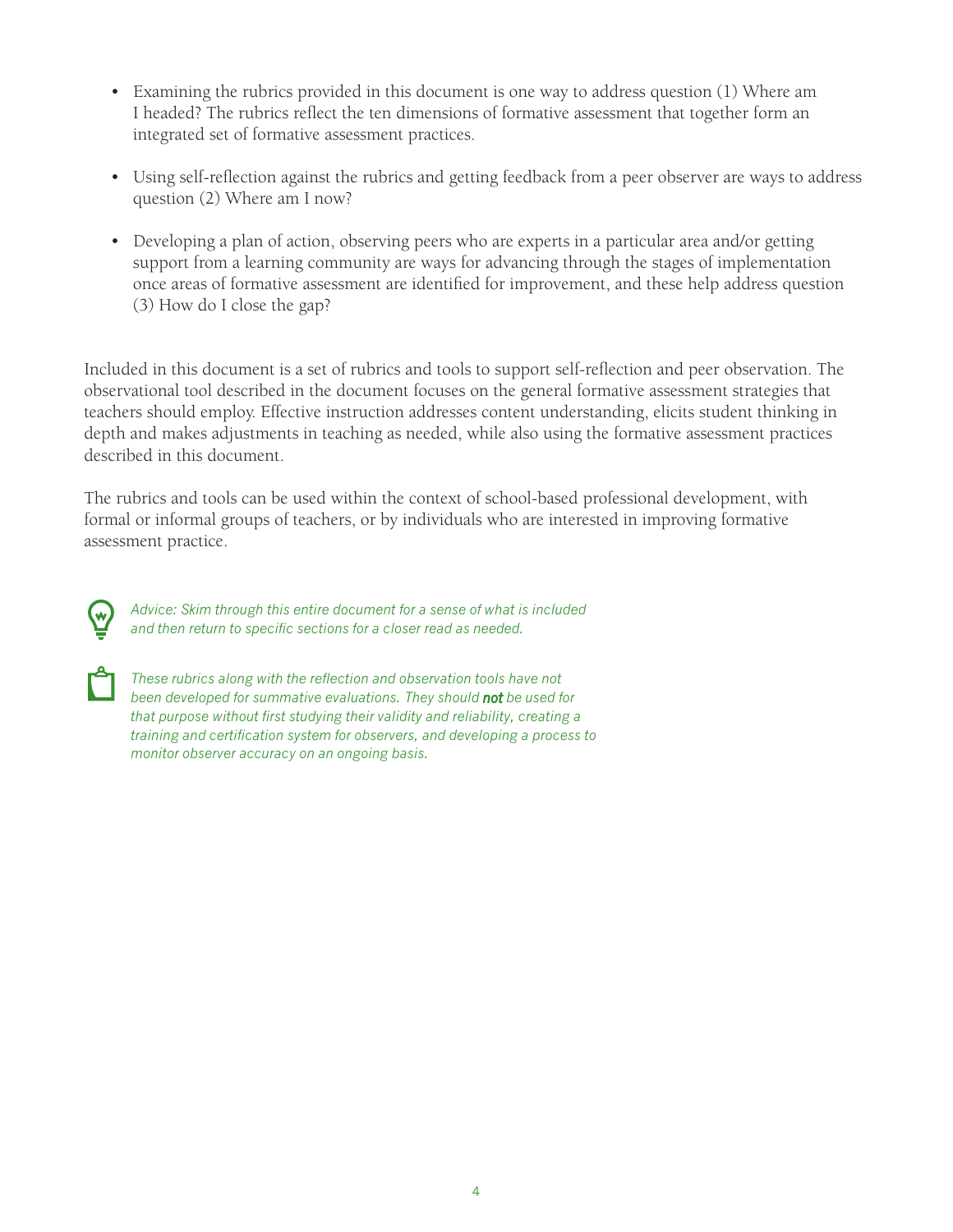# **Table of Contents**

|                                                                                   | 7  |
|-----------------------------------------------------------------------------------|----|
|                                                                                   | 10 |
| 3 - Becoming Familiar with the Rubrics for the Dimensions of Formative Assessment | 12 |
| 4 - Becoming Familiar with the Classroom Observation Tool                         |    |
|                                                                                   | 17 |
|                                                                                   | 20 |
|                                                                                   | 26 |
|                                                                                   | 29 |
| 7 - Resources for Observations                                                    |    |
| Self-Reflection Resources                                                         |    |
|                                                                                   | 50 |
| Reflection after Completing Multiple Teacher Self-Reflection Forms                | 51 |
|                                                                                   | 52 |
|                                                                                   | 53 |
| Peer Observation                                                                  |    |
|                                                                                   | 54 |
|                                                                                   | 55 |
|                                                                                   | 56 |
|                                                                                   | 57 |
|                                                                                   | 58 |
|                                                                                   | 59 |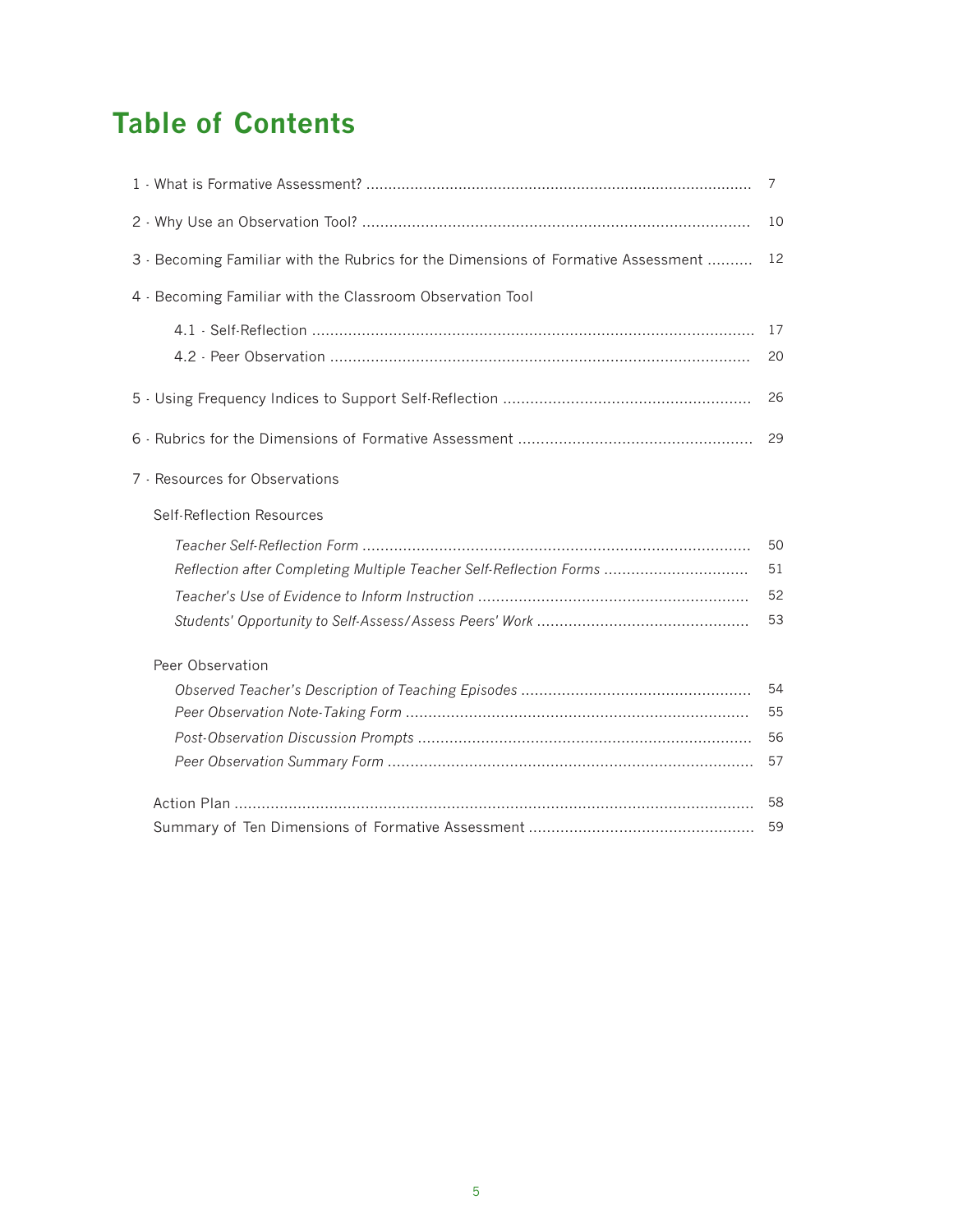

**1 What is Formative Assessment?**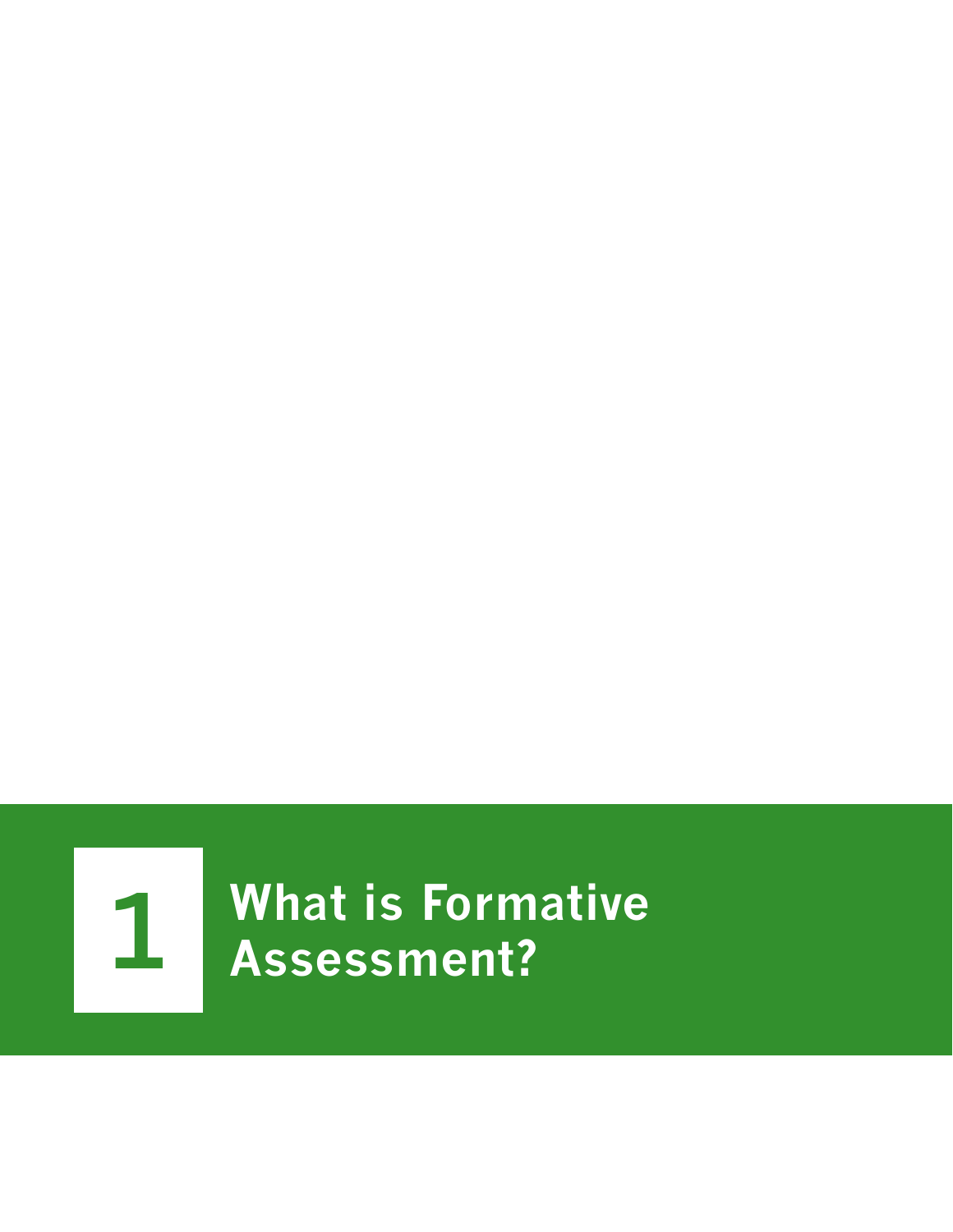# **1. What is Formative Assessment?**

In an effort to support the development of a common, research-based understanding of formative assessment the Formative Assessment for Students and Teachers (FAST) State Collaborative on Assessment and Student Standards (SCASS) published a definition of formative assessment in 2007:

*"Formative assessment is a process used by teachers and students during instruction that provides feedback to adjust ongoing teaching and learning to improve students' achievement of intended instructional outcomes."*

Central to this definition are several important ideas.

- **1 Formative assessment is not** a test, assessment, or quiz given at the end of a learning period, but an ongoing process of collecting evidence of student learning during instruction to inform next steps in teaching and learning while there is still an opportunity to influence learning. Identifying areas of need at the end of a unit may influence subsequent instruction, but it is not the heart of formative assessment.
- **<sup>2</sup> The idea of "during instruction" can mean** both literally during a class period as students and teachers are engaged in a learning experience, and also more broadly, during an instructional sequence that may span several weeks. A teacher can make adjustments to the instructional plans to account for students' current understanding and to support them moving closer to the intended learning goals.
- **<sup>3</sup> The process of formative assessment includes** both students and teachers in the collection and consideration of evidence of learning; formative assessment is something teachers *do with* students.

The FAST SCASS further expanded on this definition by identifying five attributes of effective formative assessment, listed below.

- **<sup>1</sup> Learning Progressions***.* Learning progressions should clearly articulate the sub-goals of the ultimate learning goal.
- **<sup>2</sup> Learning Goals and Criteria for Success.** Learning goals and criteria for success should be clearly identified and communicated to students.
- **<sup>3</sup> Descriptive Feedback.** Students should be provided with evidence-based feedback that is linked to the intended instructional outcomes and criteria for success.
- **<sup>4</sup> Self- and Peer Assessment.** Both self- and peer assessment are important for providing students an opportunity to think meta-cognitively about their learning.
- **<sup>5</sup> Collaboration.** A classroom culture in which teachers and students are partners in learning should be established.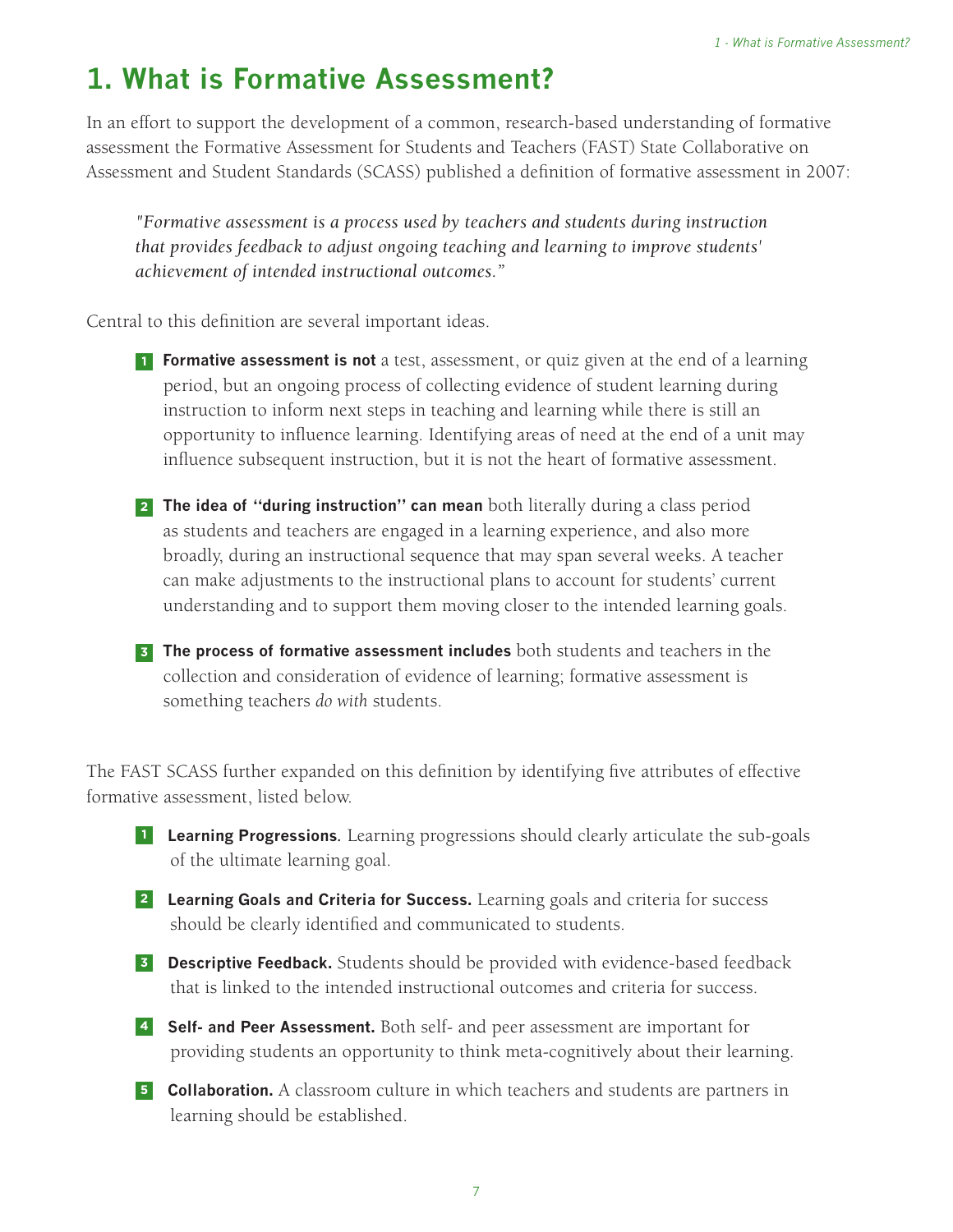For additional information the FAST SCASS has produced several publications². There are also a variety of texts on formative assessment that represent the key ideas in a way that is congruent with the FAST SCASS definition<sup>3</sup>.

Council of Chief State School Officers. (2008). *Formative assessment: Examples of practice*. A work product initiated and led by Caroline Wylie, ETS, for the Formative Assessment for Students and Teachers (FAST) Collaborative. Washington, DC: Author.

<sup>&</sup>lt;sup>2</sup> Council of Chief State School Officers. (2008). *Attributes of effective formative assessment*. A work product coordinated and led by Sarah McManus, North<br>Carolina Department of Public Instruction, for the Formative As State School Officers.

<sup>&</sup>lt;sup>3</sup> Heritage, M. H. (2010). *Formative assessment: Making it happen in the classroom.* Thousand Oaks, CA: Corwin.<br>Popham, W. J. (2008). *Transformative assessment*. Alexandria, VA: Association for Supervision and Curriculu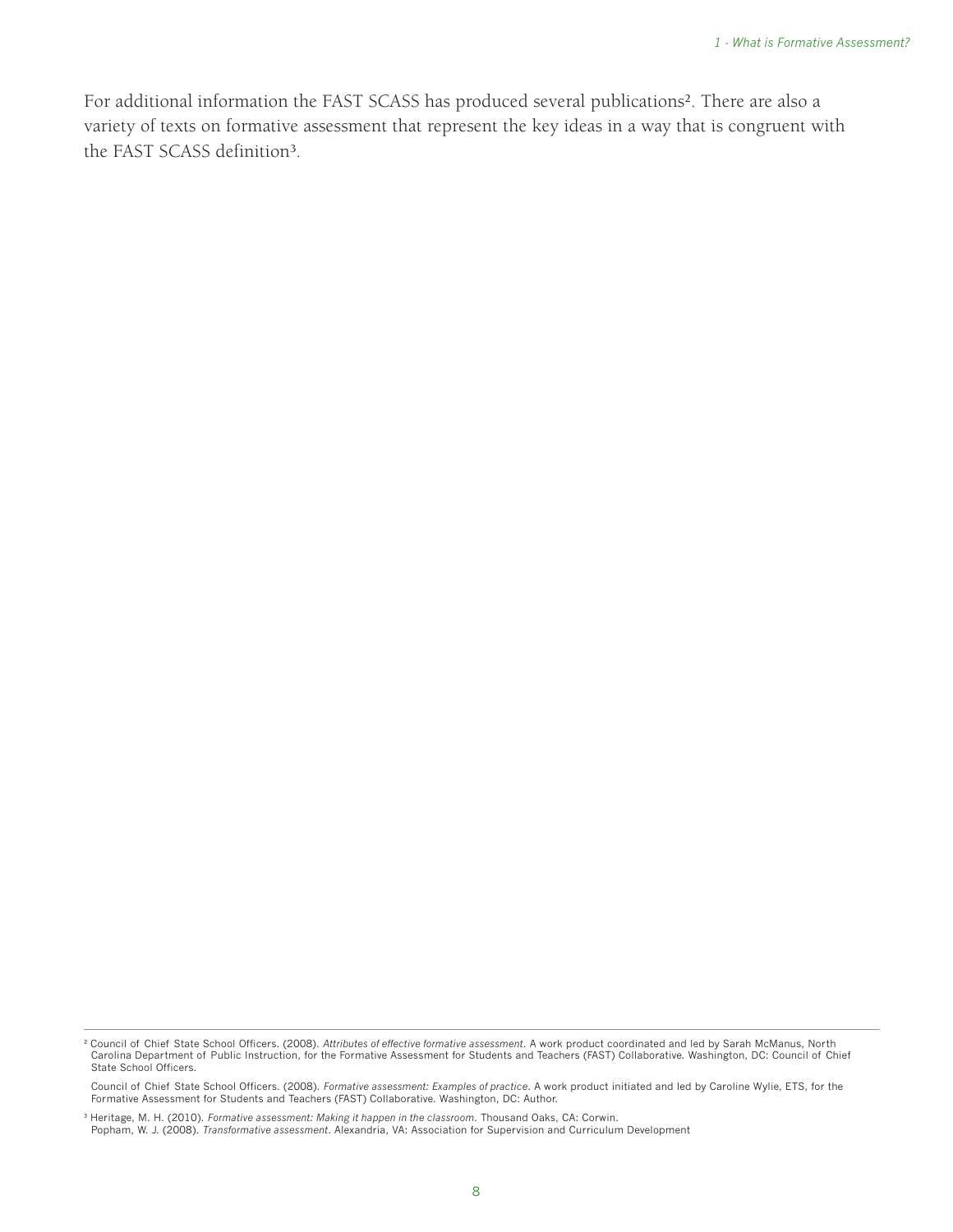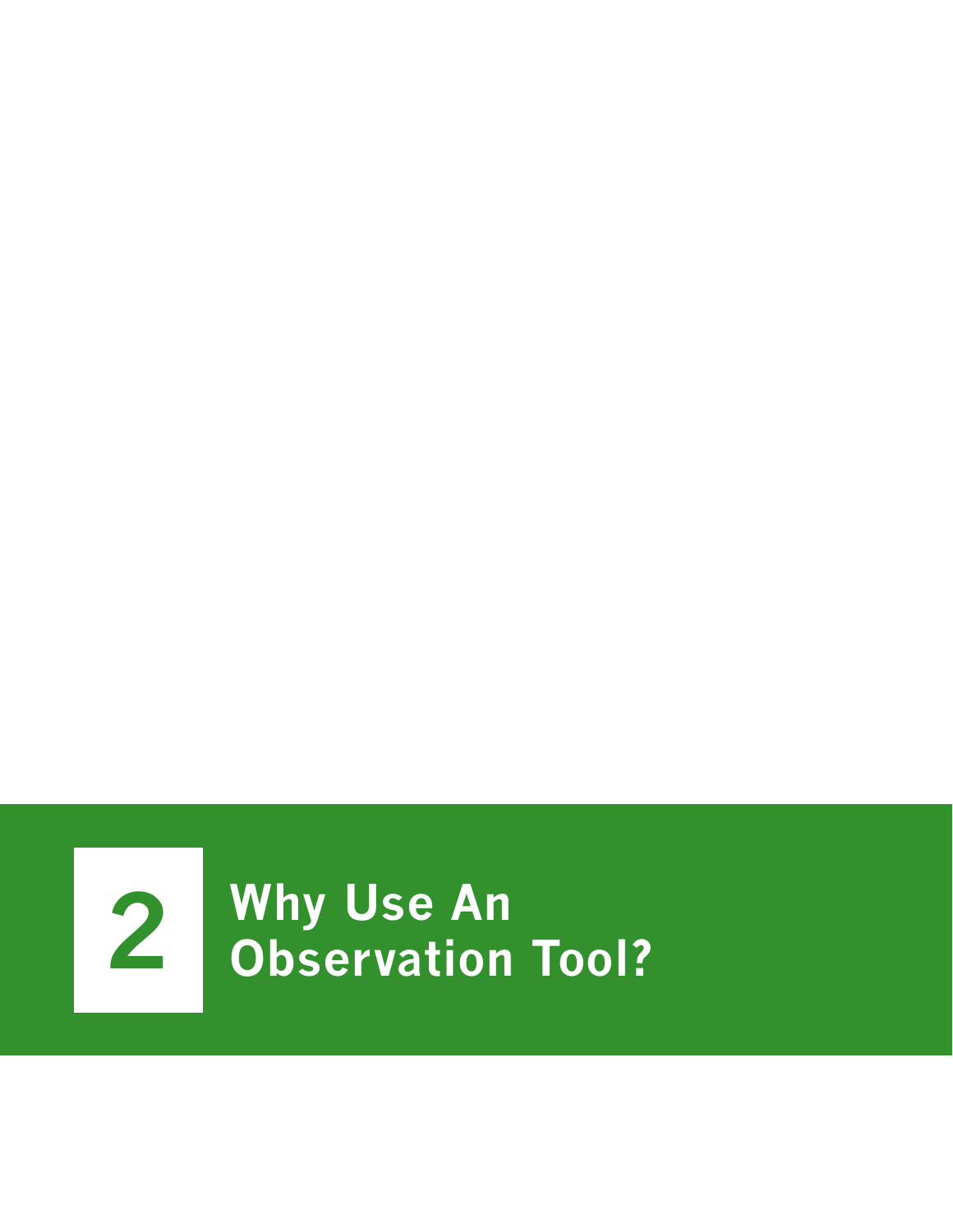# **2. Why Use An Observation Tool?**

The primary motivation for using an observation tool focused on formative assessment is to improve teaching practice: specifically formative assessment practice. Just as student learning can be supported through the appropriate use of self-assessment and peer assessment, teaching practice can also be improved through self- or peer assessment<sup>4</sup>. In this document these activities are referred to as selfreflection and peer observation.

The rubrics for the dimension of formative assessment make explicit the characteristics of stronger and weaker formative assessment implementation along a number of relevant dimensions. Observing and discussing a peer's practice in the light of those rubrics helps make the rubrics more explicit and concrete, which may also help teacher's examine their own practice, both against the rubrics themselves and also in contrast to the practice of others. There are benefits to both the peer being observed, and also to the person doing the observation.

<sup>4</sup> Ross, J. A. & Bruce, C. D. (2007). Teacher self-assessment: A mechanism for facilitating professional growth. *Teaching and Teacher Education, 23*(2), 146-159. Kohut, G.F., Burnap, C., Yon, M.G. (2007). Peer observation of teaching: Perceptions of the observer and the observee. *College Teaching, 55*(1), 19-25. Wylie, E. C., Gullickson, A., Cummings, K., Noakes, L., Egelson, P., Norman, K., Veeder, S. (2012). *Improving Formative Assessment Practice to Empower Student Learning*. Corwin, A SAGE Company, Thousand Oaks, CA.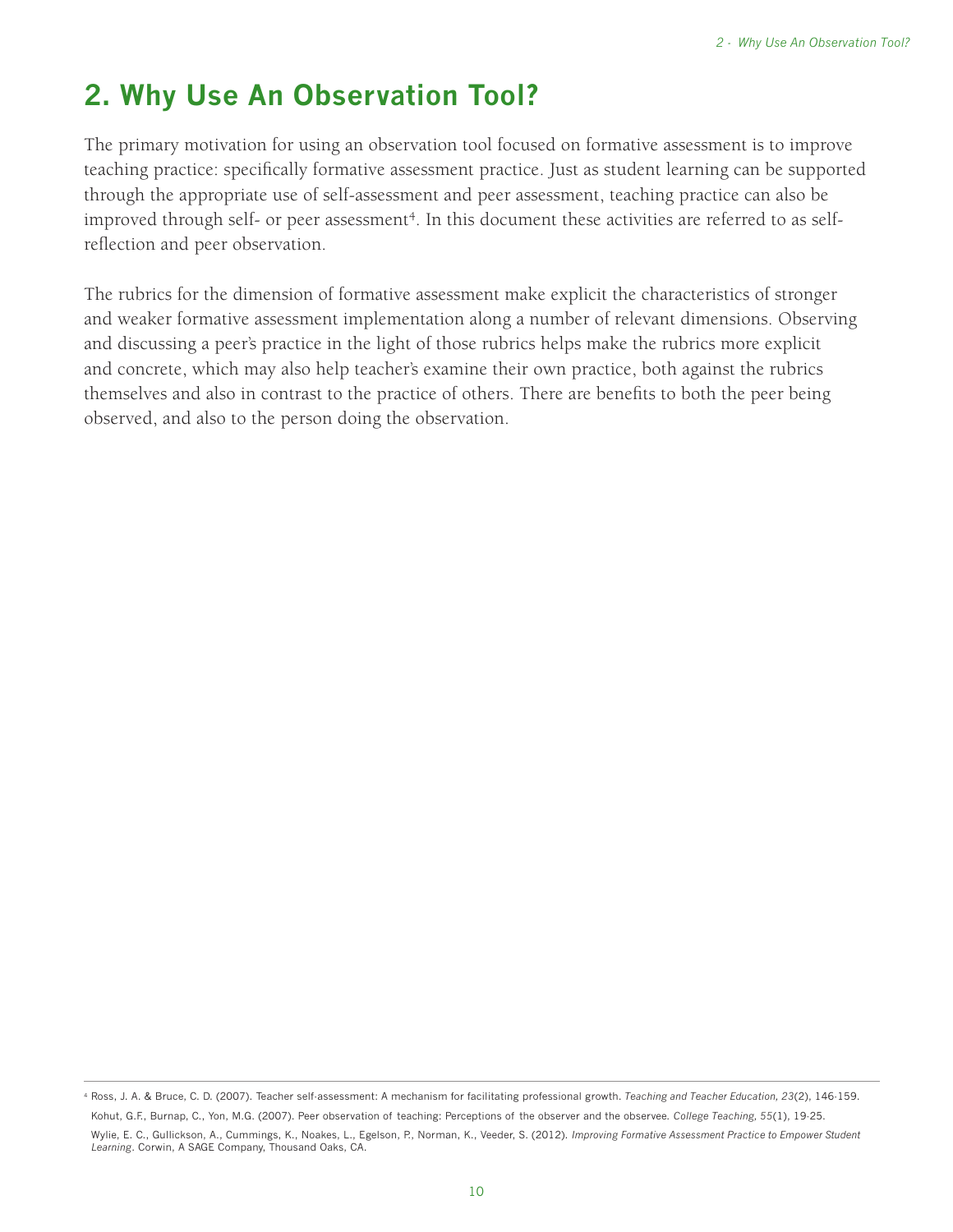

**3** Becoming Familiar with the<br> **3** Rubrics for the Dimension **Rubrics for the Dimension of Formative Assessment**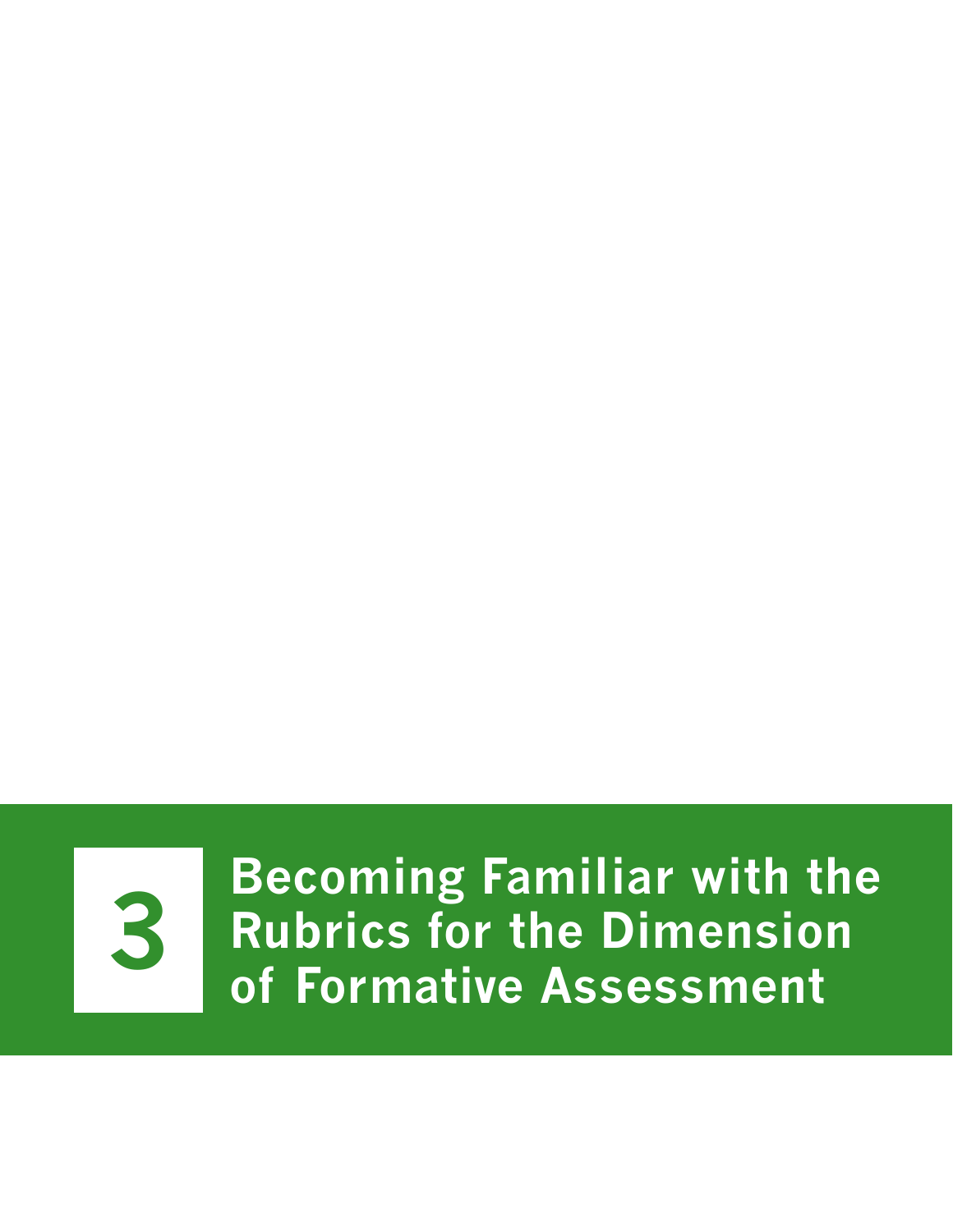## **3. Becoming Familiar with the Rubrics for the Dimensions of Formative Assessment**

Using the FAST SCASS definition of formative assessment, and the attributes of effective formative assessment, ten dimensions of formative assessment practice have been identified that could be observed during a lesson. The dimensions represent a set of integrated formative assessment practices. Focusing on just a single dimension likely would not result in a robust implementation of formative assessment. Rather an integrated approach is required. However, for the purpose of discussing practice it can be useful to separate them out and sometimes to focus on just a subset. They are listed below:

- **<sup>I</sup> Learning Goals**
- **II Criteria for Success**
- **III Tasks and Activities that Elicit Evidence of Student Learning**
- **IV Questioning Strategies that Elicit Evidence of Student Learning**
- **<sup>V</sup> Feedback Loops During Questioning**
- **VI Descriptive Feedback**
- **VII Peer Assessment**
- **VIII Self-Assessment**
- **IX Collaboration**
- **<sup>X</sup> Using Evidence to Inform Instruction**

The rubrics cluster into several groups as shown in the figure on this page. The first two dimensions focus on information teachers provide or develop with students about what the learning will be, or how teachers and students will know when it has been understood. They help teachers and students identify where they are headed.

The next two dimensions focus on ways of collecting evidence of student learning: through tasks and activities designed to elicit evidence of student thinking, through deliberate and planned questioning strategies; and through student selfassessment. These three dimensions help students and teachers understand where students are in their learning currently.

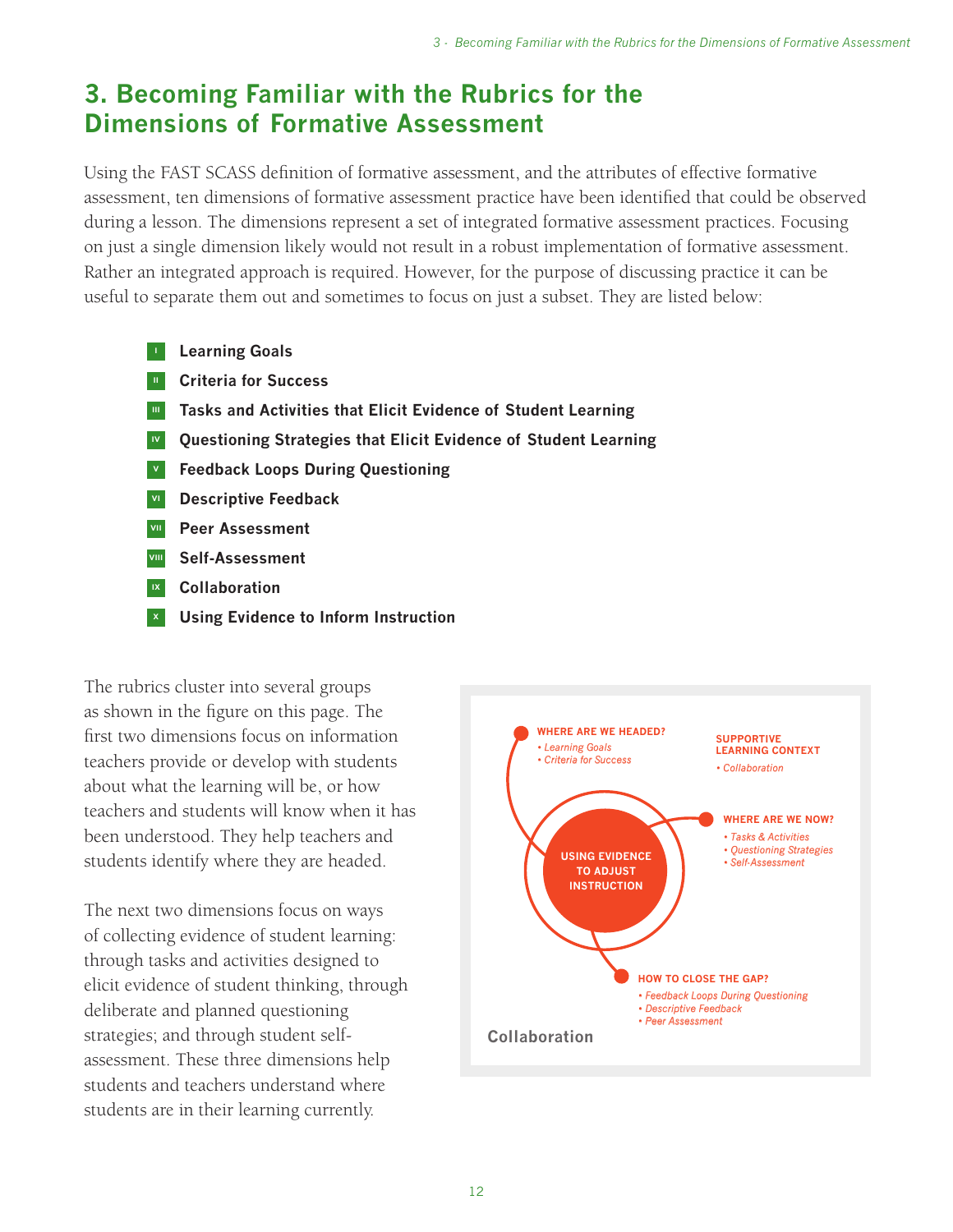Feedback can be used to close the gap between current learning and intended learning. There are three dimensions that address distinct aspects of feedback: *Feedback Loops, Individualized Descriptive Feedback,* and *Peer Assessment*. The *Feedback Loops* dimension is specific to more informal feedback that often occurs in real-time during a lesson. The *Individualized Descriptive Feedback* dimension is specific to more formal feedback that tends to be given to individual students on a specific piece of work, either in written form or orally (e.g., during student/teacher conferences) by the teacher. The *Peer Assessment* dimension includes the role of student-to-student feedback. All of these dimensions center on the use of evidence to inform instruction. This work takes place in a supportive learning context, where *Collaboration* is valued (teacher to teacher, teacher to student, and student to student).

For each of the ten dimensions a rubric is provided and observation notes addressing particular aspects of the rubric. The rubric is organized as a table with a set of columns which, reading from left to right, describe a novice or incomplete implementation to a more expert level of implementation. Each rubric describes both the teacher role in a particular formative assessment dimension and also the student role. *The rubrics describe the level of implementation of a particular aspect of practice, not the level of expertise of a teacher.* 

There are four levels or categories of implementation for each rubric. The levels are referred to both by names and by numbers to indicate a progression of skills and abilities:

- **<sup>1</sup> Level 1: Beginning**
- **<sup>2</sup> Level 2: Developing**
- **<sup>3</sup> Level 3: Progressing**
- **<sup>4</sup> Level 4: Extending**

For most teachers, regardless of level of expertise or experience, trying a new classroom approach for the first few times may result in a less than perfect implementation. This is not an indication of failure, or lack of effort, only an indication that more practice is required.

#### **Becoming Familiar with the Formative Assessment Rubrics**

Examine each of the ten dimensions of formative assessment before engaging in any classroom observations or reflections on practice (pages 29 - 48). Reading each one in turn, across the levels, will give a picture of what improving practice might look like on each dimension. Reading down through the highest levels of practice for each dimension provides a way to think about the breadth of the domain of formative assessment. The diagram that follows illustrates the structure of each rubric.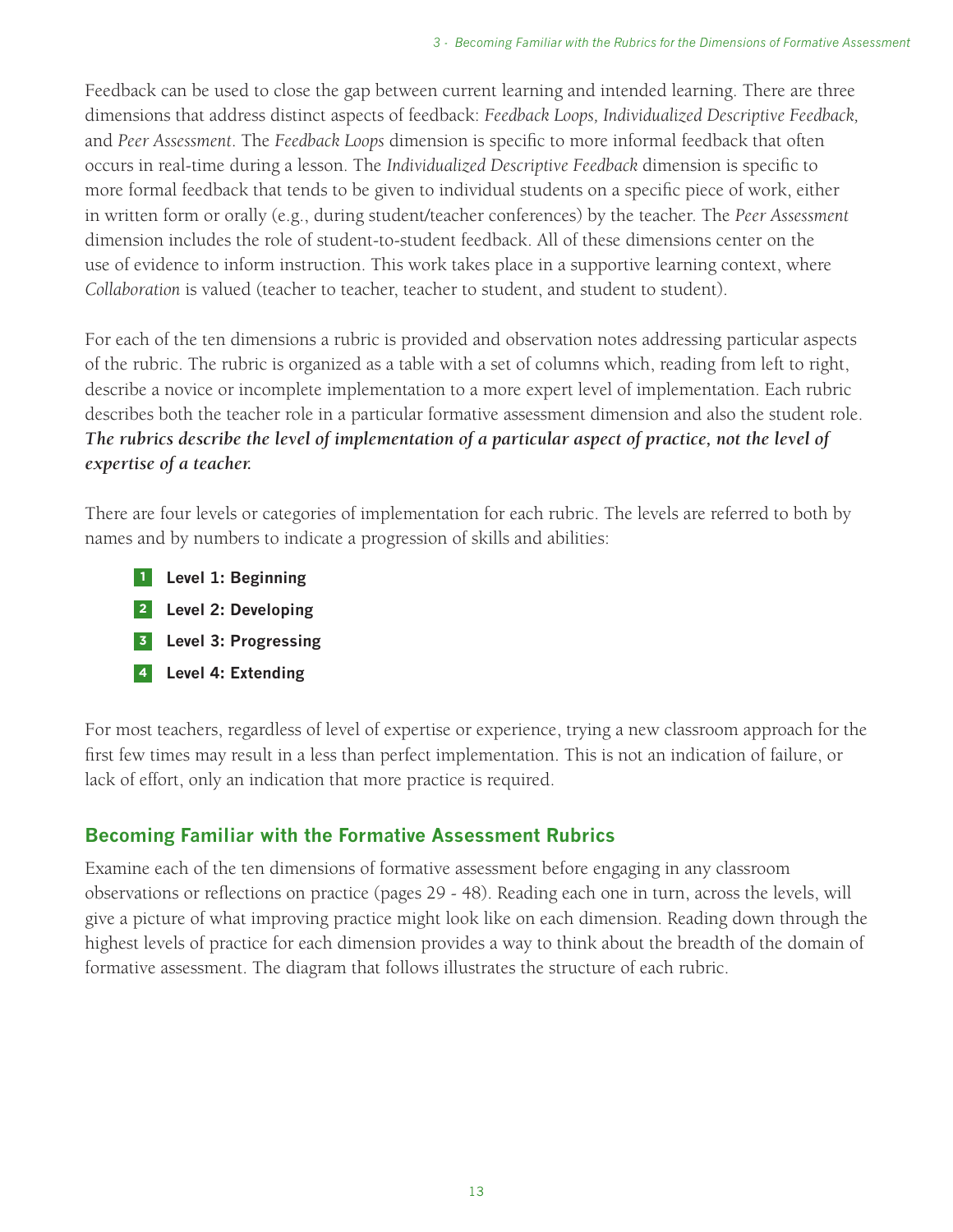| <b>Beginning</b><br>$\vert$ 1 $\vert$               | 2 Developing | <b>3</b> Progressing | 4 Extending                                                  |
|-----------------------------------------------------|--------------|----------------------|--------------------------------------------------------------|
| Reading across<br>the levels shows                  |              |                      | Reading the<br>highest level<br>describes expert<br>practice |
| changes as quality<br>of implementation<br>improves |              |                      |                                                              |

Read through the ten dimension rubrics and reflect on the questions below:

- **<sup>1</sup> How do the dimensions vary in terms of frequency of practice? Might some dimensions be observed in daily practice and other dimensions less frequently?**
- **<sup>2</sup> For which dimensions might students need more support, explanation/ scaffolding, or practice in order to benefit most fully?**
- **<sup>3</sup> Which dimensions—and rubrics—may need further resources in order to understand them more fully?**
- **<sup>4</sup> Will practice on any dimensions vary more than others depending on the age of students being taught or the content area? If so, which ones, and why?**
- **<sup>5</sup> Which dimensions seem to be most closely related to each other? Why?**

Before moving to the reflection and observation tools themselves, spend some time reading the rubrics, highlighting the key ideas, and talking with colleagues about them. Having a common understanding of each one will be important before moving on to considering classroom practice. Examining classroom practice deepens understanding of each rubric and results in more insightful classroom observations...

#### **Some Things to Note About the Rubrics**

When using the rubrics to self-evaluate performance or a peer observation, the evidence may not match exactly to the description of one level but rather cut across two. In such a case use professional judgment to select the level that is *most representative* of the observed practice.

#### **The Role of Students in the Rubrics**

Students are the ones who are doing the actual learning; so, they must have a central role in formative assessment. The dimensions were created to support teacher reflection and teacher learning around formative assessment and focus primarily on the teacher role in the process. The student role is still visible but seen through the lens of how the teacher can support and enhance the student role, or conversely, limit it.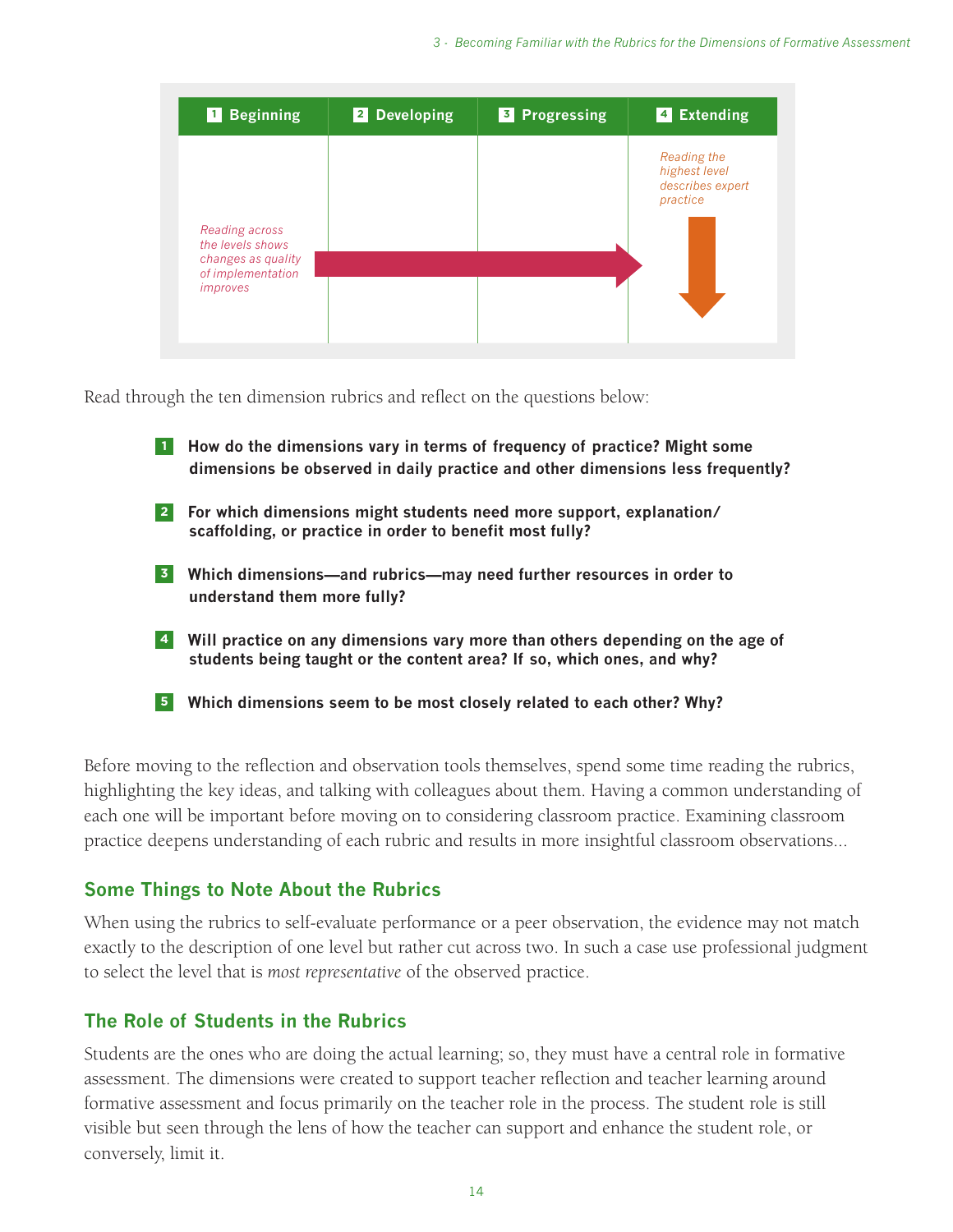Below are the ten dimensions and the specific aspects of student involvement and engagement with formative assessments across the ten dimensions. In some cases, the dimension may directly focus on the student role in the formative assessment process (e.g., peer assessment, self-assessment). In other cases, the degree to which students are involved may distinguish lower and higher levels on the rubric (e.g., in the *Feedback Loops During Questioning* dimension it is only at the higher two levels of the rubric that both students and teachers are engaged together in a true discussion, building off each other's comments, whereas at the lower levels, it is primarily the teacher who responds to the students' comments).

| <b>Dimensions</b>                                                                                                                                                                                                                                                         | <b>Student Role in Each Dimension</b>                                                                                                                                                                                                                                                                                                                                           |
|---------------------------------------------------------------------------------------------------------------------------------------------------------------------------------------------------------------------------------------------------------------------------|---------------------------------------------------------------------------------------------------------------------------------------------------------------------------------------------------------------------------------------------------------------------------------------------------------------------------------------------------------------------------------|
| Learning Goals: Learning Goals should be clearly<br>identified and communicated to students, and should help<br>students make connections among lessons within a larger<br>sequence.                                                                                      | While the focus is on the teacher's presentation of learning goals, the<br>rubric notes that the goals should be appropriate for and accessible to the<br>specific group of students. At the highest levels the students should readily<br>understand the learning goals and the teacher should be checking in on<br>student progress towards the goals.                        |
| <b>Criteria for Success:</b> Criteria for Success should be<br>clearly identified and communicated to students.                                                                                                                                                           | In order to reach the higher levels of this dimension, students have to<br>be involved in some way to internalize the success criteria in order to<br>meaningfully use and apply them.                                                                                                                                                                                          |
| Tasks and Activities that Elicit Evidence of Learning:<br>The focus of this dimension is on those things with which<br>students engage that potentially produce evidence of<br>student learning (excluding classroom discussions).                                        | While the teacher is the person who selects the tasks and ensures they are<br>connected to the learning goals, the evidence of their appropriateness will<br>come from students and their ability to engage with the tasks.                                                                                                                                                     |
| Questioning Strategies to Elicit Evidence of Learning:<br>The focus of this dimension is on one way that a teacher<br>can collect evidence of student progress through classroom<br>questioning.                                                                          | This dimension focuses strongly on how the teacher choreographs the<br>classroom discussion, but it is only through attending to student responses<br>that the teacher is able to make inferences about student thinking and<br>adjust instruction appropriately.                                                                                                               |
| Feedback Loops During Questioning: Students should<br>be provided with ongoing feedback that helps them<br>develop ideas and understanding of the content.                                                                                                                | As noted above, it is at the highest levels of the rubric that the students<br>engage in back-and-forth discussions with the teacher and each other,<br>extending thinking on the topic. In some cases the student may be the<br>initiator of the feedback loop where they identify areas of confusion or<br>underdeveloped ideas and prompt a discussion by asking a question. |
| <b>Descriptive Feedback:</b> Students should be provided with<br>evidence-based feedback that is linked to the intended<br>instructional outcomes and criteria for success.                                                                                               | For this dimension the focus is on the teacher as the provider of feedback<br>(student-to-student feedback is in the Peer Assessment dimension) but in<br>order for the higher levels of the rubric to apply there must be evidence<br>that the students attend to the feedback by revising work.                                                                               |
| Peer Assessment: Peer assessment is important for<br>providing students an opportunity to think about the work of<br>their peers.                                                                                                                                         | While the dimension focuses on the teacher's role in ensuring that students<br>are successful in engaging with the peer assessment task, the focus is on<br>the ways in which the process allows students to support peers' learning.                                                                                                                                           |
| Self-Assessment: Self-assessment is important because<br>it provides students with an opportunity to think meta-<br>cognitively about their learning.                                                                                                                     | While the dimension focuses on the teacher's role in ensuring that students<br>are successful in engaging with the self-assessment task, the focus is on<br>the ways in which the process allows students to meaningfully reflect on or<br>assess their own learning.                                                                                                           |
| <b>Collaboration:</b> A classroom culture in which teachers and<br>students are partners in learning should be established.                                                                                                                                               | This dimension directly targets the ways in which students and teachers<br>work together, evidenced by a clear focus on learning, collaboration,<br>respect, and an appreciation of multiple viewpoints.                                                                                                                                                                        |
| Use of Evidence to Inform Instruction: Formative<br>assessment is a process used by teachers and students<br>during instruction that provides feedback to adjust ongoing<br>teaching and learning to improve students' achievement of<br>intended instructional outcomes. | This dimension focuses on the teacher's use of evidence to adjust<br>instruction, but evidence will come from observing students' written<br>and verbal responses to determine whether the teacher capitalizes on<br>opportunities.                                                                                                                                             |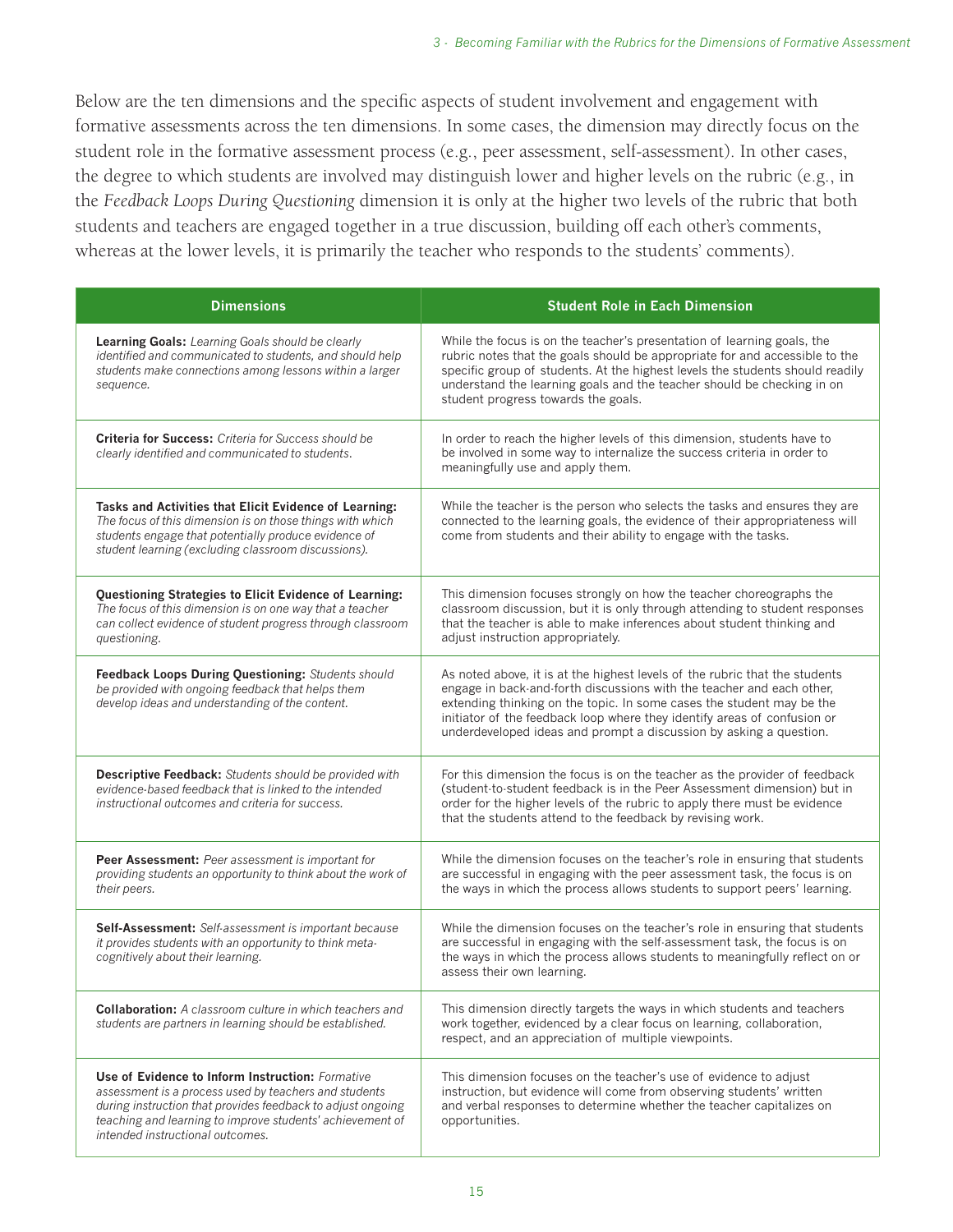

**4 Becoming Familiar<br>
<b>4 Becoming Familiar**<br> **Becoming Tools with the Classroom Observation Tools**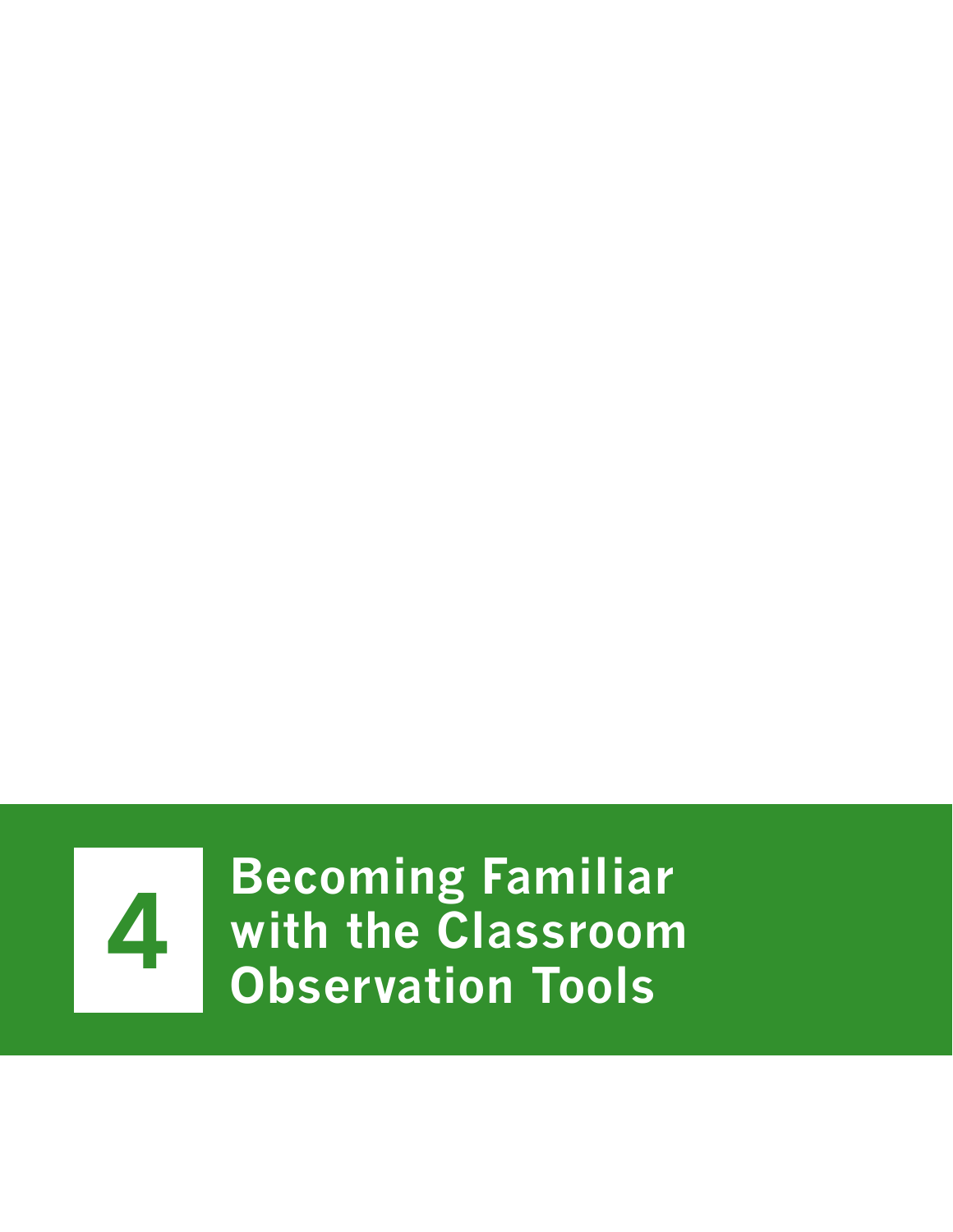# **4. Becoming Familiar with the Classroom Observation Tools**

In this document, two lenses are provided through which one can consider classroom practice: (1) self-reflection and (2) reflection on the practice of a peer.

Self-reflection allows a teacher to consider descriptions of quality formative assessment, to relate them to practice, and to establish goals for improved practice. Peer observation has two benefits: first the peer will benefit from an outside observer's perspective of the lesson and use of formative assessment, and the person providing the feedback benefits by engaging with the rubrics to provide the feedback, but also by observing practice that is not their own. Both ways of using the tools and rubrics are suggested below. The final part in this section addresses developing an action plan.



*It is important to note that the observation is considered formative. The rubrics and observation tools are not accompanied by the infrastructure required to use them for summative purposes.*

## **4.1 • Self-Reflection**

Begin by reading through this section while referring to the forms on pages 50 and 51 and thinking about the four self-reflection steps.

- **<sup>1</sup> Complete each section of the Self-Reflection form for a particular lesson.**
- **<sup>2</sup> Repeat the process over a series of lessons within a one to two week period.**
- **<sup>3</sup> Review the set of forms from the series of lessons looking for patterns, strengths and areas for growth.**
- **<sup>4</sup> Reflect on the set of reflections and develop an action plan.**

The Teacher Self-Reflection Form (page 50) lists each of the ten dimensions and has space to provide a rating for each dimension, along with space to add evidence pertinent to each dimension. Apply *each rubric to a specific lesson rather than across time.* While the experience of the lesson is fresh, complete the self-reflection as soon as possible.

Formative assessment practice may vary from lesson to lesson. For example, teachers may not ask students to reflect on their own learning in every lesson. In order to get a more complete "read" on practice, complete the self-reflection form for several lessons within a short period of time.

The Self-Reflection form has space for some basic information about the lesson (the date and specific class period or lesson) along with space for a brief description that will help in the recollection of the specific lesson to which ratings apply. The form offers the flexibility to focus on all the dimensions or on a subset of them.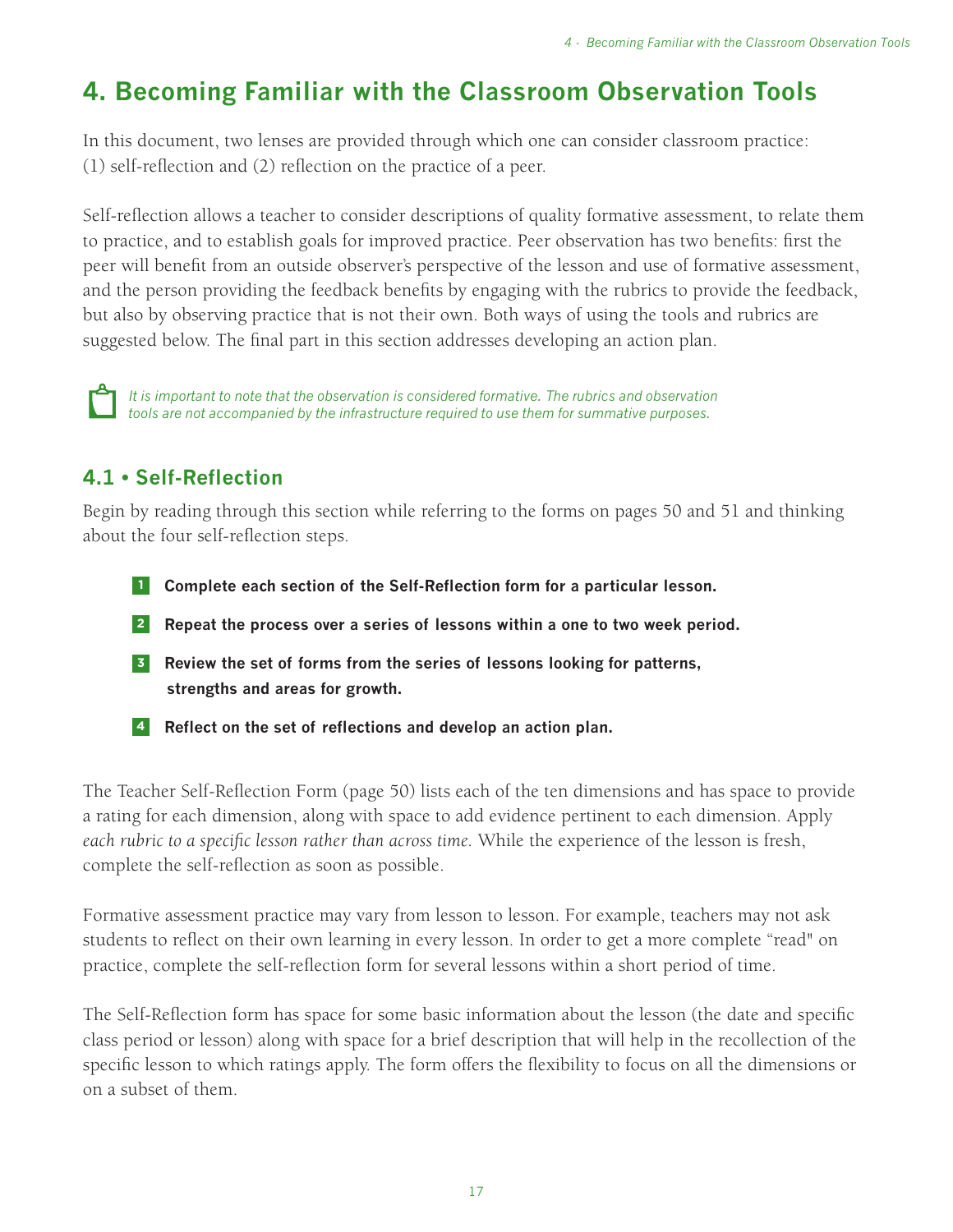#### **Example - Writing A Lessson Description**

A teacher might note something like the following as a brief description of the lesson<sup>5</sup>:

*"Students are writing Haiku. We began with a whole class discussion of the number of syllables in certain words and how to adjust the number of syllables in a line by modifying word choices. We reviewed a writing frame and students then worked independently to write three Haiku. At the end they each shared their favorite one with the class."*

This lesson summary is just 60 words, but is sufficiently detailed to help the teacher distinguish this lesson on haiku from an earlier one where the concept was introduced, or from a later one where the class moved on to another form of poetry.

The rest of the Self-Reflection Form lists the dimensions of formative assessment, and has space to note specific evidence from the lesson that relates to the dimension along with a column to rate the dimension. For the evidence, note the specific actions made by the teacher or the students, or statements made by the teachers or the students. *Initially do not focus on assigning a rubric level to each dimension, just determine what practice(s) from the lesson are relevant*. Remember, there may not be evidence for every dimension in a single lesson.

#### **Example - Writing Evidence For A Dimension**

The teacher who described the haiku lesson might have the following notes for several of the dimensions:

*Evidence from today's lesson specific to Learning Goals dimension: This was a continuation of a lesson on writing haiku.*

*Evidence from today's lesson specific to Use of Evidence dimension: I collected evidence of student understanding of syllables during the initial class discussion. Since everyone seemed to understand clearly we moved on to writing three haiku. The review at the end, where I asked students to read their favorite one of the three allowed me to get a sense of the class, how well they followed the writing frame, who was struggling to complete the task, and who had been very creative. Based on this evidence, we will spend one more lesson on this topic, but some of the stronger students will need a specific challenge. I will ask them to do some research on the influence of Japanese culture on the elements of haiku and share their findings with the class.*

5This example of formative assessment practice was based on a classroom observation, Wylie, E.C., Lyon, C. (2012, April). *Quality instruction and quality formative assessment: The same or different?* Paper presented at the annual meeting of the American Educational Research Association, Vancouver, Canada.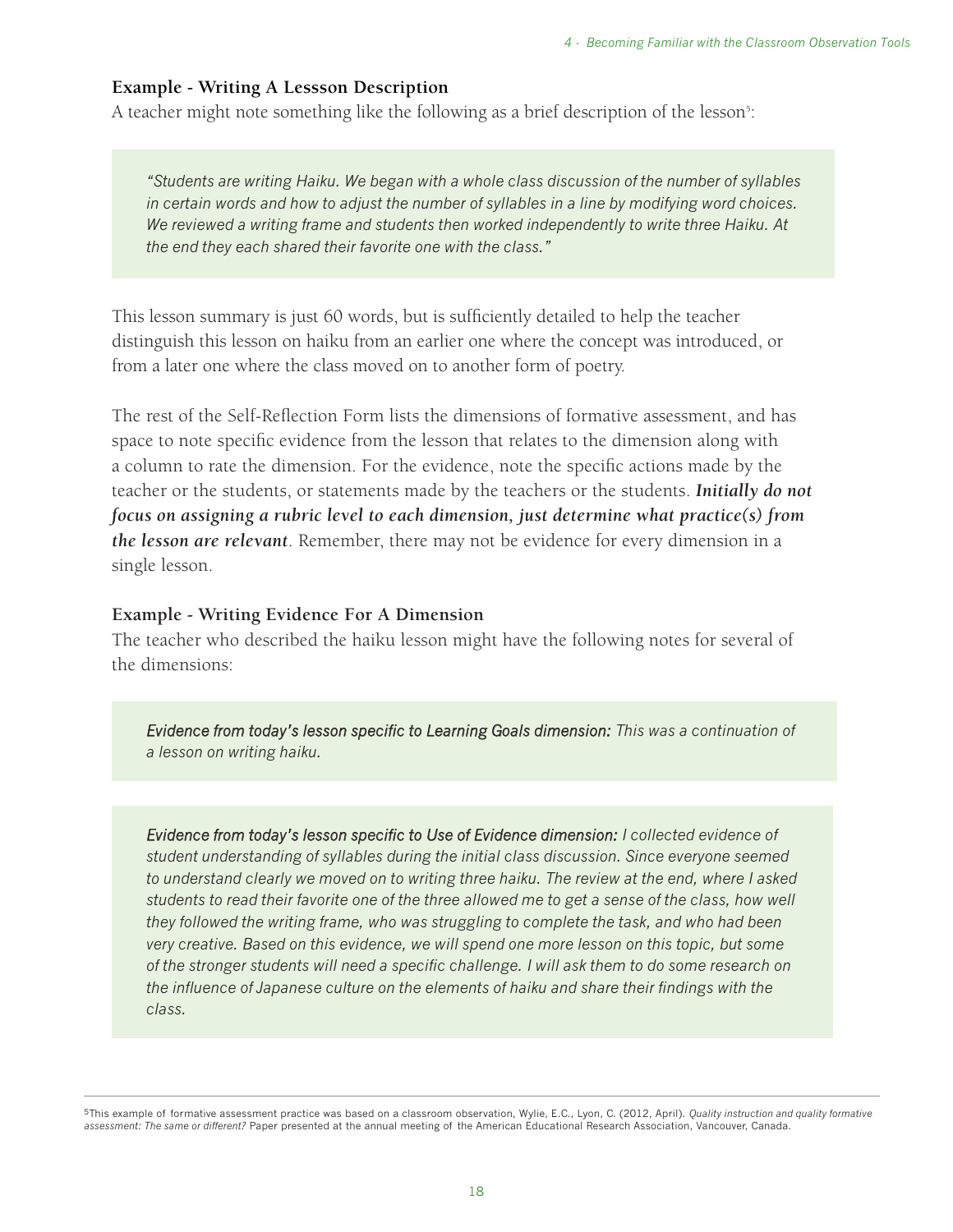*Evidence from today's lesson specific to Feedback Loops dimension: During the whole group discussion I showed students a series of flashcards with a single word initially. Students had to count the number of syllables and then on a signal from me, hold up fingers for the number of syllables. This allowed me to see who was correct, and for some words where students' answers varied, ask them to explain their thinking. This really brought the issue of pronunciation/word emphasis for people with different accents to the surface, which deepened everyone's thinking.*

Once evidence for each dimension is noted, turn to the dimension rubrics to think about what rubric level most closely matches the description of the evidence. Sometimes it will not be a perfect match. Remember, this is a description of what happened in a specific lesson, which may or may not be reflective of typical practice.

#### **Example - Assigning A Rubric Level**

*Looking at the evidence that the teacher noted above for each of the three dimensions, and looking at the rubrics, this teacher decided for Learning Goals in this lesson evidence matched the "Beginning" level. On reflection, she realized that although the students recognized that the lesson was a continuation of the poetry unit, she did not actually specify what the learning goals were for the lesson.* 

*In terms of the Use of Evidence dimension, the teacher felt that her practice was represented by the highest levels of the rubric, either "Progressing" or "Extending". She collected evidence of student understanding at both the start and the end of the lesson. Based on the initial assessment she decided to continue with the lesson as planned, and based on hearing each student's haiku at the end, decided that she needed to tweak her plans to stretch some of her high flyers.* 

*For the Feedback Loops dimension, the teacher considered the rubric descriptions for the top two levels. The teacher decided on a level of "Progressing" given that the discussion was strong at the start of the lesson, but it was only for a relatively short amount of time.*

Remember when using the rubrics, the purpose is to examine practice, recognize strengths and identify areas of improvement. In any single lesson a profile of levels across the dimension will vary according to experience with formative assessment, and the specifics of any particular lesson. For this reason, it is important to complete the self-reflection form for several lessons to see what patterns emerge over time.

**Reviewing dimensions across lessons:** Evidence related to all ten dimensions may not be identified in a single lesson. For example, it is unlikely that students engage in peer assessment every day. However, by completing a series of self-reflections (e.g., across a week of teaching) and reviewing them some patterns may be noted that otherwise may be missed. One process for doing so is presented below: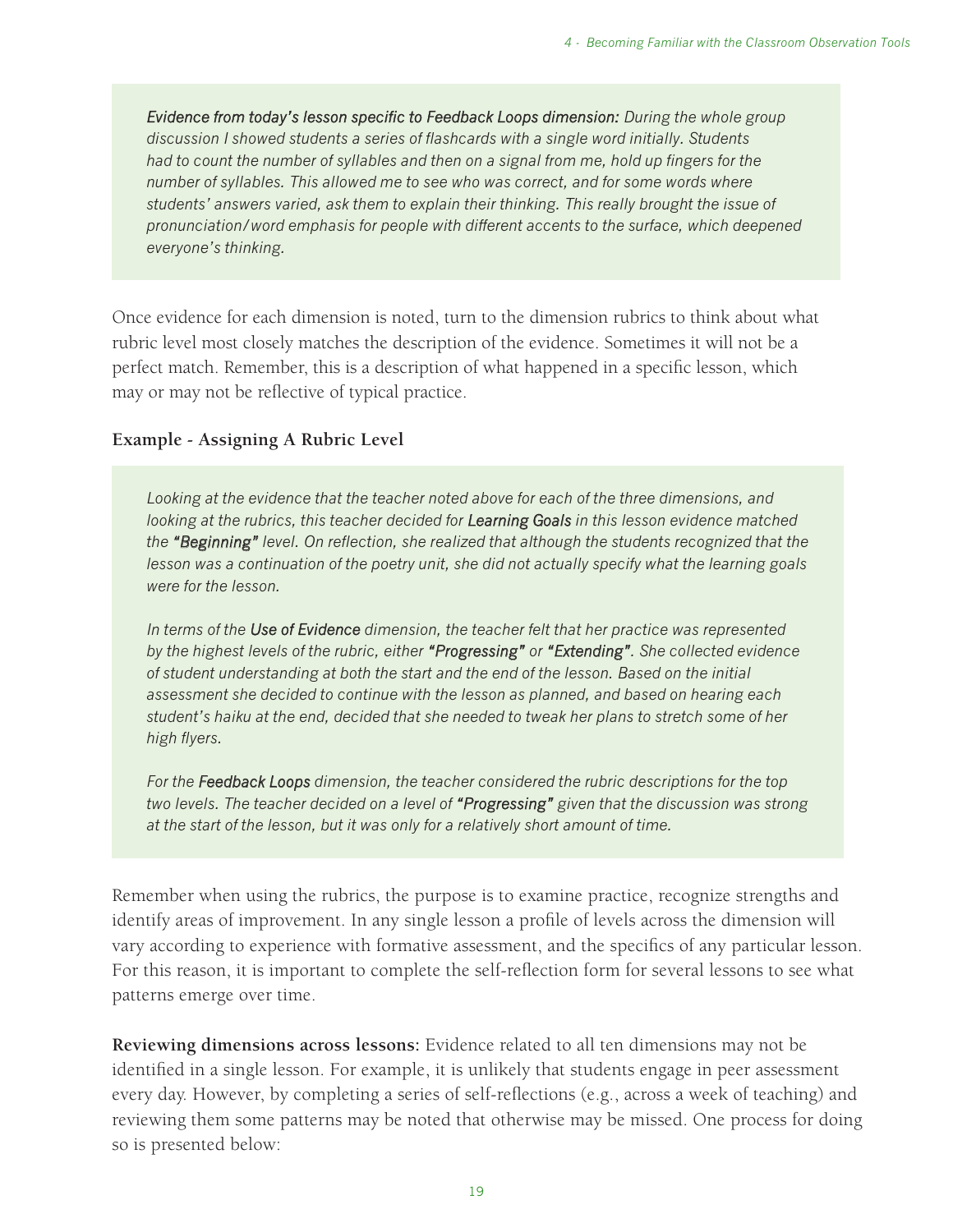- Gather four or five self-reflection forms, and lay them side-by-side.
- Read across the forms, focusing on a single dimension at a time to get a sense of how practice in this area varied over time.
- Respond to the *Reflection Questions* (page 51) and think about next steps for instruction.



*Advice: When making plans to change practice, make plans specific and start small. Don't try to change too many things at once. Be clear with students about what is changing and why it is changing.*

## **4.2 • Peer Observation**

There are at least *three reasons for a peer observation.* In each case the observation process will play out a little differently.

**1 Requested observation for focused feedback.** A teacher might invite a peer to observe and to provide focused feedback on a specific dimension or two of the teacher's formative assessment practice. The purpose of this observation is driven by the requesting teacher's specific need or area of focus, and the observer would only collect evidence and provide feedback on the dimensions identified as relevant to the area of need specified by the requesting teacher.

There are several distinct *parts of the observation process*.

*First*, the observer needs to understand the requested focus of the observation.

*Set-up of the observation:* To help the observer capture relevant evidence during an observation, prior to the observation complete the *Observed Teacher's Description of Teaching Episodes* document (page 54). An episode is a "distinct instructional block within a lesson."



*Examples of an instructional episode could be "review of homework," "a warm-up activity," "whole group instruction," "small group discussion," "demonstration" or "lesson wrap-up."* 

The purpose for identifying the episodes is two-fold:

(1) Some dimensions of formative assessment practice are more likely to occur during certain types of episodes. For example, if a lesson does has no episodes related to whole class discussion or instruction and is entirely built around small group work, an observer may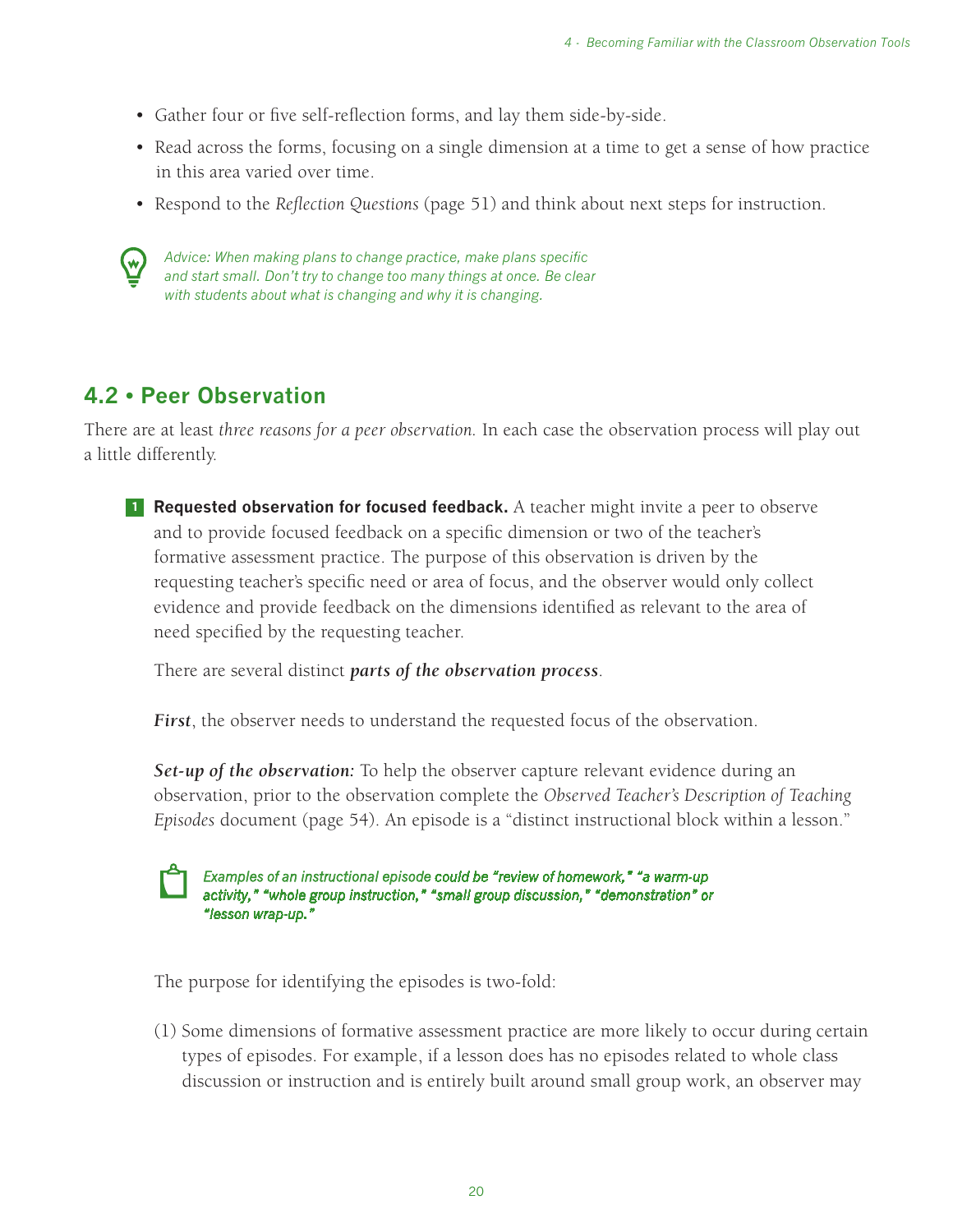be less likely to see questioning strategies but some of the peer assessment strategies are more likely to emerge. *Knowing the planned episodes ahead of time helps orient the observer to what is expected to unfold in the lesson.*

(2) Identifying the episodes for the observer helps the observer recognize changes to instructional plans made during the course of the lesson. Even if the teacher being observed does not explicitly articulate to students during a lesson a reason for a change of plans, an observer who knows the planned episodes is more likely to notice deviations from that plan. While a deviation from the plan is not a guarantee that formative assessment evidence was used to adjust instruction, it is a possibility, and one that can be explored in the post-observation discussion.

*The Observed Teacher's Description of Teaching Episodes is the place that the observed teacher can document the specific focus of the requested observation, e.g., "I want to better understand whether I call on all students in my class during a lesson or if I favor a specific subset."* 

**Second**, the observer will observe part or all of a lesson (depending on the specific focus).

**Lesson Observation:** Prior to the observation, the observer should prepare the *Peer Observation Note-Taking Form* (page 55), labeling the sections by the specific episodes provided by the teacher. The transition points between episodes may not always be clearly signaled but professional judgment should guide the observer. The observer may also want to take the dimension summary page (see page 59) to the observation as a handy reference guide, rather than try to reference the complete set of dimension rubrics during the observation.

The observer will use professional judgment on how extensive the observation notes need to be. If, for example, the requesting teacher has asked for feedback on explanation of learning goals and their use to wrap up a lesson, the observer may only take notes at the start and end of the lesson, and will only provide an evaluation of the *Learning Goals* dimension.

The observer should highlight interactions where clarity regarding the use of formative assessment in the lesson is needed. These instances can be discussed during the postobservation interview (see post-observation discussion prompts). For example, one suggested question focuses on the rationale for deviating from the original plan for the lesson.

**Third**, if necessary there will be a brief discussion with the observer.

**Post-Observation Discussion:** The purpose of the post-observation discussion is to provide an opportunity for the observer to become aware of decisions that might not have been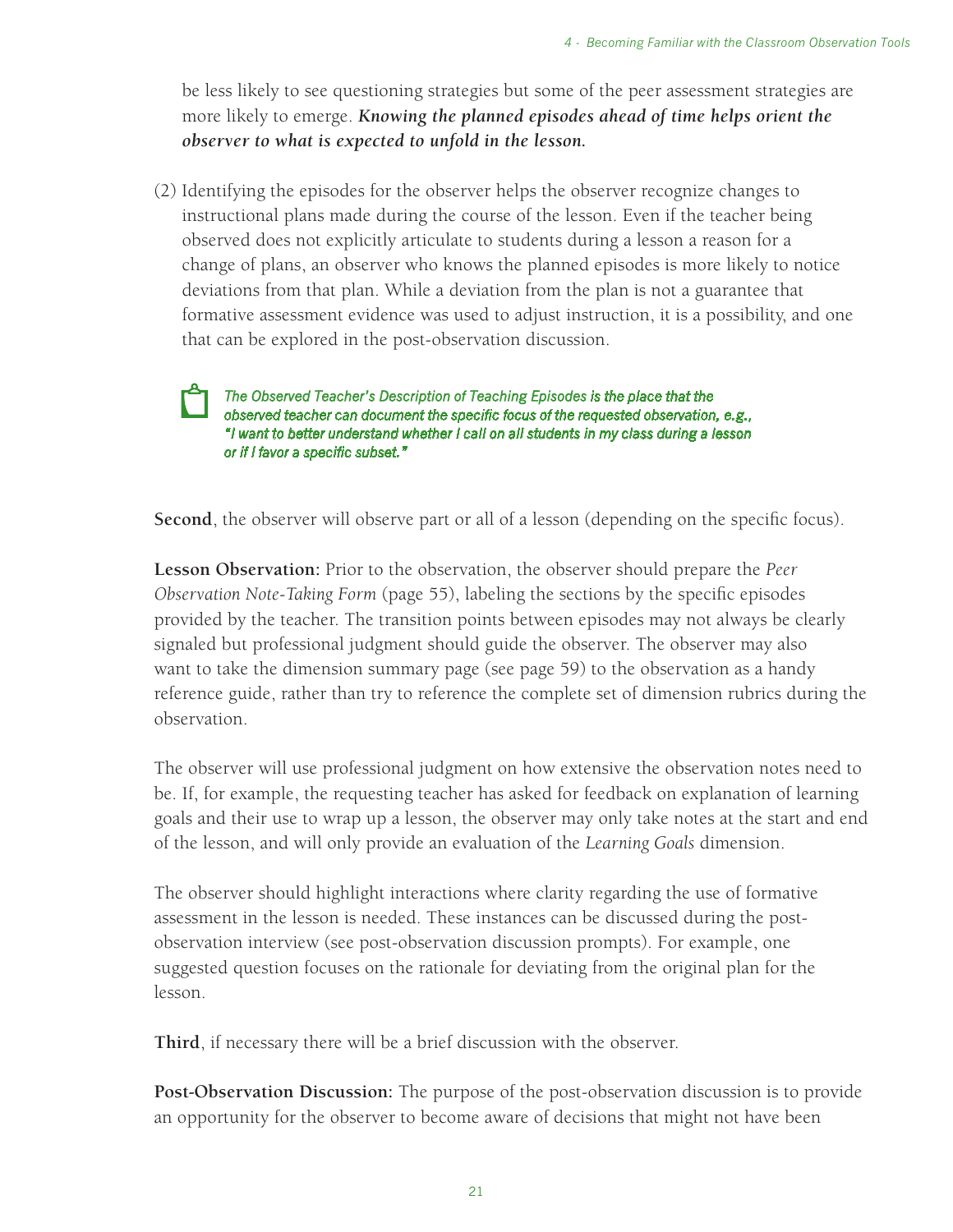directly observable in the lesson. Prompts are suggested on page 56. For example, reacting to evidence of student learning to adjust instruction might be observable if the requesting teacher explicitly said to students something like, "OK, based on what I am hearing I think we need to step back and make sure we all understand the underlying phenomenon." But if the requesting teacher moved seamlessly to a review phase an observer might not recognize that the teacher was making an evidence-based decision.

**Try to hold the post-observation discussion as soon as possible after the completion of the lesson in order to enhance recall of the details of the lesson. Allocate twenty to thirty minutes to allow sufficient time for discussion.**

**Finally**, the observer will provide focused feedback.

**Providing Feedback:** Finally, the observer will take the narrative notes from the lesson, with the information collected during the interview, and select evidence relevant to the formative assessment dimensions that the requesting teacher identified



*Notes for the observer moving from observation notes to levels on the dimensions: One approach is to read the narrative highlighting evidence that relates to one or more dimension, and then copy/paste specific text into the Peer Observation Summary form (page 57). Review the set of evidence for a dimension, along with the full set of rubric descriptors for the dimension before selecting a rubric level. When writing feedback it is important to focus on what happened during the lesson, not on what might have been done. Try to provide feedback to the observed teacher within a reasonable period of time, preferably within a week from the observation.* 

**<sup>2</sup> Observation conducted as part of a regular observation-and-feedback cycle.**

This type of observation will have many of the markers of the more focused observation, although a teacher may not have requested the observation. It may be part of a regular formative observation and feedback cycle conducted by a school coach, department head, or principal to provide *an outside perspective on the breadth and depth of a teacher's formative assessment practice.* Depending on the context the observer may choose to focus on a sub-set of dimensions or all of them. But the steps outlined above should not significantly change: identification of lesson episodes ahead of time; the actual observation; a brief discussion to clarify aspects of the lesson that were not obvious to the observer; and the subsequent sharing of feedback.

**<sup>3</sup> To learn from a colleague.** The purpose of this observation is *to learn from a colleague* whose practice in one or more areas of formative assessment is strong. In this instance the observer may want to focus on a specific set of dimensions, or the observer may want to observe the breadth and depth of practice and consider how all of the dimensions play out in a lesson. In part this will depend on the colleague's strengths, the observer's needs, and the particular lesson. In this case a teacher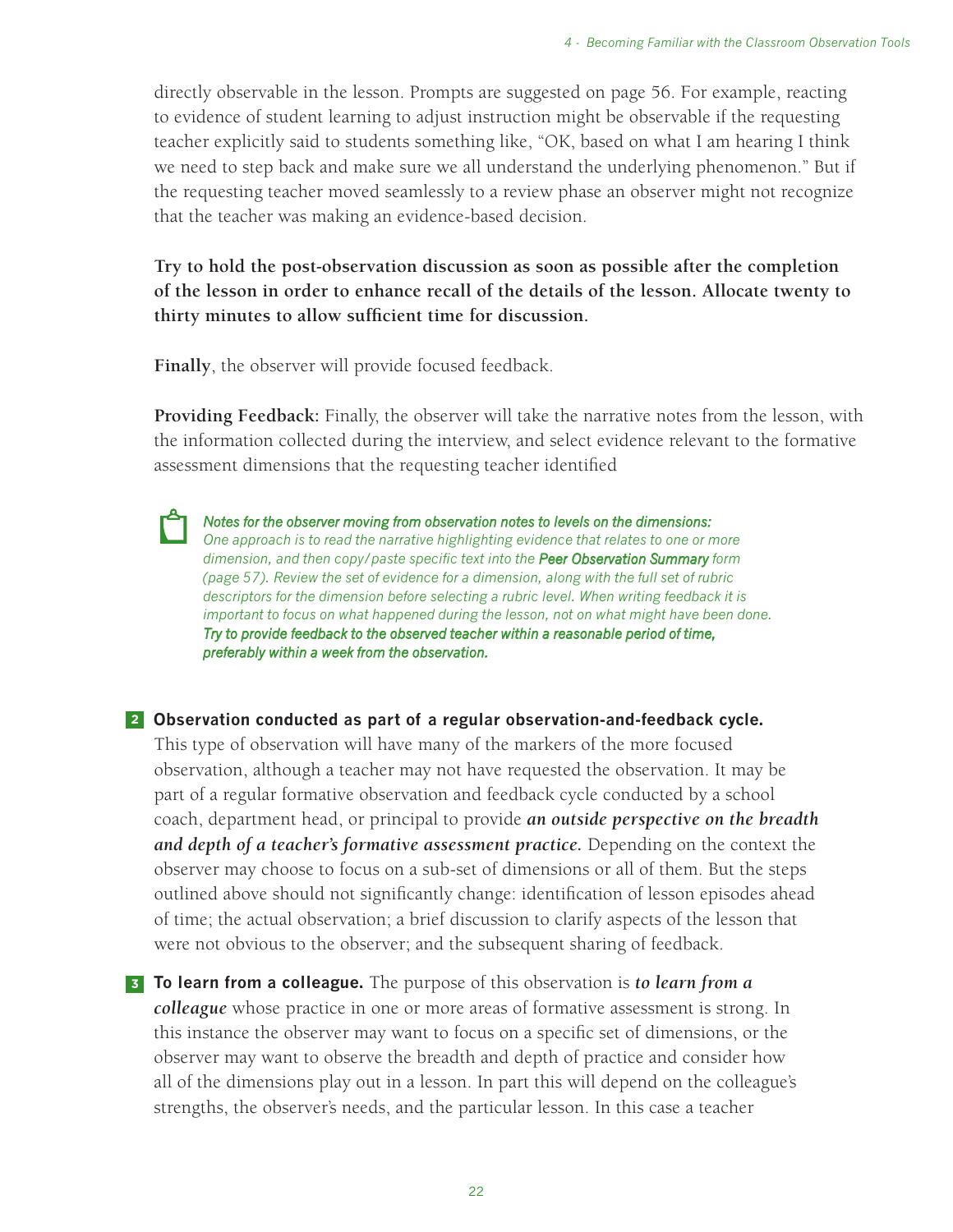is asking to observe another teacher in order to learn from a colleague's practice. Ensuring that the person being observed is clear about the intent of the request is important. Asking a colleague to share the intended lesson episodes will be helpful to ensure that the observer will see a lesson that is likely to include the aspect of practice that the observer is most interested.

The post-observation discussion may differ from the discussions described above since the purpose is quite different. As the observer's purpose is *not* to provide feedback to a peer but to learn from the observation, in the follow-up discussion the observer may explore with the colleague observed how to apply what was observed to the observer's own teaching context. Or, the observer could journal privately about the observation in order to capture ideas about how to apply what was learned to practice, thus serving the dual purpose of peer observation and self-reflection.

#### **Action Plans**

Whether focusing on self-reflection or receiving feedback from peer observation, it is essential to take the learning from the experience and identify needed changes in practice and then put those changes into action.

*Advice: Take time to reflect on what is learned from the process of being observed, or of observing a peer, and make a specific plan about how to incorporate the learning into instruction. Don't try to change too many things at once.*

*Periodically develop a new Action Plan to document progress and set new goals (see page 58 for the plan template that can be printed and responses can be hand-written or word processed directly into the template).*

On the next page (page 24) is an example of a specific action plan that a teacher developed and revised over time, informed by both self-reflection on practice and observation of a peer. Note that the teacher only wrote in the action plan one thing to focus on at a time, and updated the plan weekly. Less frequent updates will also work, but not too infrequent.*(Note: The sample action plan here is not content specific. When teachers are developing their action plans, it will be important that the plan is very specifically related to content. For example, what the focus of the think-pair-share will be and why the teacher is using this particular strategy).*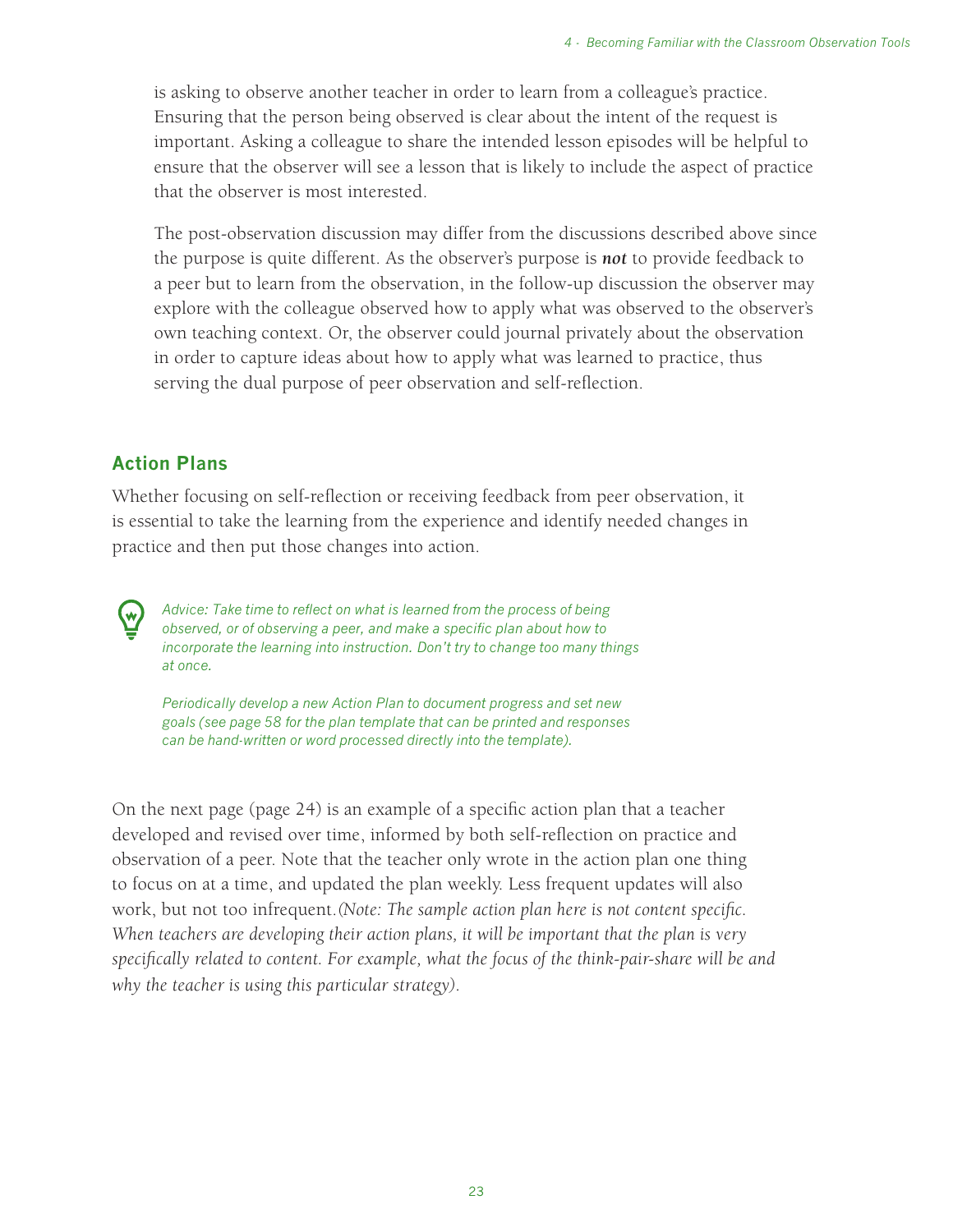## **Example of Specific Action Plan**

| <b>Date</b> | Plan                                                                                                                                                                                                                                                                                                                                                 | <b>Check-in</b><br><b>Date</b> | <b>Comment</b>                                                                                                                                                                                                                                                                                                                                                                                      |
|-------------|------------------------------------------------------------------------------------------------------------------------------------------------------------------------------------------------------------------------------------------------------------------------------------------------------------------------------------------------------|--------------------------------|-----------------------------------------------------------------------------------------------------------------------------------------------------------------------------------------------------------------------------------------------------------------------------------------------------------------------------------------------------------------------------------------------------|
| 4/5         | Completed reflection after<br>having done self-assessment<br>over five lessons. Realized how<br>few opportunities I provide for<br>students to engage in self-<br>assessment. Will develop a<br>reflective question for each<br>lesson for this week.                                                                                                | 4/12                           | Students completed a "check in" at the<br>end of each lesson to identify one thing<br>they were confused about. Sorted index<br>cards into groups and used them to plan<br>next lesson. Realized more variety needed<br>so that students are asked to think about<br>what they do and do not understand using<br>slightly different approaches each day.                                            |
| 4/12        | This week I am revising my<br>goal - still focusing on student<br>self-assessment but want to<br>incorporate that thinking into<br>my instruction more during the<br>lesson. Trying think-pair-share<br>in several lessonsstudents<br>write what they are unsure<br>about and then talk with peers<br>to clarify their understanding.                | 4/19                           | The think-pair-share seemed more<br>effective during the lesson rather than<br>a self-assessment during the end of the<br>lesson rush. I will try to do "check ins"<br>at the end of lessons where I know I have<br>enough time for students to be thoughtful.<br>I will continue to use think-pair-share<br>during lessons where there is new content<br>or ideas with which students can grapple. |
| 4/19        | Continuing with the routine of<br>regular self-assessment, but<br>now bringing in more of the<br>peer component. Looking for<br>opportunities for students to<br>exchange alternative strategies<br>so that they can hear other<br>ways of approaching problems<br>and also articulate their own<br>thinking.                                        | 4/26                           | Struggling more with engaging peers to<br>talk to each other about their own work.<br>Going to peer observe a colleague since<br>my chair said he has been very successful<br>in supporting his students articulation of<br>their mathematical reasoning and I think I<br>can learn from that.                                                                                                      |
| 4/30        | Based on peer observation, I<br>really saw a different approach<br>to classroom discussions.<br>Realized I need to demonstrate<br>more clearly that I value<br>student contributions. I plan to<br>pose a problem to be solved in<br>each lesson this week to really<br>get students talking to each<br>other and to me, and to do<br>some modeling. | 5/5                            | Getting good discussion questions is<br>really hard, but I've been partnering with a<br>colleague teaching the same class as me.<br>That's helped. Really learning about what<br>students are thinking-more sophisticated<br>than I expected-but with some holes there<br>too. Helping me with my planning.                                                                                         |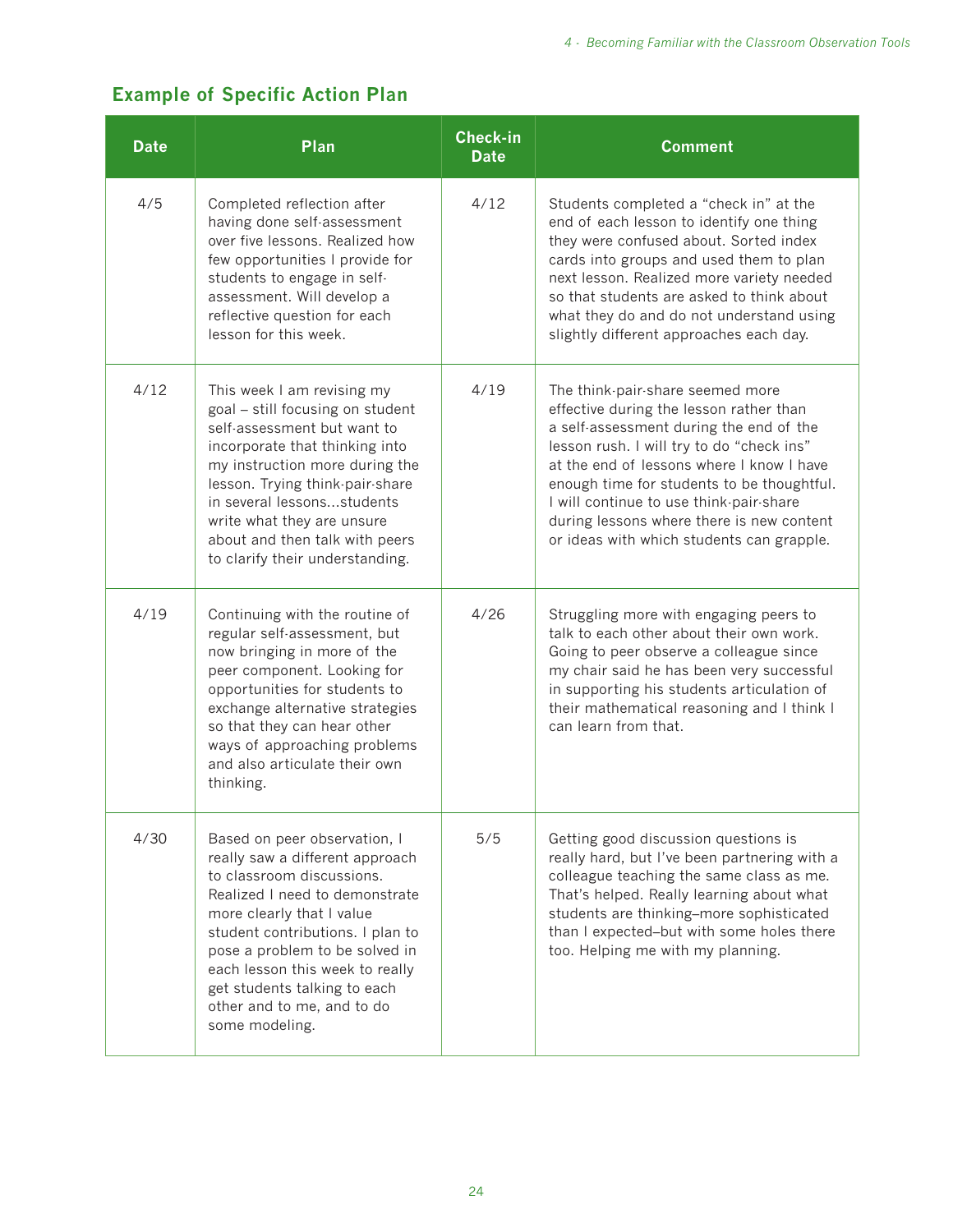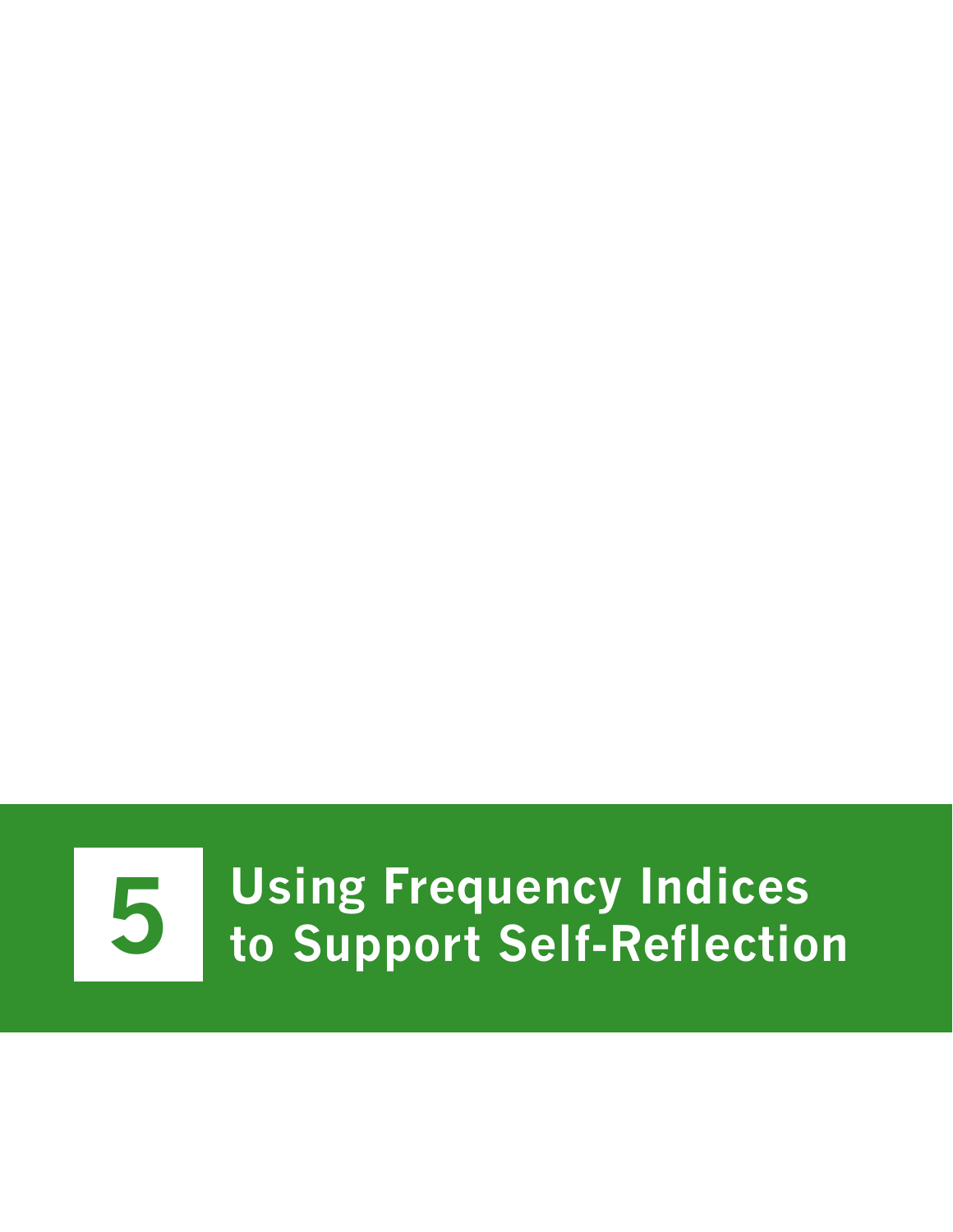# **5 - Using Frequency Indices to Support Self-Reflection**

In the Section 7 set of resources there are two additional forms to support self-reflection by focusing on two specific aspects of formative assessment: (1) use of evidence to inform instruction and (2) creation of structured opportunities for students to reflect on their own work or that of a peer. Different from the self-reflection process described earlier, the focus here is limited to *frequency* of practice rather than on the *quality*. While quality is important, a frequency check can be useful to motivate a subsequent more in-depth analysis or reflection.

#### **<sup>1</sup> Teachers' Use of Evidence to Inform Instruction.**

At the heart of the definition of formative assessment is the idea that a teacher *uses evidence of student learning to inform instruction*. Teachers' decisions are evidence-based. Teachers make lots of decisions every day. For example, a social studies teacher might decide to capitalize on a question about a current event by having an extended discussion on the topic even though that was not the plan for the day. This is, although likely appropriate, different from what we mean by an *evidence-based* decision to adjust instruction. In this context, we specifically mean using evidence of current student learning to make instructional decisions about the next step.

The table on page 52 is very simple with just three columns. Each row represents one instance of an evidence-based decision. More than one row may be used for a particular lesson, if there are multiple opportunities to consider evidence of student learning. Sources of evidence could range from the very informal (e.g., a class poll to see how many students feel that they are making sense of the newly presented information) to more formal evidence from a quiz, homework, or other assessment. There are many sources of evidence between these extremes, including discussions with individuals, groups, or the whole class, observation of work-inprogress, or exit tickets or other information collected at the end of the lesson. The middle column has space to make a brief note about the type of evidence used. The final column is to record the nature of the decision: in some instances the evidence may confirm that students are learning what was expected and so the decision may be to continue as planned. On other occasions, the evidence may identify something about what students do not yet understand, and a decision will be to intervene in some way, or to change plans to continue instruction. *Unless evidence from a lesson supported or influenced a decision of what to do next it does not get recorded here.*

At the bottom of the page is space to reflect on how frequently evidence of student learning was used to inform instruction. There is no absolute number of how many times evidence should be used to inform instruction, but counting over a short period of time how often it happens may be an incentive to try to increase the number of occasions in a week. Completing this exercise once a quarter or so is recommended as a way of checking progress.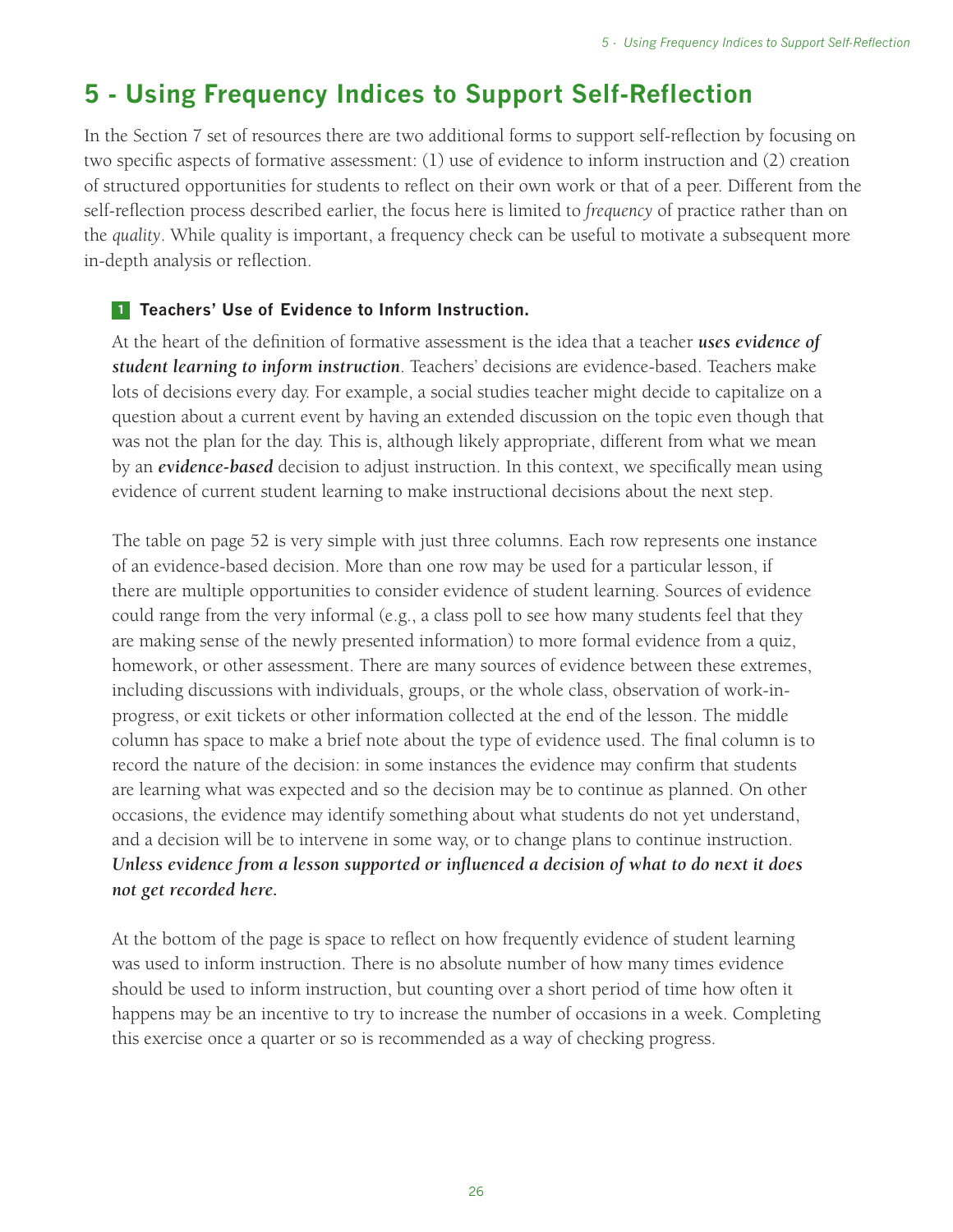*Remember, the Using Evidence to Inform Instruction dimension rubric provides a qualitative description of how practice will evolve from beginning to extending practice. Once the frequency counts have been determined on a couple of occasions, refer to the rubric for this dimension to consider quality of practice and not just frequency of practice.*

#### **<sup>2</sup> Students' Opportunity to Self-Assess/Assess Peers' Work**

The definition of formative assessment not only focuses on the teachers' use of evidence of student learning to inform instruction, but also on the students' role and how they can adjust learning in the light of evidence. Just as it can be informative to track the teacher's use of evidence of learning to inform decisions, it can also be useful to keep track of how often students have an opportunity to engage in either self- or peer assessment.

The term "structured occasion" is used for these opportunities for students to reflect on their own learning or that of their peers. Students could obviously reflect on what they understand or do not understand at any point during the lesson, but the focus here is on opportunities that are built into the lesson plan. A structured opportunity could range from a relatively brief and simple direction for students to write a reflective sentence in their learning journals to a more complex activity that involves reviewing exemplar projects using a rubric before reviewing a peer's work to provide feedback.

The table on page 53 is very simple with just three columns. Similar to the "use of evidence" index, more than one row may be used for a particular lesson, if there are multiple structured occasions within a lesson for students to reflect on their own learning or that of peers. The second column requires a brief note of one activity per row that was an opportunity for students to reflect on their own learning: an end-of-lesson reflection on a learning question, a class poll asking students about how confident they are in their understanding, or a reflective journal entry, to name just a few examples. The final column focuses on opportunities for peer assessment, such as peer review and feedback using a rubric, or less formal peer activities such as sharing ideas with an "elbow partner".

At the bottom of the page is space to reflect on how frequently the teacher engaged peers in reflecting on learning or supporting their peers through feedback. As for the use of evidence index, there is no absolute number of how many times these activities should be done, but by counting over a short period of time attention is brought to how often self-assessment/peer assessment occurs, which may provide motivation to increase the number of occasions in a week. Complete this exercise once a quarter or so as a way of checking progress.

*Remember, three of the dimension rubrics provided earlier focus on students' roles also provide a qualitative description of how practice will evolve from beginning to extending practice. The three dimensions are: Using Evidence to Inform Instruction, Peer Assessment, and Self-Assessment.*

*Once the frequency counts have been determined on a couple of occasions, refer to rubrics for these three dimensions to consider quality of practice and not just frequency of practice.*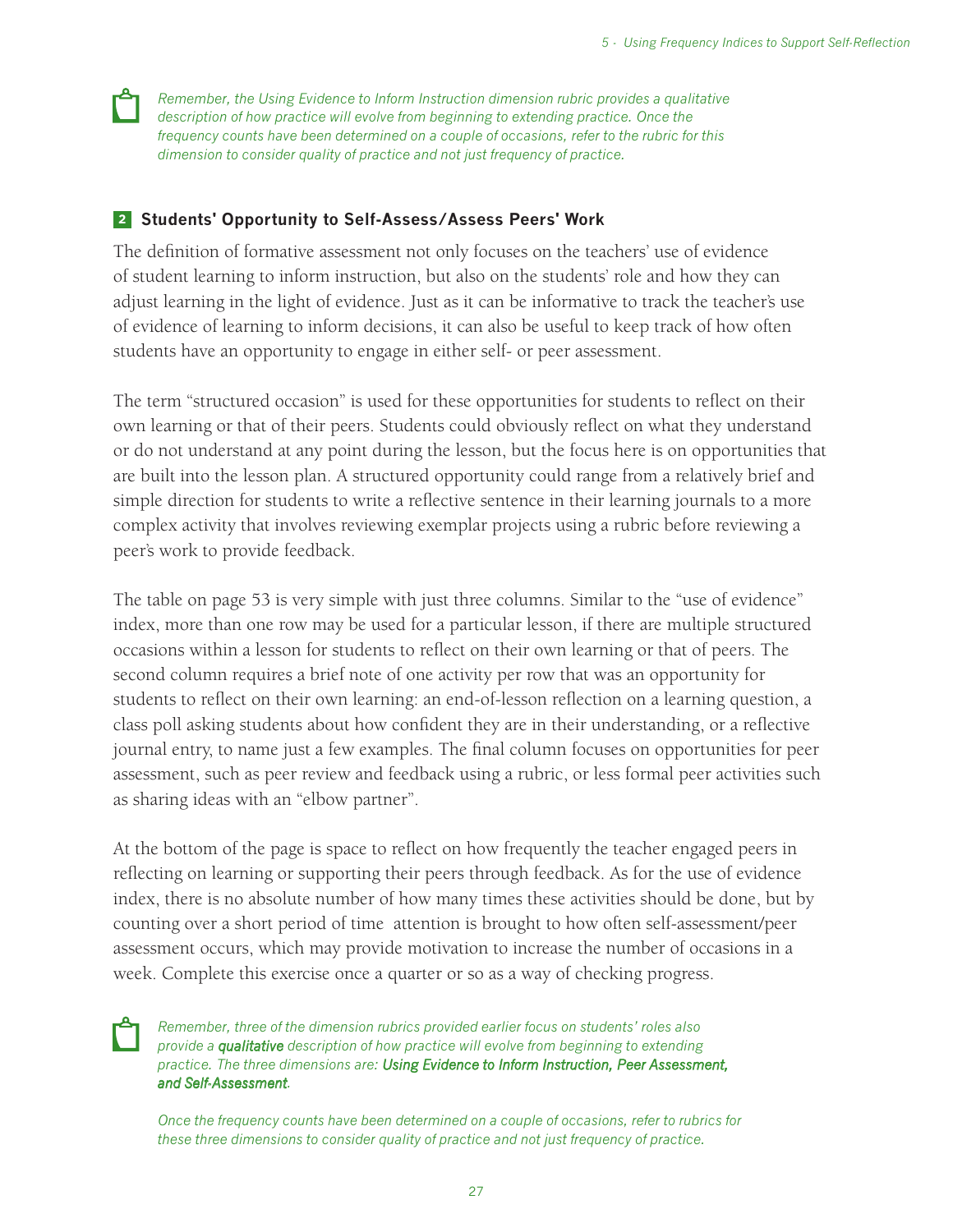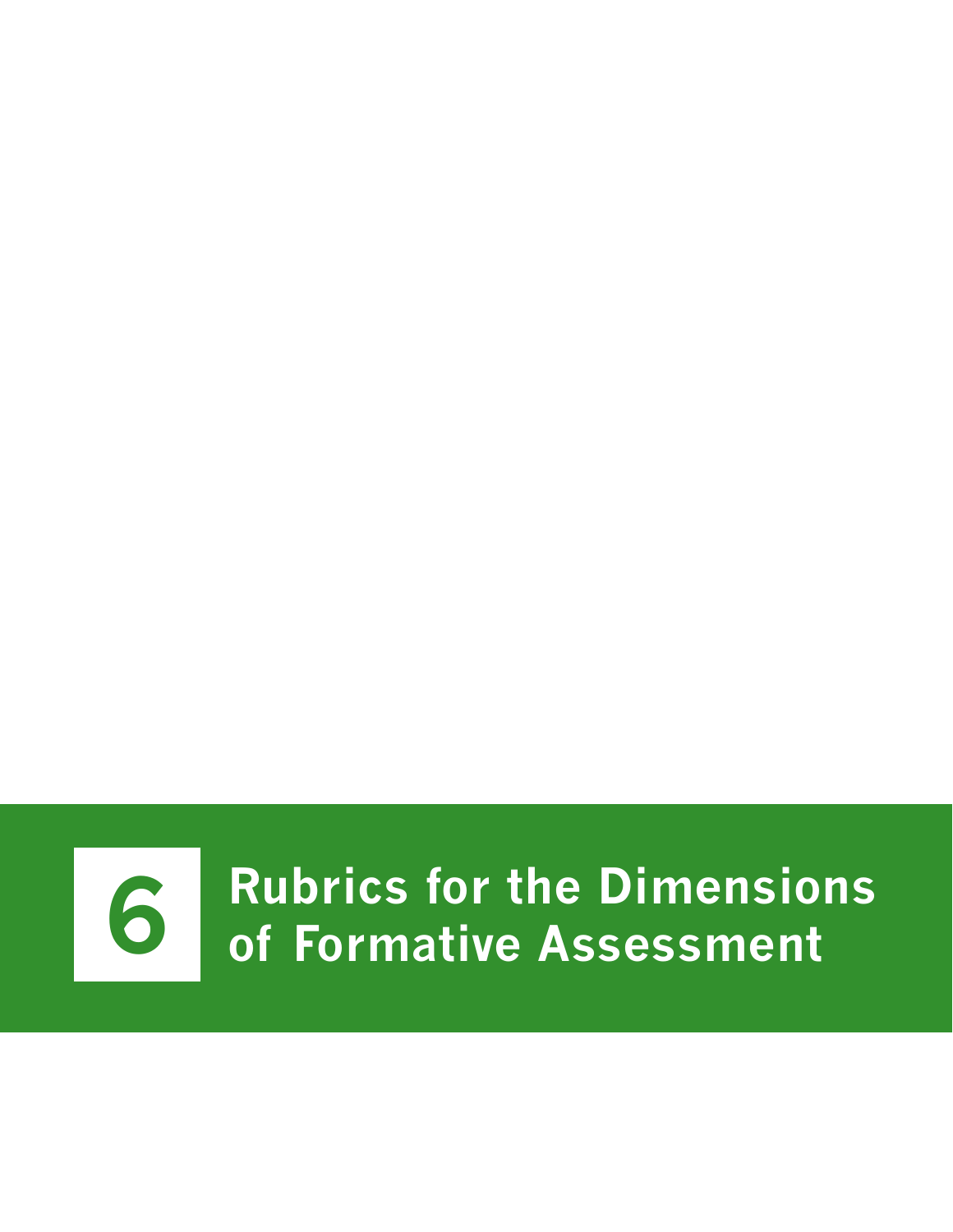## **I. Learning Goals**

Learning Goals should be clearly identified and communicated to students, and should help students make connections among lessons within a larger sequence. Learning goals should be aligned to state or district grade-level standards, although this dimension focuses on how the teacher identifies the learning goals for a particular lesson, communicates them to the students, and uses them in a way that supports learning. Research suggests that when students understand the intended learning of a lesson they are better prepared to engage with the content and learning is positively impacted. At the lower ends of the rubric, learning goals are not used, are used in a *pro forma* manner, or do not set appropriately challenging goals for students, while at the higher levels learning goals are integrated into the lesson and support student learning.

| <b>Beginning</b><br>$\vert$ 1                                                                                                                                                                                    | <b>Developing</b><br>$\vert$ 2 $\vert$                                                                                                                                                     | <b>Progressing</b><br>$\vert 3 \vert$                                                                                                                                                           | <b>Extending</b><br>$\vert$ 4                                                                                                                                                                                                                          |
|------------------------------------------------------------------------------------------------------------------------------------------------------------------------------------------------------------------|--------------------------------------------------------------------------------------------------------------------------------------------------------------------------------------------|-------------------------------------------------------------------------------------------------------------------------------------------------------------------------------------------------|--------------------------------------------------------------------------------------------------------------------------------------------------------------------------------------------------------------------------------------------------------|
| The lesson is presented<br>in isolation without<br>connecting to previous or<br>future learning.                                                                                                                 | The lesson is presented<br>with only isolated<br>references made to<br>previous or future<br>learning.                                                                                     | The lesson is clearly<br>presented in terms<br>of previous or future<br>learning. A larger<br>sequence of learning is<br>identified and the teacher                                             | The lesson is presented<br>as part of a coherent<br>sequence of learning with<br>meaningful connections<br>made to previous or<br>future learning in a                                                                                                 |
| Superficial procedural<br>connections are made<br>such as "we started this<br>yesterday" or "we'll wrap                                                                                                          | The learning goal focuses<br>on what students should<br>know or understand by<br>the end of the lesson. The                                                                                | shares where the current<br>lesson fits within the<br>larger sequence.                                                                                                                          | way that students<br>clearly understand the<br>connections.                                                                                                                                                                                            |
| this up tomorrow".<br>The teacher does not<br>present learning goals to                                                                                                                                          | content of the learning<br>goal is appropriate for<br>students and is expressed<br>in language that is                                                                                     | The learning goal focuses<br>on what students should<br>know or understand by<br>the end of the lesson. The                                                                                     | The learning goal focuses<br>on what students should<br>know or understand by<br>the end of the lesson. The                                                                                                                                            |
| students in any form.                                                                                                                                                                                            | accessible to students.                                                                                                                                                                    | content of the learning<br>goal is appropriate for<br>students and is expressed                                                                                                                 | content of the learning<br>goal is appropriate for<br>students and is expressed                                                                                                                                                                        |
| The teacher only presents<br>an agenda for the day or<br>lesson activities.                                                                                                                                      | The teacher presents the<br>learning goal by writing<br>the goal for the lesson on<br>the board, but makes no                                                                              | in language that is<br>accessible to students.                                                                                                                                                  | in language that is<br>accessible to students.                                                                                                                                                                                                         |
| The content of the<br>learning goals is highly<br>inappropriate for the<br>students (the content is<br>too challenging or too<br>easy for students current<br>standing, or does not<br>align with the standard). | verbal or direct reference<br>to the learning goal at the<br>start of the lesson.<br>The teacher does not<br>return to the learning<br>goals in a meaningful way<br>throughout the lesson. | The teacher presents the<br>learning goal by writing<br>the goal for the lesson<br>on the board, and makes<br>verbal or direct reference<br>to the learning goal at the<br>start of the lesson. | The teacher presents<br>the learning goal by<br>writing the goal for the<br>lesson on the board, and<br>makes meaningful and<br>appropriate reference to<br>the learning goal at the<br>start of the lesson.                                           |
| The learning goals are<br>expressed in language<br>that is not accessible<br>to students (e.g., uses<br>language of the state<br>standards only).                                                                |                                                                                                                                                                                            | The teacher makes some<br>reference back to the<br>learning goals towards<br>the end of the lesson, in<br>a way that contributes<br>to deepening student<br>understanding.                      | The teacher makes<br>multiple meaningful<br>and appropriate verbal<br>references to the learning<br>goal throughout the<br>lesson in ways that<br>support student learning,<br>or summarizes progress<br>toward the goals at the<br>end of the lesson. |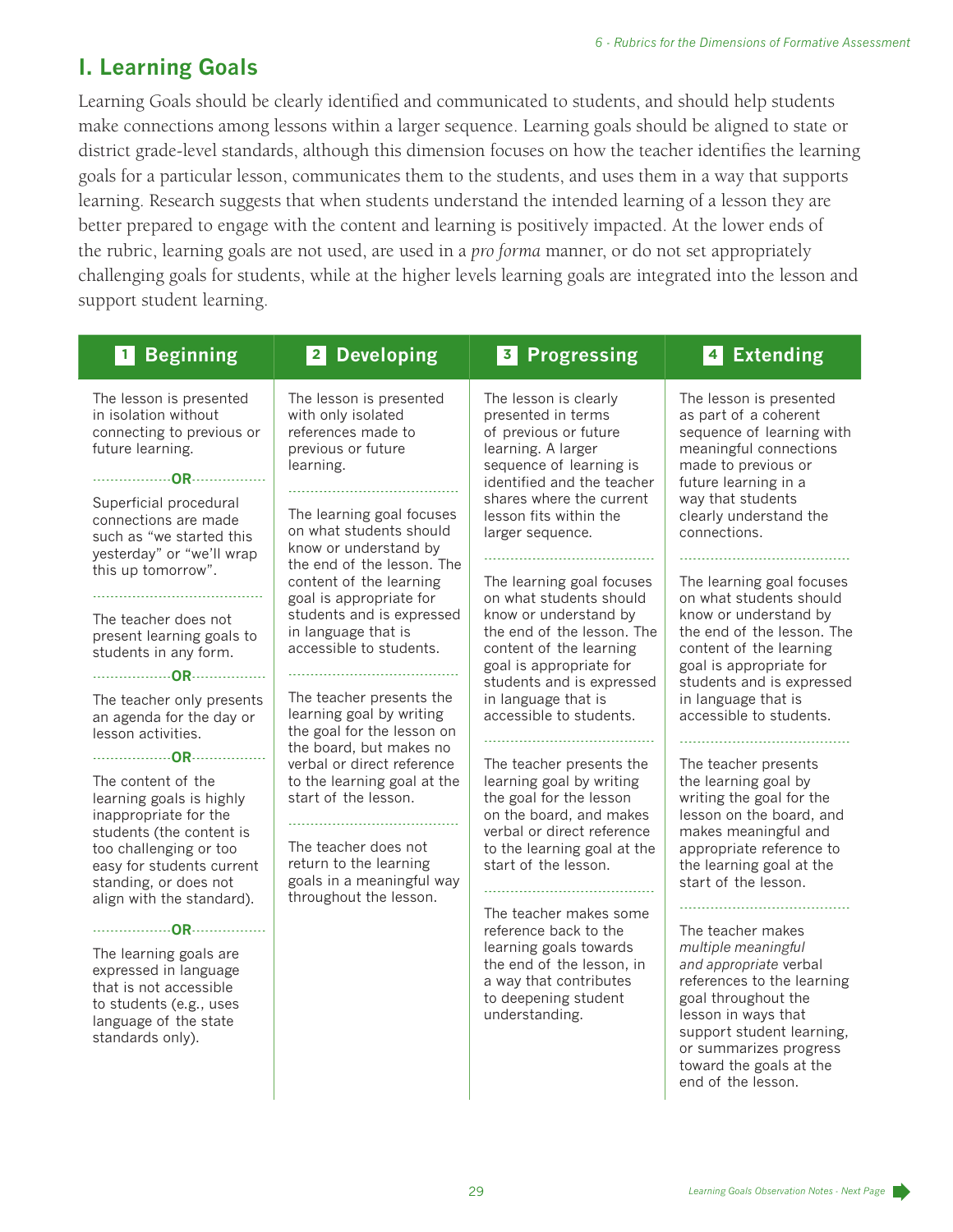## **Observation Notes**

*Learning Goals*

- M The judgment about whether the *connections made between previous, future and current learning* are *accessible* to students will depend on the age and abilities of the students. Evidence for the accessibility of the connections comes from both the observer's professional knowledge base and from observing student questions and discussion during the lesson. For example, if a lower elementary mathematics teacher makes extensive reference to the role of numbers in advanced mathematics courses in a way that is mostly confusing to younger students that would be considered to either be not accessible or not consistently accessible.
- M The judgment about whether the *language used to express the goals* is *accessible* to students will depend on the age and abilities of the students. For example, the language used by a second grade teacher to describe a particular learning goal will be different from the language used by a high school teacher. Evidence for the accessibility of the language comes from both the observer's professional knowledge base and from observing student questions and discussion during the lesson. Questions could also be posed directly to students to provide further evidence of how they understand the learning goal.
- M At the highest level of this rubric the teacher makes *"multiple meaningful and appropriate"* references to the learning goals. The professional judgment to be made here is whether those references to the learning goals support student learning. For example, a teacher may make reference to the learning goals to help students make connections between multiple aspects in a lesson and how those aspects collectively support their deepening understanding of the learning goal. Alternatively the teacher may highlight key vocabulary terms that are central to the learning goals.

\_\_\_\_\_\_\_\_\_\_\_\_\_\_\_\_\_\_\_\_\_\_\_\_\_\_\_\_\_\_\_\_\_\_\_\_\_\_\_\_\_\_\_\_\_\_\_\_\_\_\_\_\_\_\_\_\_\_\_\_\_\_\_\_\_\_\_\_\_\_\_\_

\_\_\_\_\_\_\_\_\_\_\_\_\_\_\_\_\_\_\_\_\_\_\_\_\_\_\_\_\_\_\_\_\_\_\_\_\_\_\_\_\_\_\_\_\_\_\_\_\_\_\_\_\_\_\_\_\_\_\_\_\_\_\_\_\_\_\_\_\_\_\_\_

\_\_\_\_\_\_\_\_\_\_\_\_\_\_\_\_\_\_\_\_\_\_\_\_\_\_\_\_\_\_\_\_\_\_\_\_\_\_\_\_\_\_\_\_\_\_\_\_\_\_\_\_\_\_\_\_\_\_\_\_\_\_\_\_\_\_\_\_\_\_\_\_

\_\_\_\_\_\_\_\_\_\_\_\_\_\_\_\_\_\_\_\_\_\_\_\_\_\_\_\_\_\_\_\_\_\_\_\_\_\_\_\_\_\_\_\_\_\_\_\_\_\_\_\_\_\_\_\_\_\_\_\_\_\_\_\_\_\_\_\_\_\_\_\_

\_\_\_\_\_\_\_\_\_\_\_\_\_\_\_\_\_\_\_\_\_\_\_\_\_\_\_\_\_\_\_\_\_\_\_\_\_\_\_\_\_\_\_\_\_\_\_\_\_\_\_\_\_\_\_\_\_\_\_\_\_\_\_\_\_\_\_\_\_\_\_\_

\_\_\_\_\_\_\_\_\_\_\_\_\_\_\_\_\_\_\_\_\_\_\_\_\_\_\_\_\_\_\_\_\_\_\_\_\_\_\_\_\_\_\_\_\_\_\_\_\_\_\_\_\_\_\_\_\_\_\_\_\_\_\_\_\_\_\_\_\_\_\_\_

\_\_\_\_\_\_\_\_\_\_\_\_\_\_\_\_\_\_\_\_\_\_\_\_\_\_\_\_\_\_\_\_\_\_\_\_\_\_\_\_\_\_\_\_\_\_\_\_\_\_\_\_\_\_\_\_\_\_\_\_\_\_\_\_\_\_\_\_\_\_\_\_

\_\_\_\_\_\_\_\_\_\_\_\_\_\_\_\_\_\_\_\_\_\_\_\_\_\_\_\_\_\_\_\_\_\_\_\_\_\_\_\_\_\_\_\_\_\_\_\_\_\_\_\_\_\_\_\_\_\_\_\_\_\_\_\_\_\_\_\_\_\_\_\_

Additional Notes: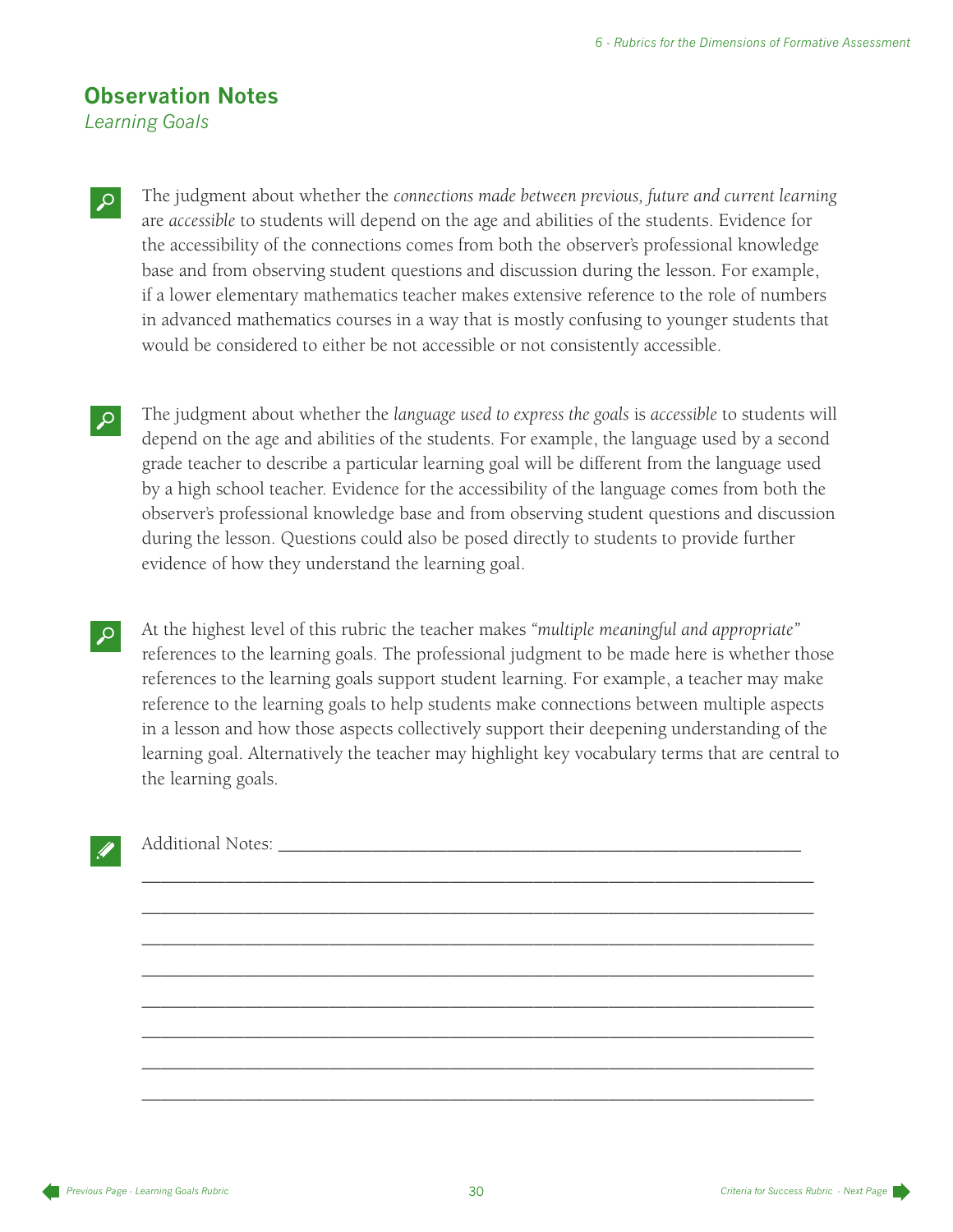# **II. Criteria for Success**

Criteria for Success should be clearly identified and communicated to students. This dimension focuses on how the teacher identifies the criteria for success for a particular lesson and communicates the criteria to the students. Research suggests that when students understand what quality work actually looks like they are more able to demonstrate their own learning. In this rubric, the focus is primarily on the sharing of explicit expectations (e.g., rubrics, preflight checklists, exemplars etc.) that communicate quality.

At the lower ends of the rubric, criteria for success are not used, are used in a *pro forma* manner, or do not hold students to sufficiently high expectations, while at the higher levels criteria for success are integrated into the lesson, are accessible to students, and support student learning.

| <b>Beginning</b>                                                                                                                                                                                                                            | <b>Developing</b><br> 2                                                                                                                                                                                                                                                                                                                                                                                                                                                                 | <b>Progressing</b><br>$\overline{\mathbf{3}}$                                                                                                                                                                                                                                                                                                                                                                                                                                | <b>Extending</b><br>$\vert$ 4                                                                                                                                                                                                                                                                                                                                                                                                                                                                                                                                                                                                                                                                                                          |
|---------------------------------------------------------------------------------------------------------------------------------------------------------------------------------------------------------------------------------------------|-----------------------------------------------------------------------------------------------------------------------------------------------------------------------------------------------------------------------------------------------------------------------------------------------------------------------------------------------------------------------------------------------------------------------------------------------------------------------------------------|------------------------------------------------------------------------------------------------------------------------------------------------------------------------------------------------------------------------------------------------------------------------------------------------------------------------------------------------------------------------------------------------------------------------------------------------------------------------------|----------------------------------------------------------------------------------------------------------------------------------------------------------------------------------------------------------------------------------------------------------------------------------------------------------------------------------------------------------------------------------------------------------------------------------------------------------------------------------------------------------------------------------------------------------------------------------------------------------------------------------------------------------------------------------------------------------------------------------------|
| The teacher does not<br>provide criteria for<br>success.                                                                                                                                                                                    | The teacher shares<br>criteria for success with<br>students.                                                                                                                                                                                                                                                                                                                                                                                                                            | The teacher shares<br>criteria for success with<br>students.                                                                                                                                                                                                                                                                                                                                                                                                                 | The teacher shares<br>criteria for success with<br>students.                                                                                                                                                                                                                                                                                                                                                                                                                                                                                                                                                                                                                                                                           |
| The criteria for success<br>are not appropriate for the<br>learning goals or are not<br>appropriate for students<br>(too basic/complex).<br>The criteria for success<br>are expressed in language<br>that is not accessible to<br>students. | The criteria for success<br>are appropriate for the<br>learning goals and for<br>students (not too basic/<br>complex) and expressed<br>in language that is<br>accessible to them.<br>The teacher does not<br>provide a way for students<br>to internalize the criteria/<br>use the criteria effectively<br>(e.g., develop the criteria<br>themselves, explanations,<br>time or support to use<br>them) resulting in no<br>students engaging with<br>the criteria in meaningful<br>ways. | The criteria for success<br>are appropriate for the<br>learning goals and for<br>students (not too basic/<br>complex) and expressed<br>in language that is<br>accessible to them.<br>The teacher provides<br>a way for students to<br>internalize the criteria/<br>use the criteria effectively<br>(e.g., develop the criteria<br>themselves, explanations,<br>time or support to<br>use them), but not<br>all students seem to<br>understand or engage<br>with the process. | The criteria for success<br>are appropriate for the<br>learning goals and for<br>students (not too basic/<br>complex) and expressed<br>in language that is<br>accessible to them.<br>The teacher provides<br>a way for students to<br>internalize the criteria/<br>use the criteria (e.g.,<br>develop the criteria<br>themselves, explanations,<br>time or support to use<br>them) effectively. The<br>process ensures that<br>students engage with the<br>criteria in meaningful<br>ways that support<br>learning throughout<br>the lesson (e.g., skillful<br>and appropriate use<br>of exemplars, students<br>developing rubrics). This<br>results in the majority<br>of students engaging in<br>and benefiting from the<br>process. |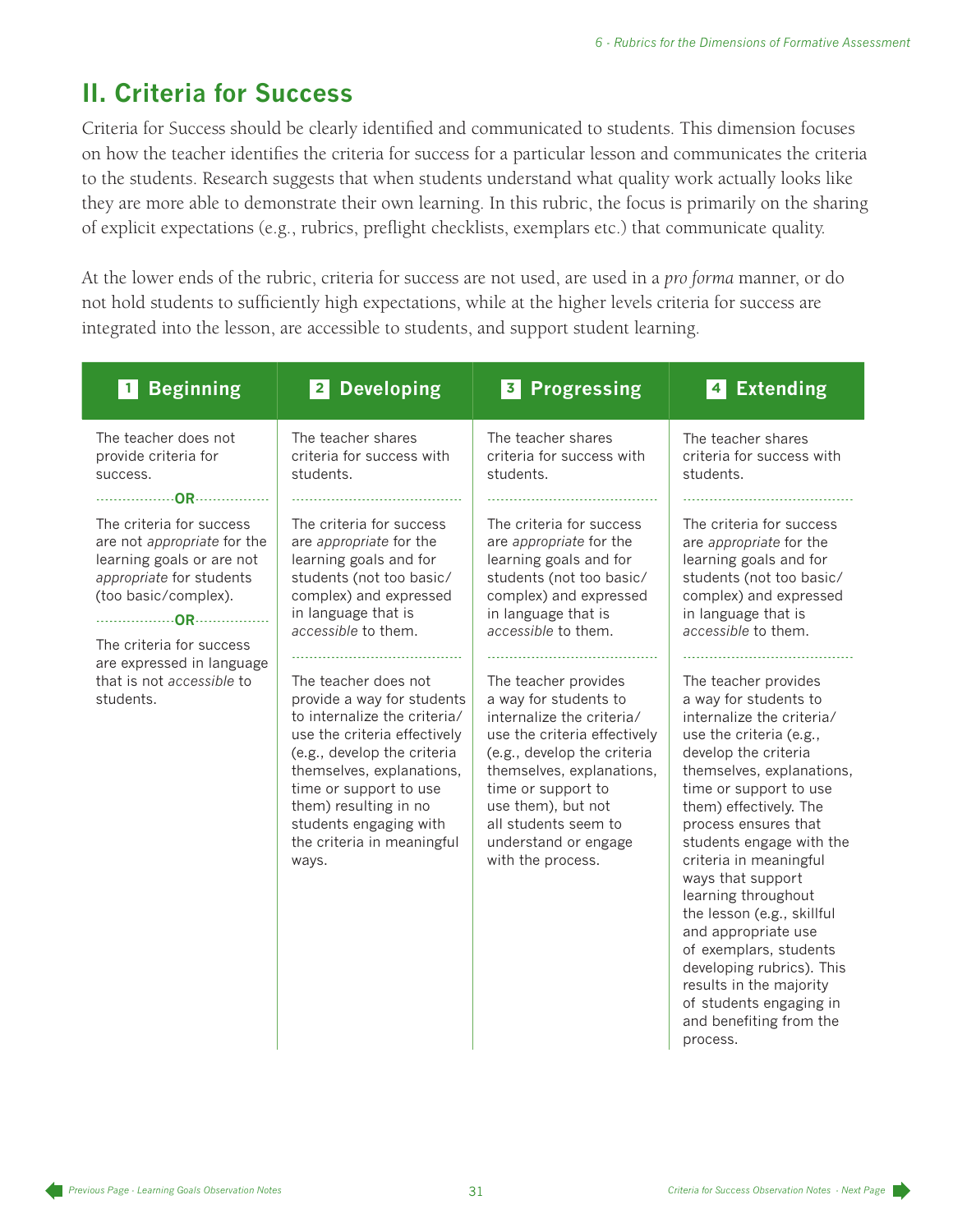### **Observation Notes**

*Criteria for Success*

M The judgment about whether the criteria for success is *appropriate* for the students (not too basic/ complex) will depend on the age and abilities of the students. For example, the expectations for what students will be able to do by the end of a lesson (criteria for success) will be different in second grade than the expectations for high school. Evidence for the appropriateness of the criteria comes from both the observer's professional knowledge base and from observable evidence that students are or are not progressing towards the criteria throughout the lesson. Questions could also be posed directly to students to provide further evidence of how they understand the criteria for success.

M The judgment about whether the language used to express the criteria for success is *accessible* to students will depend on the age and abilities of the students. For example, the language used by a second grade teacher to describe a particular expectation will be different than the language used by a high school teacher. Evidence for the accessibility of the language comes from both the observer's professional knowledge base and from observing student questions and discussion during the lesson. Questions could also be posed directly to students to provide further evidence of how they understand the expectations for the lesson.

At the highest level of this rubric "the process ensures that students engage with the criteria in meaningful ways" refers to the ways in which the teacher uses the criteria for success to support learning. The professional judgment to be made here is whether those ways support student understanding and progress towards the expectations. For example, a teacher may not only discuss the levels of a rubric but also provide exemplars of different score levels, may engage students in a "scoring session" where they apply the rubric to stronger or weaker performances, may provide opportunities to discuss the independent features of stronger or weaker work, or may structure opportunities for students to apply criteria to their own or another's work. All of these examples may not be seen in a single lesson. Evidence may also include reference to previous lessons where some of these activities took place and are being built on in the current lesson.

#### Additional Notes: \_\_\_\_\_\_\_\_\_\_\_\_\_\_\_\_\_\_\_\_\_\_\_\_\_\_\_\_\_\_\_\_\_\_\_\_\_\_\_\_\_\_\_\_\_\_\_\_\_\_\_\_\_\_\_\_

\_\_\_\_\_\_\_\_\_\_\_\_\_\_\_\_\_\_\_\_\_\_\_\_\_\_\_\_\_\_\_\_\_\_\_\_\_\_\_\_\_\_\_\_\_\_\_\_\_\_\_\_\_\_\_\_\_\_\_\_\_\_\_\_\_\_\_\_\_\_\_\_

\_\_\_\_\_\_\_\_\_\_\_\_\_\_\_\_\_\_\_\_\_\_\_\_\_\_\_\_\_\_\_\_\_\_\_\_\_\_\_\_\_\_\_\_\_\_\_\_\_\_\_\_\_\_\_\_\_\_\_\_\_\_\_\_\_\_\_\_\_\_\_\_

\_\_\_\_\_\_\_\_\_\_\_\_\_\_\_\_\_\_\_\_\_\_\_\_\_\_\_\_\_\_\_\_\_\_\_\_\_\_\_\_\_\_\_\_\_\_\_\_\_\_\_\_\_\_\_\_\_\_\_\_\_\_\_\_\_\_\_\_\_\_\_\_

\_\_\_\_\_\_\_\_\_\_\_\_\_\_\_\_\_\_\_\_\_\_\_\_\_\_\_\_\_\_\_\_\_\_\_\_\_\_\_\_\_\_\_\_\_\_\_\_\_\_\_\_\_\_\_\_\_\_\_\_\_\_\_\_\_\_\_\_\_\_\_\_

\_\_\_\_\_\_\_\_\_\_\_\_\_\_\_\_\_\_\_\_\_\_\_\_\_\_\_\_\_\_\_\_\_\_\_\_\_\_\_\_\_\_\_\_\_\_\_\_\_\_\_\_\_\_\_\_\_\_\_\_\_\_\_\_\_\_\_\_\_\_\_\_

\_\_\_\_\_\_\_\_\_\_\_\_\_\_\_\_\_\_\_\_\_\_\_\_\_\_\_\_\_\_\_\_\_\_\_\_\_\_\_\_\_\_\_\_\_\_\_\_\_\_\_\_\_\_\_\_\_\_\_\_\_\_\_\_\_\_\_\_\_\_\_\_

\_\_\_\_\_\_\_\_\_\_\_\_\_\_\_\_\_\_\_\_\_\_\_\_\_\_\_\_\_\_\_\_\_\_\_\_\_\_\_\_\_\_\_\_\_\_\_\_\_\_\_\_\_\_\_\_\_\_\_\_\_\_\_\_\_\_\_\_\_\_\_\_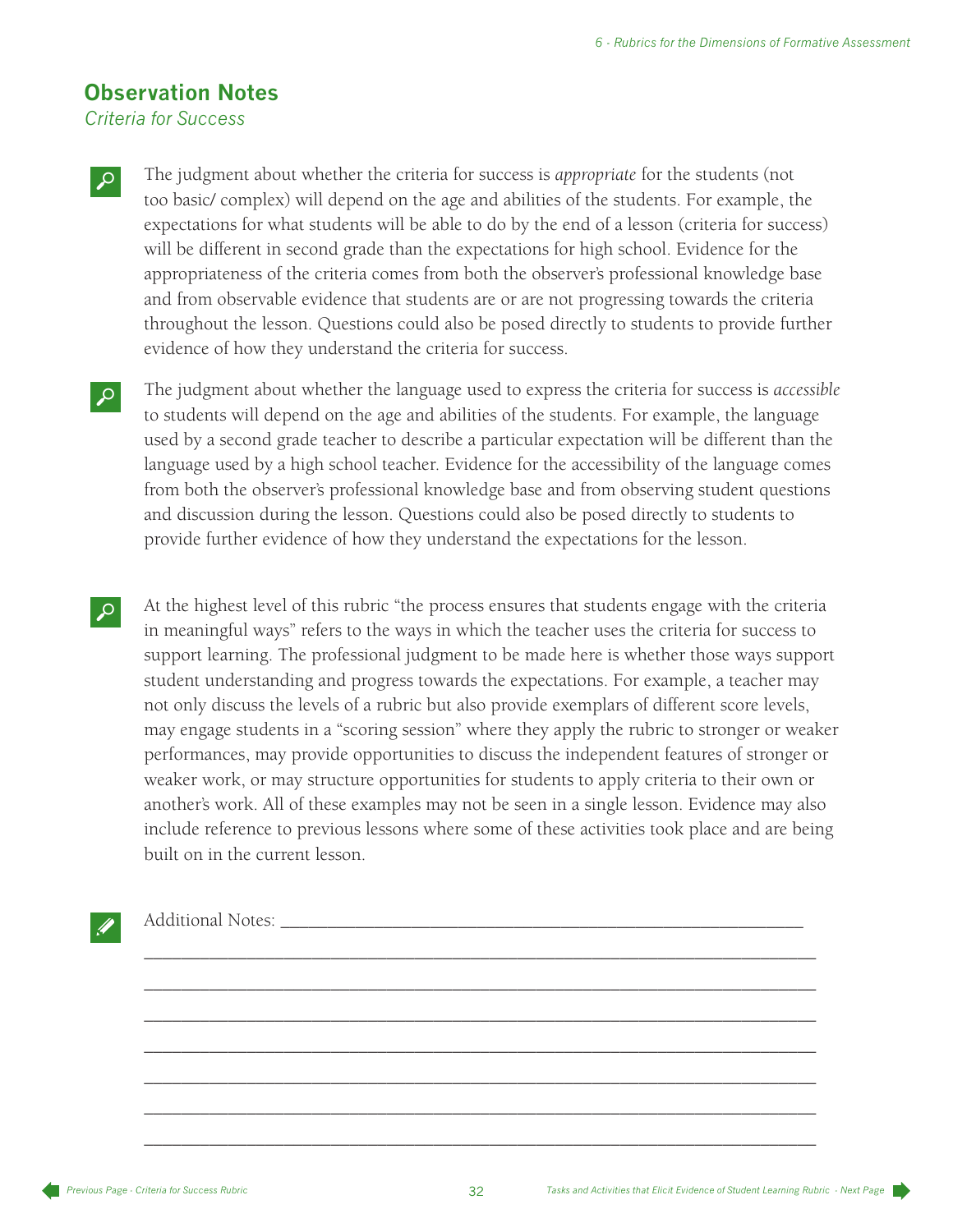## **III. Tasks and Activities that Elicit Evidence of Student Learning**

The focus of this dimension is on those things with which students engage that potentially produce evidence of student learning (except classroom discussions as this is discussed in *Questioning Strategies* and *Feedback Loops.*) Teachers need to use a range of tasks and activities to collect relevant evidence of student thinking. When students are engaged in tasks and activities (on their own, with another student, or in a small group) the work products provide evidence of student understanding. In order to be effective, students need to have access to appropriate support from either the teacher or from peers to complete the task. In addition, the teacher needs to have a mechanism for synthesizing evidence from students, whether through a formal or informal review process.

| 1 Beginning                                                                                                                                                                        | <b>Developing</b><br>2 <sup>1</sup>                                                                                                                                               | <b>Progressing</b><br>3 <sup>1</sup>                                                                                                                                                                            | 4 Extending                                                                                                                                                                                             |
|------------------------------------------------------------------------------------------------------------------------------------------------------------------------------------|-----------------------------------------------------------------------------------------------------------------------------------------------------------------------------------|-----------------------------------------------------------------------------------------------------------------------------------------------------------------------------------------------------------------|---------------------------------------------------------------------------------------------------------------------------------------------------------------------------------------------------------|
| The teacher uses tasks<br>or activities that are not<br>connected to the learning<br>goals or will not provide<br>evidence of student<br>progress toward those<br>goals.           | The teacher uses tasks or<br>activities that are loosely<br>connected to the learning<br>goals and will provide<br>limited evidence of<br>student progress toward<br>those goals. | The teacher uses well-<br>crafted tasks and<br>activities that are<br>connected to the learning<br>goals and will provide<br>evidence of student<br>progress toward those<br>goals.                             | The teacher uses well-<br>crafted tasks and<br>activities that are tightly<br>connected to the learning<br>goals and will provide<br>evidence of student<br>progress toward those<br>goals.             |
| Most students are unclear<br>about the task and time is<br>wasted because extensive<br>repeat explanations are<br>needed.                                                          | Many students are<br>unclear about the<br>task and some time is<br>wasted because repeat<br>explanations are needed.                                                              | A few students are<br>unclear about the<br>task and time is used<br>inefficiently because<br>repeat explanations are                                                                                            | Almost all students are<br>clear about the task and<br>are able to begin work<br>efficiently.                                                                                                           |
| The teacher does not<br>review student work<br>products during the<br>lesson or does not make<br>any reference to when<br>student products will be<br>reviewed.                    | The teacher occasionally<br>or haphazardly reviews<br>student work products<br>during the lesson or<br>makes a vague reference<br>to when student products<br>will be reviewed.   | needed.<br>The teacher reviews<br>student work products<br>during the lesson in a way<br>that provides insight into<br>most students' progress<br>or makes a reference to                                       | The teacher<br>systematically reviews<br>student work products<br>during the lesson in a way<br>that provides insight into<br>all students' progress<br>or makes a concrete<br>reference to how student |
| The evidence collected<br>cannot be used to make<br>meaningful inferences<br>about the class's progress<br>on intended learning<br>outcomes and to adapt/<br>continue instruction. | The teacher misses<br>multiple critical<br>opportunities to make<br>inferences about student<br>progress and/or adapt/<br>continue instruction<br>accordingly.                    | how work products will be<br>reviewed later.<br>The teacher occasionally<br>misses critical<br>opportunities to make<br>inferences about student<br>progress and adapt/<br>continue instruction<br>accordingly. | products will be reviewed.<br>The teacher uses student<br>responses to make<br>inferences about student<br>progress and adjust/<br>continue instruction<br>accordingly.                                 |
|                                                                                                                                                                                    |                                                                                                                                                                                   |                                                                                                                                                                                                                 |                                                                                                                                                                                                         |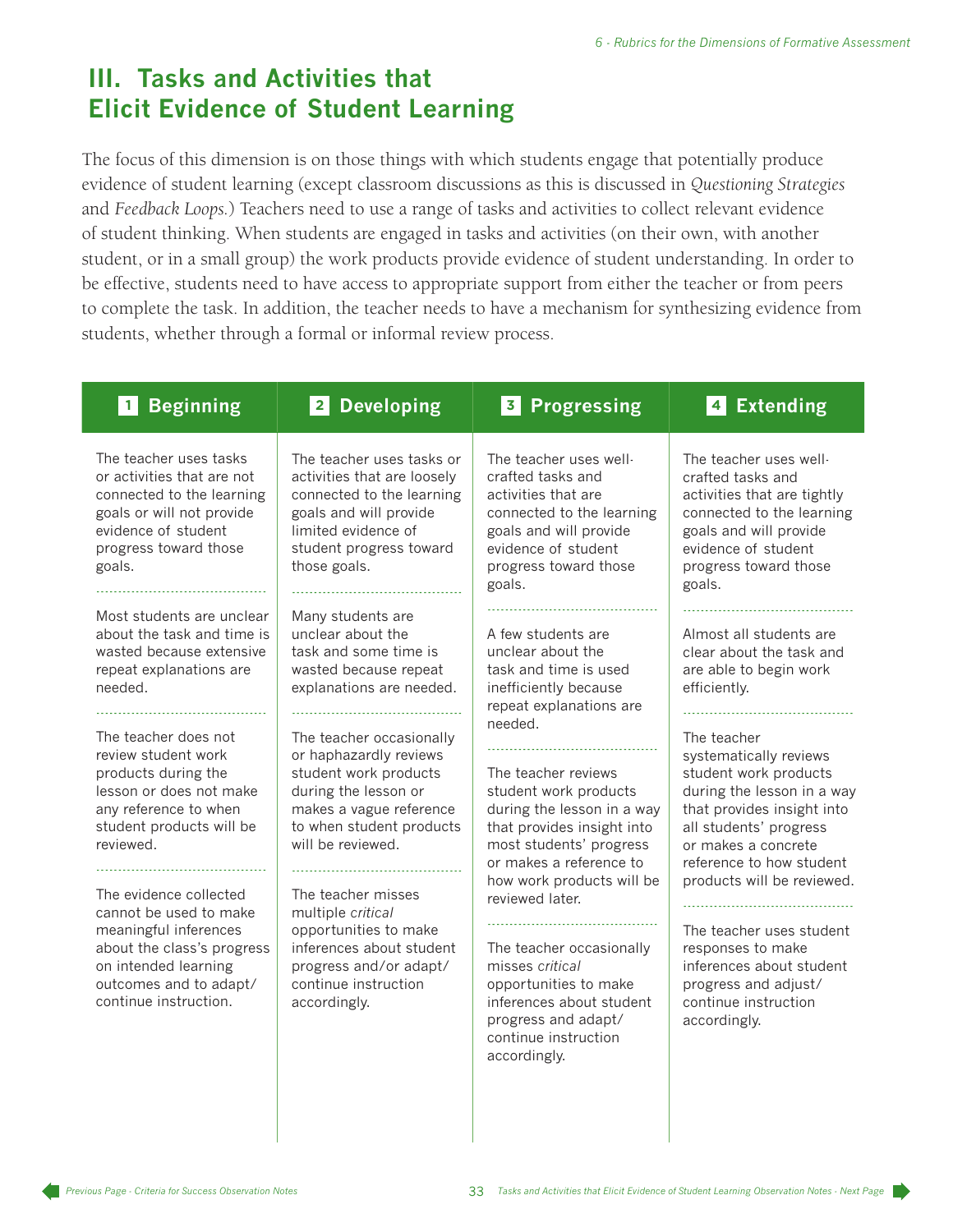## **Observation Notes**

*Tasks and Activities to Elicit Evidence of Student Learning*

- M Tasks and activities include anything that students engage in that potentially produces evidence of student learning (except classroom discussions as this is discussed in *Questioning Strategies* and *Feedback Loops*). Examples include worksheets, lab experiments, performance tasks, commercially produced formative assessment tasks, essays, quizzes, and/or journaling.
- There are references across the levels to whether students are clear or unclear about the task. The focus here is not on the clarity of the learning goals, but rather on whether the students are clear procedurally about how to begin the task itself.
- There are references in the rubric to a teacher missing or capitalizing on "critical" opportunities". There may be instances when an observer will identify incidents where the observer might have acted in a different way, or taken the discussion in a different direction, but these differences will not materially impact student outcomes. The professional judgment to be made here is whether there was a significant or critical missed opportunity that a teacher ought to have identified and addressed. The result is that missing the opportunity negatively impacts student learning or, conversely, capitalizing on the opportunity positively impacts student learning. For example, students may be working independently on a performance task but a large percentage of the class has their hand raised for help and most are at the same point in the task, however, the teacher fails to pick up on this or that this is a systemic classwide issue that would benefit from discussion or an adaption to plans.

\_\_\_\_\_\_\_\_\_\_\_\_\_\_\_\_\_\_\_\_\_\_\_\_\_\_\_\_\_\_\_\_\_\_\_\_\_\_\_\_\_\_\_\_\_\_\_\_\_\_\_\_\_\_\_\_\_\_\_\_\_\_\_\_\_\_\_\_\_\_\_\_

\_\_\_\_\_\_\_\_\_\_\_\_\_\_\_\_\_\_\_\_\_\_\_\_\_\_\_\_\_\_\_\_\_\_\_\_\_\_\_\_\_\_\_\_\_\_\_\_\_\_\_\_\_\_\_\_\_\_\_\_\_\_\_\_\_\_\_\_\_\_\_\_

\_\_\_\_\_\_\_\_\_\_\_\_\_\_\_\_\_\_\_\_\_\_\_\_\_\_\_\_\_\_\_\_\_\_\_\_\_\_\_\_\_\_\_\_\_\_\_\_\_\_\_\_\_\_\_\_\_\_\_\_\_\_\_\_\_\_\_\_\_\_\_\_

\_\_\_\_\_\_\_\_\_\_\_\_\_\_\_\_\_\_\_\_\_\_\_\_\_\_\_\_\_\_\_\_\_\_\_\_\_\_\_\_\_\_\_\_\_\_\_\_\_\_\_\_\_\_\_\_\_\_\_\_\_\_\_\_\_\_\_\_\_\_\_\_

\_\_\_\_\_\_\_\_\_\_\_\_\_\_\_\_\_\_\_\_\_\_\_\_\_\_\_\_\_\_\_\_\_\_\_\_\_\_\_\_\_\_\_\_\_\_\_\_\_\_\_\_\_\_\_\_\_\_\_\_\_\_\_\_\_\_\_\_\_\_\_\_

\_\_\_\_\_\_\_\_\_\_\_\_\_\_\_\_\_\_\_\_\_\_\_\_\_\_\_\_\_\_\_\_\_\_\_\_\_\_\_\_\_\_\_\_\_\_\_\_\_\_\_\_\_\_\_\_\_\_\_\_\_\_\_\_\_\_\_\_\_\_\_\_

\_\_\_\_\_\_\_\_\_\_\_\_\_\_\_\_\_\_\_\_\_\_\_\_\_\_\_\_\_\_\_\_\_\_\_\_\_\_\_\_\_\_\_\_\_\_\_\_\_\_\_\_\_\_\_\_\_\_\_\_\_\_\_\_\_\_\_\_\_\_\_\_

\_\_\_\_\_\_\_\_\_\_\_\_\_\_\_\_\_\_\_\_\_\_\_\_\_\_\_\_\_\_\_\_\_\_\_\_\_\_\_\_\_\_\_\_\_\_\_\_\_\_\_\_\_\_\_\_\_\_\_\_\_\_\_\_\_\_\_\_\_\_\_\_

Additional Notes: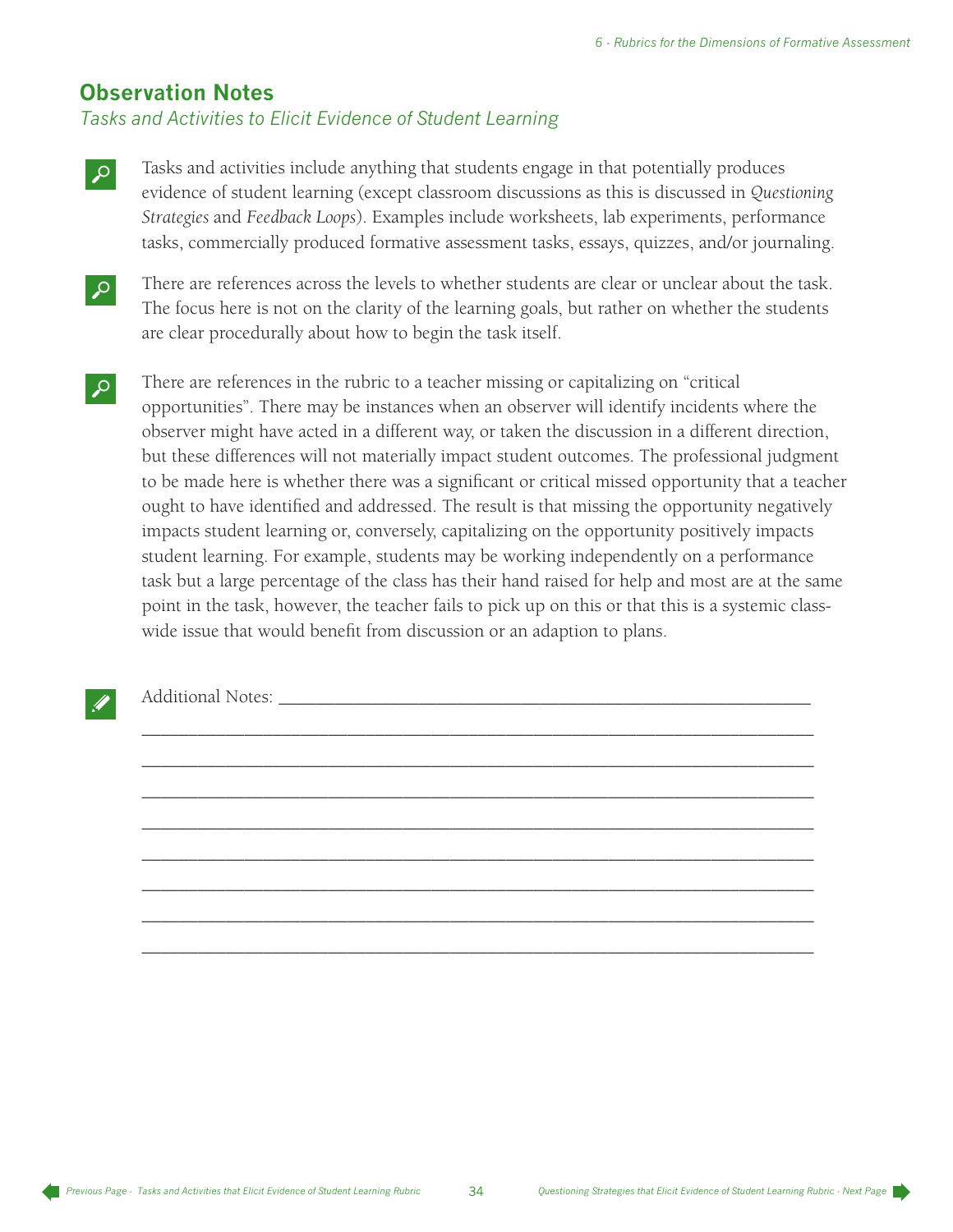# **IV. Questioning Strategies That Elicit Evidence of Student Learning**

The focus of this dimension is on one way that a teacher can collect evidence of student progress (i.e., through classroom questioning). Teachers need to use a range of questioning strategies to collect relevant evidence of student thinking, from more students, more often, and more systematically. Often teachers ask questions only to a few interested students, answer their own questions, or limit student thinking by the type of questions asked. If a teacher has weak questioning strategies, opportunities are lost to gain valuable insights into student learning. Teachers can elicit evidence of student thinking by the types of questions students ask of the teacher and peers, as well.

| <b>Beginning</b><br>$\blacksquare$                                                                                                                                                 | <b>Developing</b><br>$\vert$ 2                                                                                                                                                | <b>Progressing</b><br>$\vert$ 3                                                                                                                                   | <b>Extending</b><br>$\overline{\mathbf{4}}$                                                                                                                      |
|------------------------------------------------------------------------------------------------------------------------------------------------------------------------------------|-------------------------------------------------------------------------------------------------------------------------------------------------------------------------------|-------------------------------------------------------------------------------------------------------------------------------------------------------------------|------------------------------------------------------------------------------------------------------------------------------------------------------------------|
| The teacher asks very few<br>questions designed to<br>assess student progress.                                                                                                     | The teacher asks some<br>questions at appropriate<br>points to assess student<br>progress.                                                                                    | The teacher asks<br>questions at appropriate<br>points to assess student<br>progress.                                                                             | The teacher asks<br>questions at appropriate<br>points to assess student<br>progress.                                                                            |
| The teacher provides<br>inadequate wait time<br>and/or often answers own<br>questions.                                                                                             | The teacher inconsistently<br>provides adequate wait<br>time to allow all students<br>to engage with the<br>questions. The teacher                                            | The teacher provides<br>appropriate wait time<br>to allow all students<br>to engage with the<br>questions.                                                        | The teacher provides<br>appropriate wait time<br>to allow all students<br>to engage with the<br>questions.                                                       |
| The teacher uses<br>questioning strategies<br>that provide evidence<br>from only a few students<br>or the same students in<br>the class.                                           | sometimes answers own<br>questions.<br>The teacher inconsistently<br>uses questioning<br>strategies to collect                                                                | The teacher uses effective<br>questioning strategies<br>to collect evidence of<br>learning from all students<br>in systematic ways (e.g.,                         | The teacher uses effective<br>questioning strategies<br>to collect evidence of<br>learning from all students<br>in systematic ways (e.g.,                        |
| The evidence collected<br>cannot be used to make<br>meaningful inferences<br>about the class's progress<br>on intended learning<br>outcomes and to adapt/<br>continue instruction. | evidence of learning<br>from more students (e.g.,<br>whiteboards, exit tickets,<br>etc.) but implementation<br>may not be consistent or<br>structured in a beneficial<br>way. | whiteboards, exit tickets,<br>$etc.$ )<br>The teacher occasionally<br>misses critical<br>opportunities to make<br>inferences about student<br>progress and adapt/ | whiteboards, exit tickets,<br>etc.)<br>The teacher effectively<br>uses student responses,<br>probing for more<br>information as necessary,<br>to make inferences |
|                                                                                                                                                                                    | The teacher misses<br>multiple critical<br>opportunities to make<br>inferences about student<br>progress and/or adapt/<br>continue instruction<br>accordingly.                | continue instruction<br>accordingly.                                                                                                                              | about student progress<br>and adjust/continue<br>instruction accordingly.                                                                                        |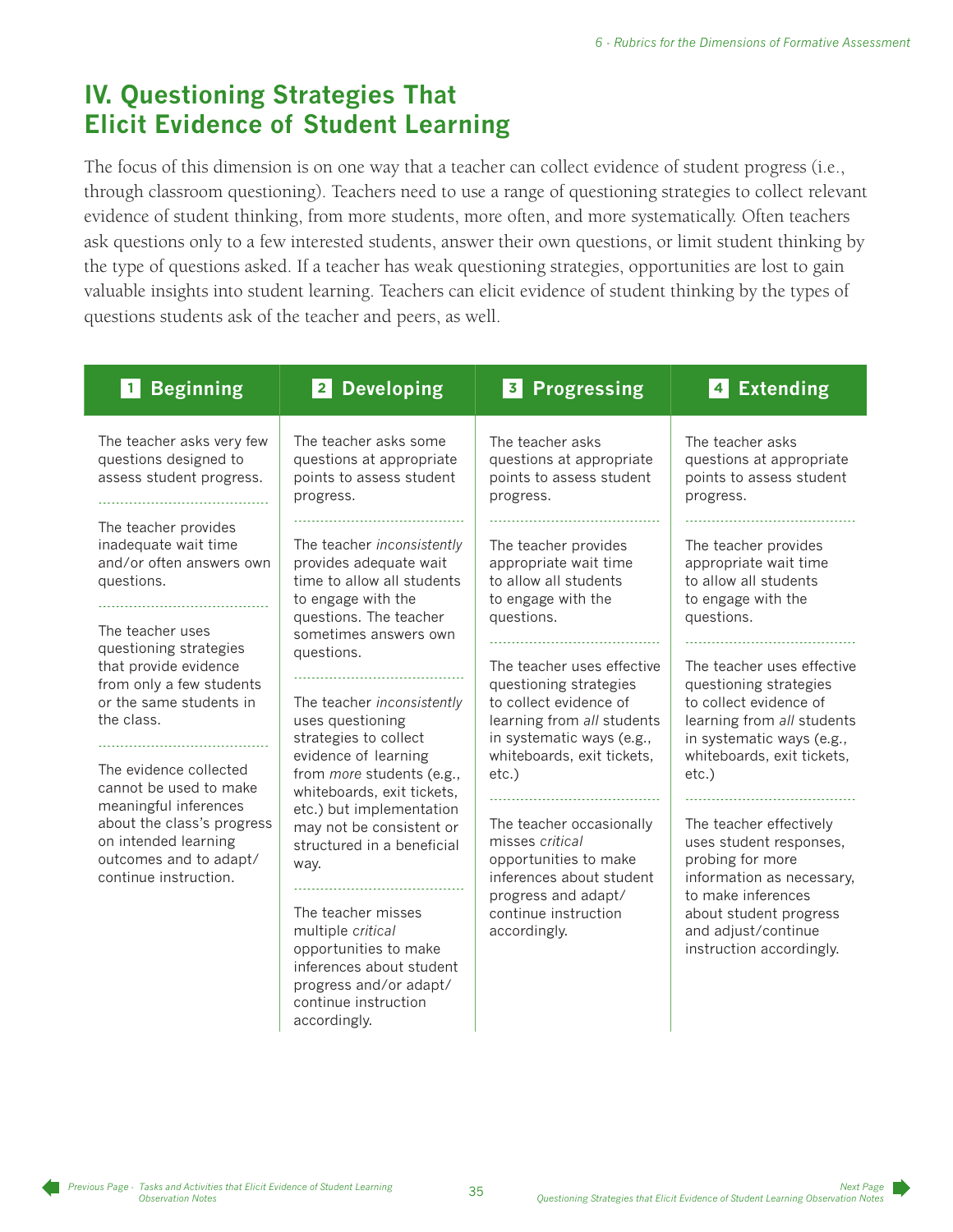#### **Observation Notes**

*Questioning Strategies that Elicit Evidence of Student Learning*

- When a teacher is using questions to elicit evidence of student thinking, often a teacher may directly ask students to explain their reasoning or focus on "why". In addition, questions are not exclusively recall or factual questions, but require higher order thinking from the students.
- At the lower levels of this rubric, questioning strategies are described as being used "inconsistently." This refers to instances when a teacher is using some questioning techniques that provide opportunities to collect evidence from multiple students at a time or encourages deeper engagement with the content, but not on a consistent basis, even when the opportunity to do so exists. For example, a teacher may start off a discussion period by asking students to call on the next person to respond in order to engage different students in the discourse, but quickly lapse back into just calling on a few students who seem most involved in the discussion.
- Across the levels of the rubric, reference is made to a teacher missing or capitalizing on "critical opportunities". There may be instances when an observer will identify incidents where the observer might have acted in a different way, or taken the discussion in a different direction, but these differences will not materially impact student outcomes. The professional judgment to be made here is whether there was a significant or critical missed opportunity that a teacher ought to have identified and addressed. The result is that missing the opportunity negatively impacts student learning or, conversely, capitalizing on the opportunity positively impacts student learning. For example, a student might ask a question that is clearly connected to the learning goals of the lesson and that indicates a misunderstanding, misconception or confusion, but the teacher fails to pick up on this and does not address it, nor indicate that the issue will be addressed later.

\_\_\_\_\_\_\_\_\_\_\_\_\_\_\_\_\_\_\_\_\_\_\_\_\_\_\_\_\_\_\_\_\_\_\_\_\_\_\_\_\_\_\_\_\_\_\_\_\_\_\_\_\_\_\_\_\_\_\_\_\_\_\_\_\_\_\_\_\_\_\_\_

\_\_\_\_\_\_\_\_\_\_\_\_\_\_\_\_\_\_\_\_\_\_\_\_\_\_\_\_\_\_\_\_\_\_\_\_\_\_\_\_\_\_\_\_\_\_\_\_\_\_\_\_\_\_\_\_\_\_\_\_\_\_\_\_\_\_\_\_\_\_\_\_

\_\_\_\_\_\_\_\_\_\_\_\_\_\_\_\_\_\_\_\_\_\_\_\_\_\_\_\_\_\_\_\_\_\_\_\_\_\_\_\_\_\_\_\_\_\_\_\_\_\_\_\_\_\_\_\_\_\_\_\_\_\_\_\_\_\_\_\_\_\_\_\_

\_\_\_\_\_\_\_\_\_\_\_\_\_\_\_\_\_\_\_\_\_\_\_\_\_\_\_\_\_\_\_\_\_\_\_\_\_\_\_\_\_\_\_\_\_\_\_\_\_\_\_\_\_\_\_\_\_\_\_\_\_\_\_\_\_\_\_\_\_\_\_\_

\_\_\_\_\_\_\_\_\_\_\_\_\_\_\_\_\_\_\_\_\_\_\_\_\_\_\_\_\_\_\_\_\_\_\_\_\_\_\_\_\_\_\_\_\_\_\_\_\_\_\_\_\_\_\_\_\_\_\_\_\_\_\_\_\_\_\_\_\_\_\_\_

\_\_\_\_\_\_\_\_\_\_\_\_\_\_\_\_\_\_\_\_\_\_\_\_\_\_\_\_\_\_\_\_\_\_\_\_\_\_\_\_\_\_\_\_\_\_\_\_\_\_\_\_\_\_\_\_\_\_\_\_\_\_\_\_\_\_\_\_\_\_\_\_

\_\_\_\_\_\_\_\_\_\_\_\_\_\_\_\_\_\_\_\_\_\_\_\_\_\_\_\_\_\_\_\_\_\_\_\_\_\_\_\_\_\_\_\_\_\_\_\_\_\_\_\_\_\_\_\_\_\_\_\_\_\_\_\_\_\_\_\_\_\_\_\_

\_\_\_\_\_\_\_\_\_\_\_\_\_\_\_\_\_\_\_\_\_\_\_\_\_\_\_\_\_\_\_\_\_\_\_\_\_\_\_\_\_\_\_\_\_\_\_\_\_\_\_\_\_\_\_\_\_\_\_\_\_\_\_\_\_\_\_\_\_\_\_\_

Additional Notes: \_\_\_\_\_\_\_\_\_\_\_\_\_\_\_\_\_\_\_\_\_\_\_\_\_\_\_\_\_\_\_\_\_\_\_\_\_\_\_\_\_\_\_\_\_\_\_\_\_\_\_\_\_\_\_\_\_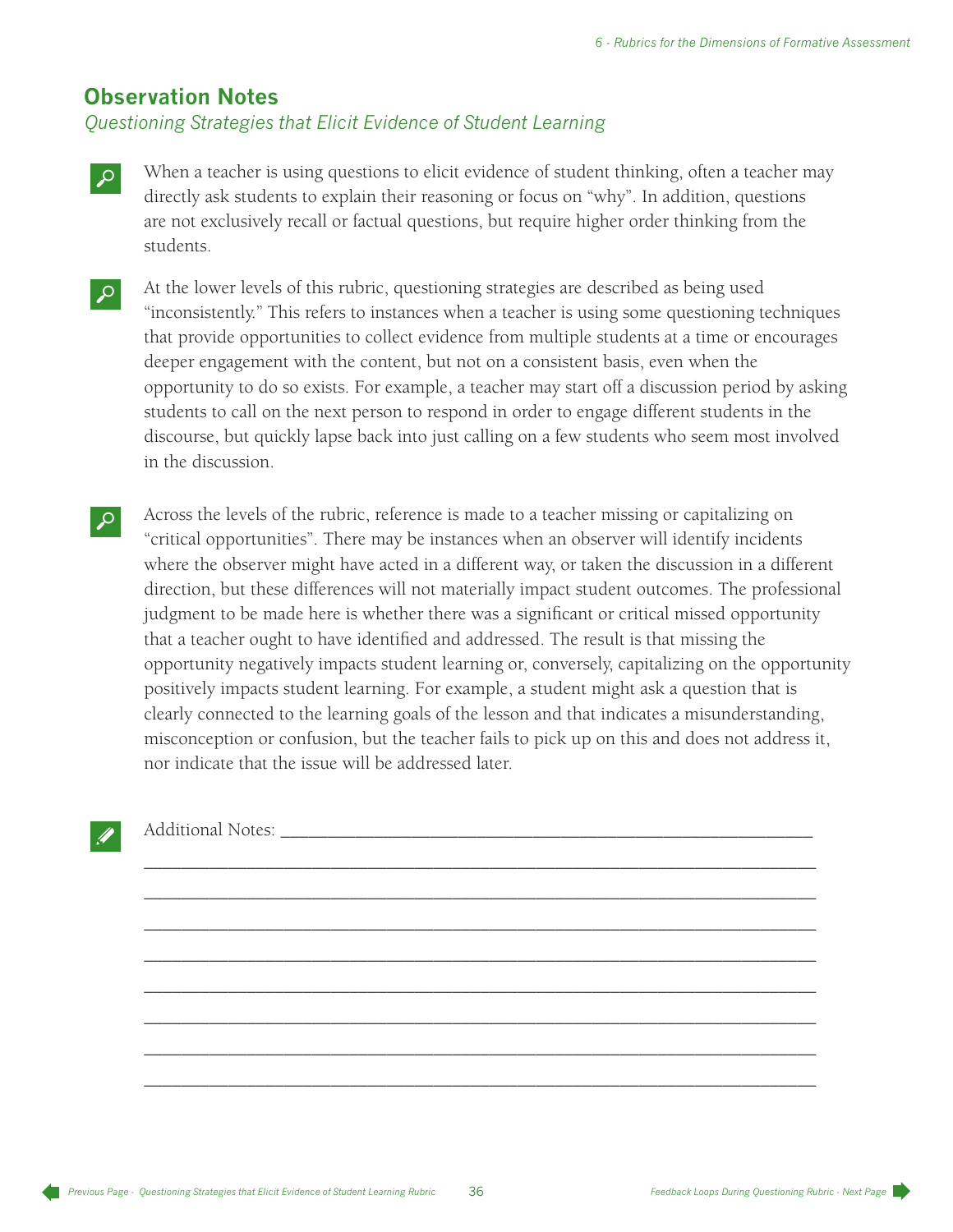# **V. Feedback Loops During Questioning**

Students should be provided with ongoing feedback that helps them develop ideas and understanding of the content. This dimension focuses on the teacher's role to provide ongoing feedback during class discussions.

The rubrics include three dimensions that address distinct aspects of feedback: *Individualized Descriptive Feedback*, *Feedback Loops* and *Peer Assessment*. This dimension is specific to more informal feedback that often occurs in real-time during a lesson.

| The teacher asks none<br>The teacher asks<br>The teacher asks<br>The teacher asks<br>or very few questions<br>questions designed to<br>questions designed to<br>questions designed to<br>designed to encourage<br>encourage classroom<br>encourage classroom<br>encourage classroom<br>classroom discourse<br>discourse at a few points<br>discourse at multiple<br>discourse consistently<br>during the lesson.<br>during the lesson.<br>points during the lesson.<br>throughout the lesson and<br>integrates questioning<br>and discussion<br>The teacher asks<br>The teacher and students<br>The teacher only<br>seamlessly into<br>questions from students,<br>occasionally builds on<br>frequently build on other<br>instruction.<br>but discourse focuses on<br>student responses or<br>students' responses,<br>a statement of correct<br>encourages students to<br>clarify student comments,<br>build on each other's<br>or incorrect rather than<br>push for more elaborate<br>The teacher and<br>deeper/meaningful<br>students consistently<br>responses.<br>answers, or engage more<br>build on other students'<br>exploration of ideas.<br>students in thinking about<br>the problem.<br>responses, clarify student<br>Occasional feedback<br>comments, push for more<br>loops are short and often<br>elaborate answers, or<br>end abruptly and do not<br>Feedback loops sustain<br>engage more students<br>allow a full exploration of<br>the conversation, rarely<br>in thinking about the<br>ideas and concepts.<br>end with the teacher<br>problem.<br>indicating correct or<br>incorrect responses, and<br>allow for deeper/more<br>Extended feedback loops<br>meaningful exploration of<br>are used to support<br>some ideas.<br>students' elaboration<br>and to have students<br>contribute to extended<br>conversations. Classroom<br>discourse is characterized | <b>Beginning</b><br>$\vert$ 1 | 2 Developing | 3 Progressing | <b>Extending</b><br>$\begin{array}{c} 4 \end{array}$ |
|-------------------------------------------------------------------------------------------------------------------------------------------------------------------------------------------------------------------------------------------------------------------------------------------------------------------------------------------------------------------------------------------------------------------------------------------------------------------------------------------------------------------------------------------------------------------------------------------------------------------------------------------------------------------------------------------------------------------------------------------------------------------------------------------------------------------------------------------------------------------------------------------------------------------------------------------------------------------------------------------------------------------------------------------------------------------------------------------------------------------------------------------------------------------------------------------------------------------------------------------------------------------------------------------------------------------------------------------------------------------------------------------------------------------------------------------------------------------------------------------------------------------------------------------------------------------------------------------------------------------------------------------------------------------------------------------------------------------------------------------------------------------------------------------------------------------------------------------------------------------------------------|-------------------------------|--------------|---------------|------------------------------------------------------|
| feedback/probes that<br>encourage deeper/more<br>meaningful exploration of<br>ideas.                                                                                                                                                                                                                                                                                                                                                                                                                                                                                                                                                                                                                                                                                                                                                                                                                                                                                                                                                                                                                                                                                                                                                                                                                                                                                                                                                                                                                                                                                                                                                                                                                                                                                                                                                                                                |                               |              |               | by the consistent use of                             |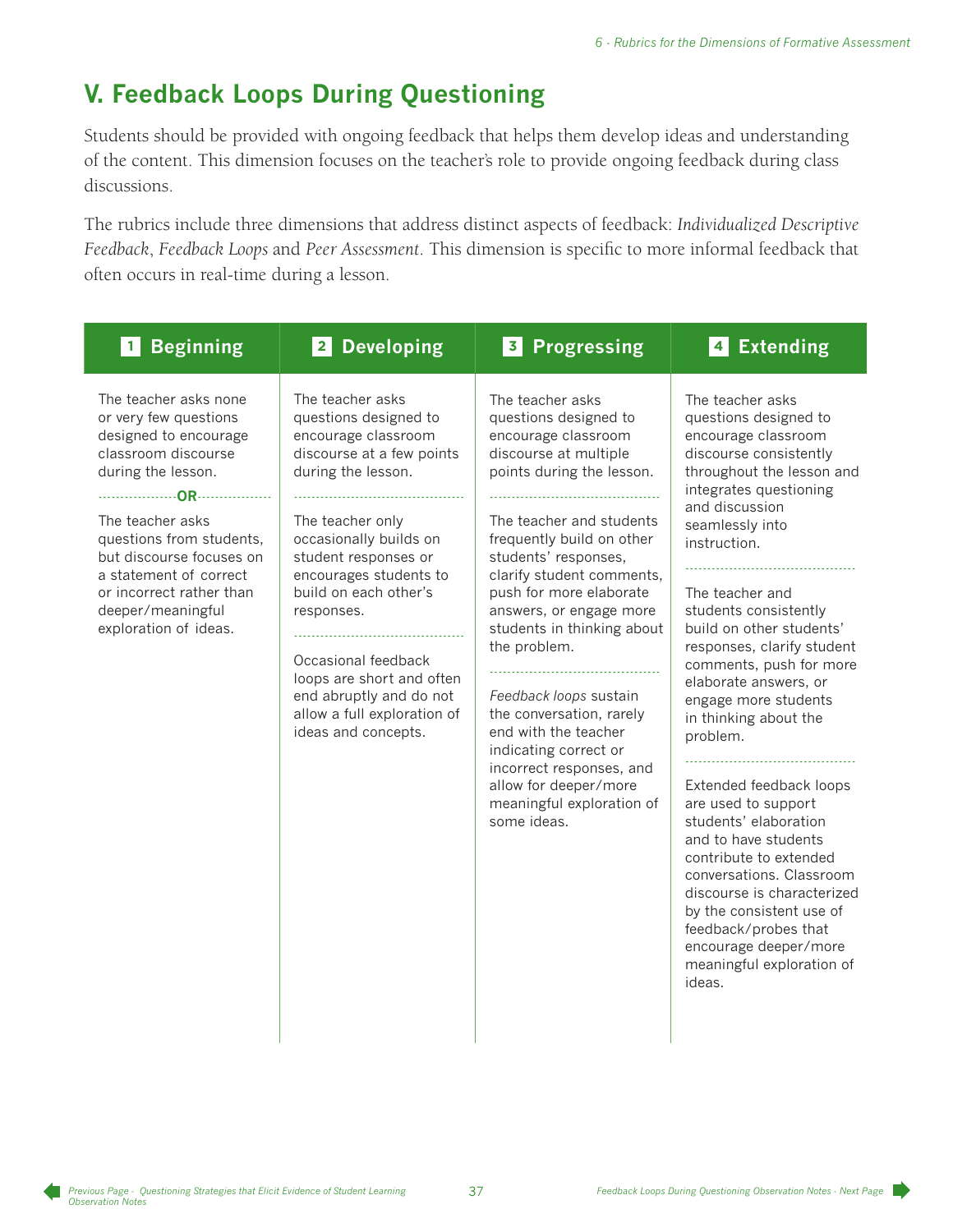## **Observation Notes**

#### *Feedback Loops During Questioning*

- The *Feedback Loops* dimension focuses on how the teacher uses classroom discussions to deepen student understanding. This dimension differs from the *Questioning Strategies to Elicit Evidence* of *Student Learning* where the focus is on one way that a teacher can collect evidence of student progress (i.e., through classroom questioning.) In an extended discourse period, either or both dimensions could be relevant.
- A feedback loop is characterized as an exchange between teacher and one or more students, or between multiple students where additional prompts or questions sustain the conversation to support deeper thinking. At the higher ends of this rubric, feedback loops are defined as "extended," referring to classroom discourse that results in ongoing discussions that deepen the knowledge of all students with respect to specific concepts or topics. For example, a teacher or student might ask what other students in the classroom think, ask if other students agree or disagree with the first student, or use a question/prompt to help students build on their ideas.

\_\_\_\_\_\_\_\_\_\_\_\_\_\_\_\_\_\_\_\_\_\_\_\_\_\_\_\_\_\_\_\_\_\_\_\_\_\_\_\_\_\_\_\_\_\_\_\_\_\_\_\_\_\_\_\_\_\_\_\_\_\_\_\_\_\_\_\_\_\_\_\_

\_\_\_\_\_\_\_\_\_\_\_\_\_\_\_\_\_\_\_\_\_\_\_\_\_\_\_\_\_\_\_\_\_\_\_\_\_\_\_\_\_\_\_\_\_\_\_\_\_\_\_\_\_\_\_\_\_\_\_\_\_\_\_\_\_\_\_\_\_\_\_\_

\_\_\_\_\_\_\_\_\_\_\_\_\_\_\_\_\_\_\_\_\_\_\_\_\_\_\_\_\_\_\_\_\_\_\_\_\_\_\_\_\_\_\_\_\_\_\_\_\_\_\_\_\_\_\_\_\_\_\_\_\_\_\_\_\_\_\_\_\_\_\_\_

\_\_\_\_\_\_\_\_\_\_\_\_\_\_\_\_\_\_\_\_\_\_\_\_\_\_\_\_\_\_\_\_\_\_\_\_\_\_\_\_\_\_\_\_\_\_\_\_\_\_\_\_\_\_\_\_\_\_\_\_\_\_\_\_\_\_\_\_\_\_\_\_

\_\_\_\_\_\_\_\_\_\_\_\_\_\_\_\_\_\_\_\_\_\_\_\_\_\_\_\_\_\_\_\_\_\_\_\_\_\_\_\_\_\_\_\_\_\_\_\_\_\_\_\_\_\_\_\_\_\_\_\_\_\_\_\_\_\_\_\_\_\_\_\_

#### Additional Notes: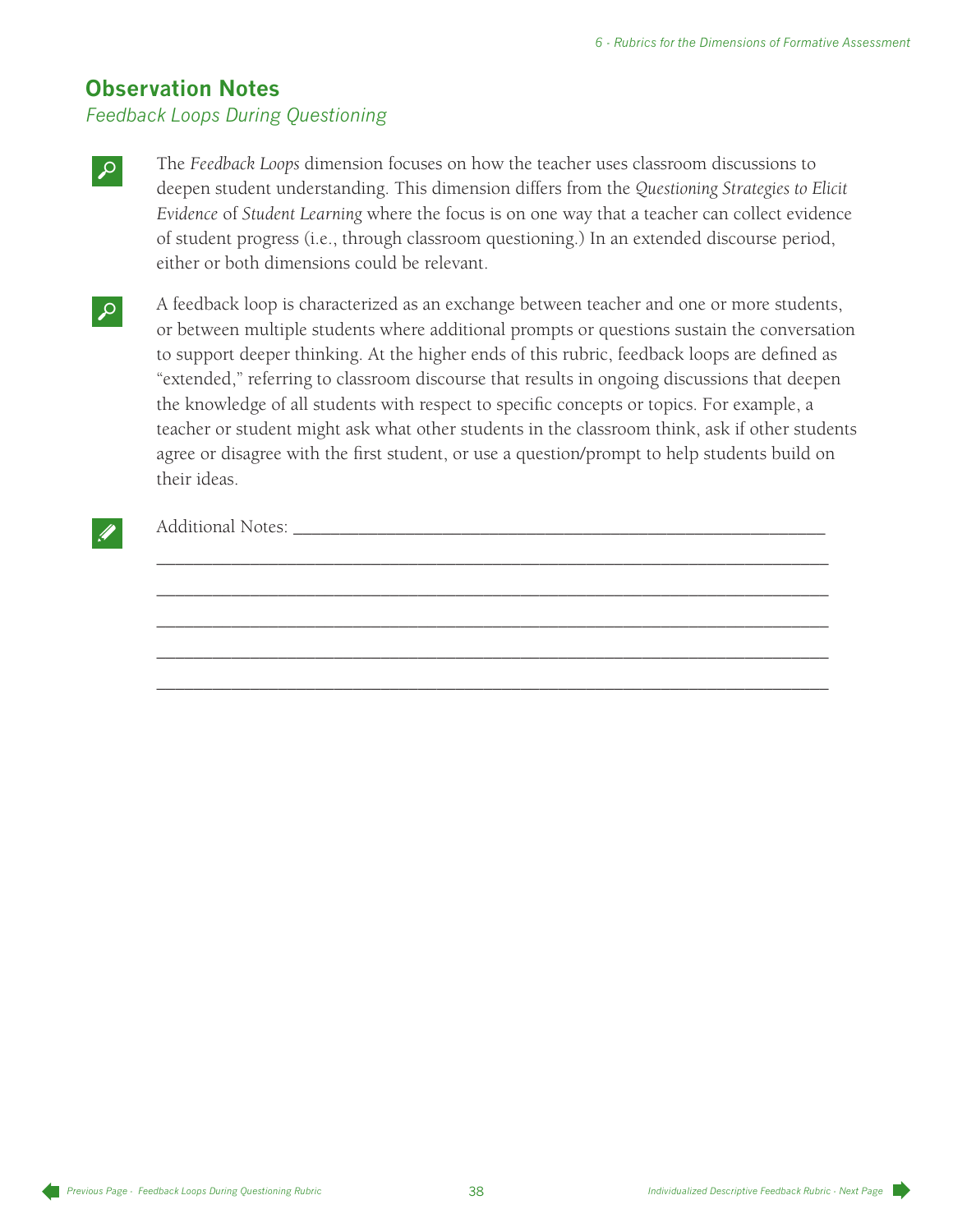# **VI. Individualized Descriptive Feedback**

Students should be provided with evidence-based feedback that is linked to the intended instructional outcomes and criteria for success. This dimension focuses on the teacher's role to provide individualized feedback to students. Research suggests that student learning improves when students are provided with descriptive feedback that is connected to clear targets and that provides guidance on how to improve work.

The rubrics include three dimensions that address distinct aspects of feedback: *Individualized Descriptive Feedback*, *Feedback Loops* and *Peer Assessment*. The *Individualized Descriptive Feedback* dimension is specific to more formal feedback that tends to be given to individual students on a specific piece of work, either in written form or orally (e.g., during student/teacher conferences) by the teacher.

| <b>Beginning</b>                                                                                                                                                                                                                                                      | 2 Developing                                                                                                                                                          | <b>Progressing</b>                                                                                                                                                    | <b>Extending</b>                                                                                                                                                          |
|-----------------------------------------------------------------------------------------------------------------------------------------------------------------------------------------------------------------------------------------------------------------------|-----------------------------------------------------------------------------------------------------------------------------------------------------------------------|-----------------------------------------------------------------------------------------------------------------------------------------------------------------------|---------------------------------------------------------------------------------------------------------------------------------------------------------------------------|
| $\blacksquare$                                                                                                                                                                                                                                                        |                                                                                                                                                                       | 3                                                                                                                                                                     | $\vert$ 4                                                                                                                                                                 |
| The teacher provides no                                                                                                                                                                                                                                               | The teacher provides                                                                                                                                                  | The teacher provides                                                                                                                                                  | The teacher provides                                                                                                                                                      |
| descriptive feedback.                                                                                                                                                                                                                                                 | descriptive feedback                                                                                                                                                  | descriptive feedback                                                                                                                                                  | descriptive feedback                                                                                                                                                      |
|                                                                                                                                                                                                                                                                       | (written or individualized                                                                                                                                            | (written or individualized                                                                                                                                            | (written or individualized                                                                                                                                                |
| The teacher provides                                                                                                                                                                                                                                                  | oral feedback) on a                                                                                                                                                   | oral feedback) on a                                                                                                                                                   | oral feedback) on a                                                                                                                                                       |
| descriptive feedback                                                                                                                                                                                                                                                  | specific piece of work                                                                                                                                                | specific piece of work                                                                                                                                                | specific piece of work                                                                                                                                                    |
| (written or individualized                                                                                                                                                                                                                                            | without a score or a grade                                                                                                                                            | without a score or a grade                                                                                                                                            | without a score or a grade                                                                                                                                                |
| oral feedback) on a                                                                                                                                                                                                                                                   | that supports the learning                                                                                                                                            | that supports the learning                                                                                                                                            | that supports the learning                                                                                                                                                |
| specific piece of work,                                                                                                                                                                                                                                               | goals and/or reflects the                                                                                                                                             | goals and/or reflects the                                                                                                                                             | goals and/or reflects the                                                                                                                                                 |
| but also includes a score                                                                                                                                                                                                                                             | criteria for success.                                                                                                                                                 | criteria for success.                                                                                                                                                 | criteria for success.                                                                                                                                                     |
| or a grade.                                                                                                                                                                                                                                                           | There is no opportunity                                                                                                                                               | Students are provided                                                                                                                                                 | Students are provided                                                                                                                                                     |
|                                                                                                                                                                                                                                                                       | for students to internalize                                                                                                                                           | with opportunities to                                                                                                                                                 | with opportunities to                                                                                                                                                     |
| Feedback seems                                                                                                                                                                                                                                                        | the feedback (review the                                                                                                                                              | internalize the feedback                                                                                                                                              | internalize the feedback                                                                                                                                                  |
| disconnected to intended                                                                                                                                                                                                                                              | feedback and/or ask                                                                                                                                                   | (review the feedback and/                                                                                                                                             | (review the feedback and/                                                                                                                                                 |
| learning goals.                                                                                                                                                                                                                                                       | questions).                                                                                                                                                           | or ask questions).                                                                                                                                                    | or ask questions).                                                                                                                                                        |
| There is no opportunity<br>for students to internalize<br>the feedback (review the<br>feedback and/or ask<br>questions).<br>There is no opportunity<br>for students to use<br>the feedback in a<br>meaningful way (apply<br>it to the current or next<br>assignment). | There is no opportunity<br>for students to use<br>the feedback or apply<br>it to their work in<br>meaningful ways (apply<br>it to the current or next<br>assignment). | There is no opportunity<br>for students to use<br>the feedback or apply<br>it to their work in<br>meaningful ways (apply<br>it to the current or next<br>assignment). | Students are provided<br>with opportunities to<br>use the feedback or<br>apply it to their work in<br>meaningful ways (apply<br>it to the current or next<br>assignment). |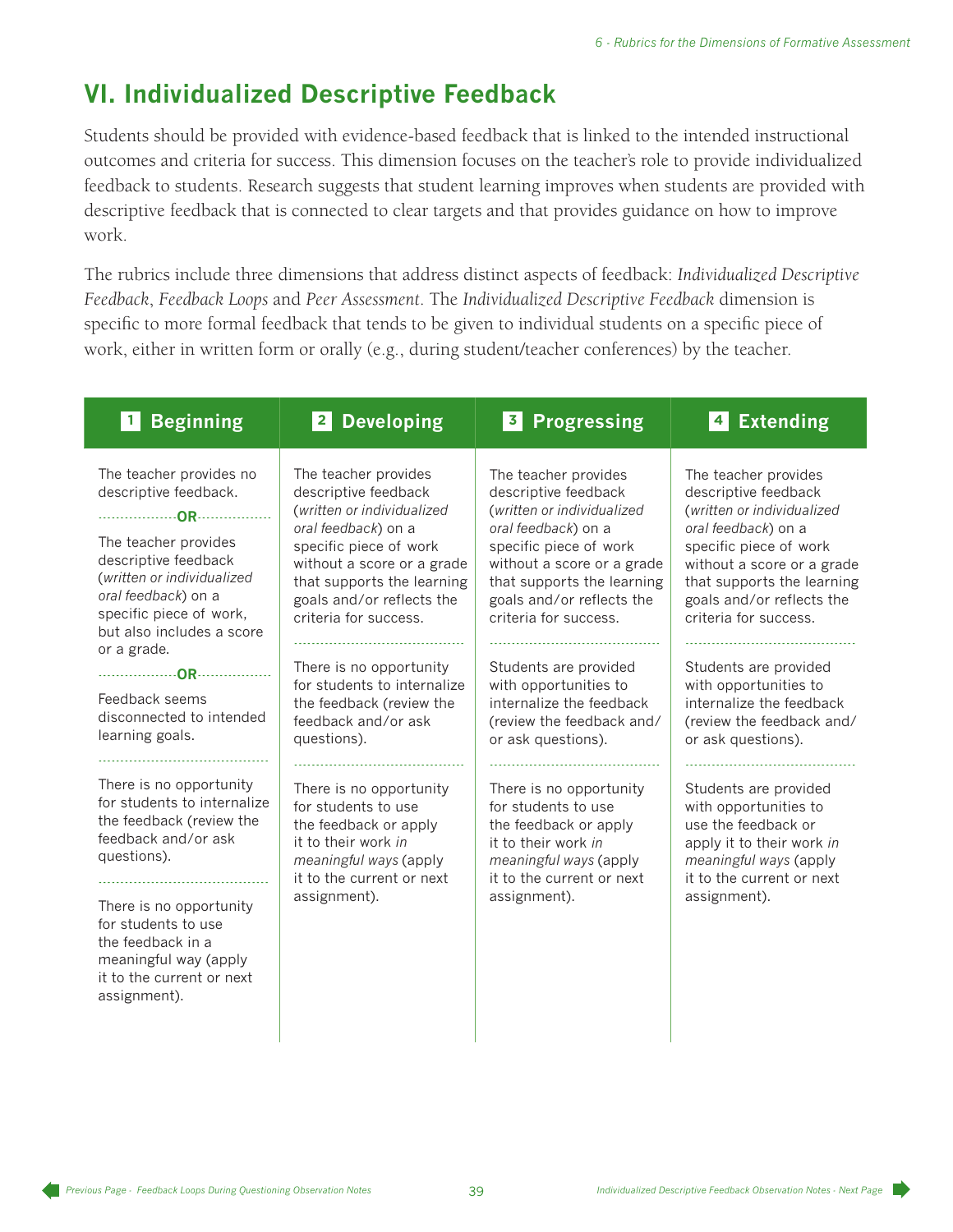### **Observation Notes**

#### *Individualized Descriptive Feedback*

The highest level of this rubric "students are provided with opportunities to use the feedback or apply it to their work in meaningful ways" requires that students are not only given feedback and provided with time to review it, but are also provided with structured opportunities to understand what the feedback means for their specific learning, internalize the feedback, and move their performance forward. For example, a teacher may provide time for students to "strive for the next level" where students examine their work, a rubric, and teacher feedback to revise a performance with the goal of moving up one level on the rubric. Evidence may also include reference to homework assignments or other opportunities to revise work prior to a final grade.

\_\_\_\_\_\_\_\_\_\_\_\_\_\_\_\_\_\_\_\_\_\_\_\_\_\_\_\_\_\_\_\_\_\_\_\_\_\_\_\_\_\_\_\_\_\_\_\_\_\_\_\_\_\_\_\_\_\_\_\_\_\_\_\_\_\_\_\_\_\_\_\_

\_\_\_\_\_\_\_\_\_\_\_\_\_\_\_\_\_\_\_\_\_\_\_\_\_\_\_\_\_\_\_\_\_\_\_\_\_\_\_\_\_\_\_\_\_\_\_\_\_\_\_\_\_\_\_\_\_\_\_\_\_\_\_\_\_\_\_\_\_\_\_\_

\_\_\_\_\_\_\_\_\_\_\_\_\_\_\_\_\_\_\_\_\_\_\_\_\_\_\_\_\_\_\_\_\_\_\_\_\_\_\_\_\_\_\_\_\_\_\_\_\_\_\_\_\_\_\_\_\_\_\_\_\_\_\_\_\_\_\_\_\_\_\_\_

\_\_\_\_\_\_\_\_\_\_\_\_\_\_\_\_\_\_\_\_\_\_\_\_\_\_\_\_\_\_\_\_\_\_\_\_\_\_\_\_\_\_\_\_\_\_\_\_\_\_\_\_\_\_\_\_\_\_\_\_\_\_\_\_\_\_\_\_\_\_\_\_

\_\_\_\_\_\_\_\_\_\_\_\_\_\_\_\_\_\_\_\_\_\_\_\_\_\_\_\_\_\_\_\_\_\_\_\_\_\_\_\_\_\_\_\_\_\_\_\_\_\_\_\_\_\_\_\_\_\_\_\_\_\_\_\_\_\_\_\_\_\_\_\_

\_\_\_\_\_\_\_\_\_\_\_\_\_\_\_\_\_\_\_\_\_\_\_\_\_\_\_\_\_\_\_\_\_\_\_\_\_\_\_\_\_\_\_\_\_\_\_\_\_\_\_\_\_\_\_\_\_\_\_\_\_\_\_\_\_\_\_\_\_\_\_\_

\_\_\_\_\_\_\_\_\_\_\_\_\_\_\_\_\_\_\_\_\_\_\_\_\_\_\_\_\_\_\_\_\_\_\_\_\_\_\_\_\_\_\_\_\_\_\_\_\_\_\_\_\_\_\_\_\_\_\_\_\_\_\_\_\_\_\_\_\_\_\_\_

\_\_\_\_\_\_\_\_\_\_\_\_\_\_\_\_\_\_\_\_\_\_\_\_\_\_\_\_\_\_\_\_\_\_\_\_\_\_\_\_\_\_\_\_\_\_\_\_\_\_\_\_\_\_\_\_\_\_\_\_\_\_\_\_\_\_\_\_\_\_\_\_

Additional Notes: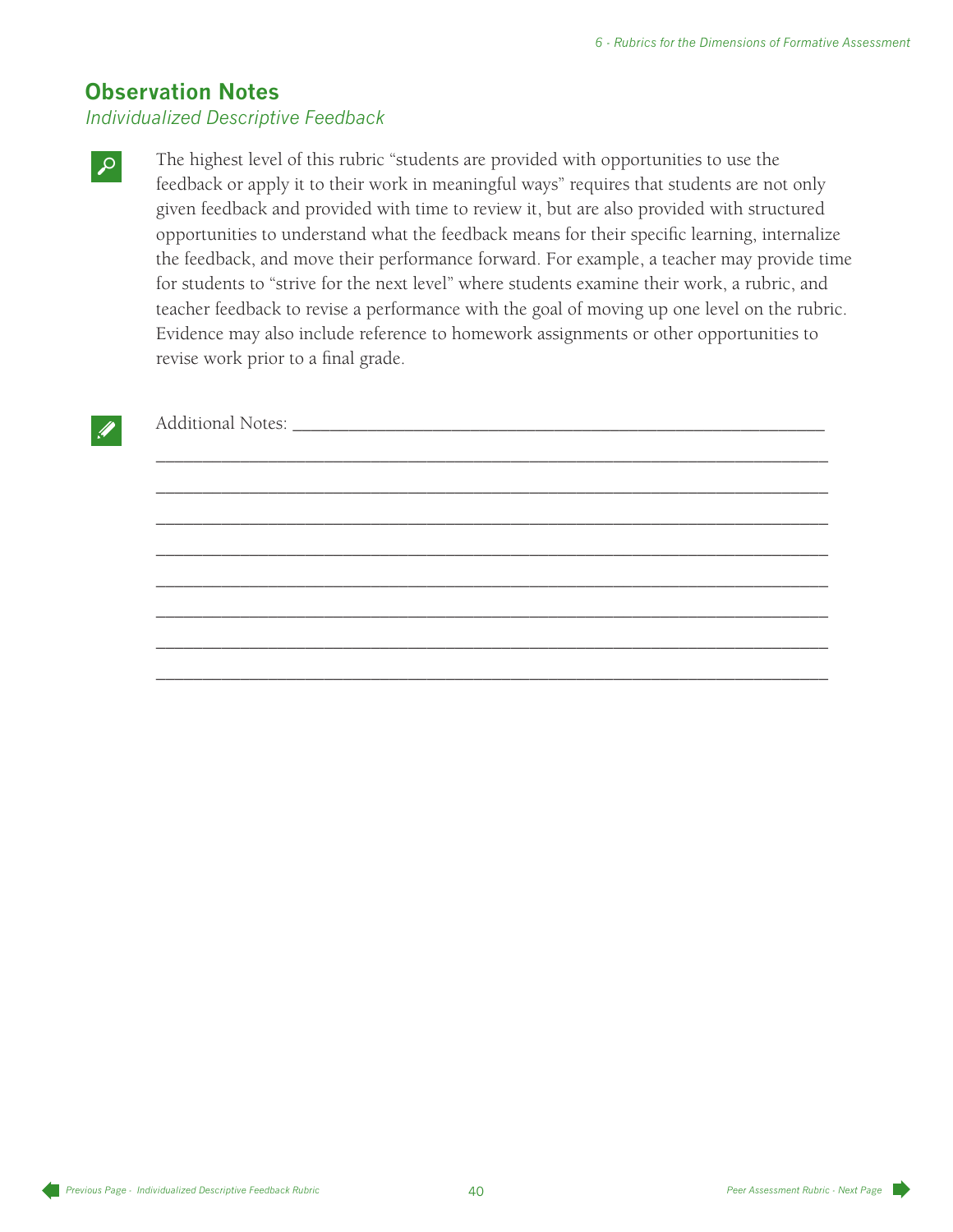# **VII. Peer Assessment**

Peer assessment is important for providing students an opportunity to think about the work of their peers. Research suggests that opportunities to review the work of a peer and to provide feedback are very beneficial to the person providing the feedback, as well as to the person receiving the feedback.

The rubrics include three dimensions that address distinct aspects of feedback: *Individualized Descriptive Feedback*, *Feedback Loops* and *Peer Assessment*. This dimension includes the role of student-tostudent feedback, while various approaches to teacher feedback are addressed in *Feedback Loops* and *Individualized Descriptive Feedbac*k.

| <b>1</b> Beginning                                                                                                                                                                    | 2 Developing                                                                                                                                                                                                                                                                                                                                                                                                                                                                                                                                                                                                                                                                                                                                                                                                                                       | 3 Progressing                                                                                                                                                                                                                                                                                                                                                                                                                                                                                                                                                                                                                                                                                                                   | 4 Extending                                                                                                                                                                                                                                                                                                                                                                                                                                                                                                                                                                                                                                                                                           |
|---------------------------------------------------------------------------------------------------------------------------------------------------------------------------------------|----------------------------------------------------------------------------------------------------------------------------------------------------------------------------------------------------------------------------------------------------------------------------------------------------------------------------------------------------------------------------------------------------------------------------------------------------------------------------------------------------------------------------------------------------------------------------------------------------------------------------------------------------------------------------------------------------------------------------------------------------------------------------------------------------------------------------------------------------|---------------------------------------------------------------------------------------------------------------------------------------------------------------------------------------------------------------------------------------------------------------------------------------------------------------------------------------------------------------------------------------------------------------------------------------------------------------------------------------------------------------------------------------------------------------------------------------------------------------------------------------------------------------------------------------------------------------------------------|-------------------------------------------------------------------------------------------------------------------------------------------------------------------------------------------------------------------------------------------------------------------------------------------------------------------------------------------------------------------------------------------------------------------------------------------------------------------------------------------------------------------------------------------------------------------------------------------------------------------------------------------------------------------------------------------------------|
| Students are not provided<br>with any opportunities to<br>engage in the assessment<br>of their peers' work.<br>Students are asked to<br>mark their own work for a<br>summative grade. | The teacher asks students<br>to assess a peers' work<br>and provide feedback to<br>improve the quality of the<br>work.<br>The peer assessment<br>task does not appear to<br>be meaningful to most<br>students (students do not<br>take the task seriously<br>or perceive value in the<br>task).<br>The peer assessment<br>task lacks structure<br>and does not support<br>students (e.g., students<br>do not understand the<br>task, the task is not<br>modeled, no exemplars of<br>feedback are provided).<br>Most students struggle<br>to complete the peer<br>assessment and cannot<br>provide feedback that<br>supports learning.<br>The peer assessment<br>does not have an impact<br>on the quality of student<br>work due to the quality<br>of the feedback or lack<br>of structure for using the<br>feedback (time to read<br>and revise). | The teacher asks students<br>to assess a peers' work<br>and provide feedback to<br>improve the quality of the<br>work.<br>The peer assessment task<br>appears to be meaningful<br>to most students.<br>The peer assessment task<br>is structured in a way (e.g.,<br>the task is modeled for<br>students, exemplars of<br>feedback are provided)<br>that supports some<br>students to complete the<br>peer assessment and<br>provide feedback that<br>supports learning, but<br>the support may not be<br>adequate for all students.<br>The peer assessment has<br>a limited impact on the<br>quality of student work<br>due to the quality of the<br>feedback or structures for<br>using feedback (time to<br>read and revise). | The teacher asks students<br>to assess a peers' work<br>and provide feedback to<br>improve the quality of the<br>work.<br>The peer assessment task<br>appears to be meaningful<br>to all students.<br>The peer assessment task<br>is structured in a way (e.g.,<br>the task is modeled for<br>students, exemplars of<br>feedback are provided)<br>that supports all students<br>to complete the peer<br>assessment and provide<br>feedback that supports<br>learning.<br>The peer assessment has<br>a positive impact on the<br>quality of all student work<br>due to the high quality<br>of the feedback and<br>structures put in place for<br>the use of the feedback<br>(time to read and revise). |

*Previous Page - Individualized Descriptive Feedback Observation Notes Peer Assessment Observation Notes - Next Page*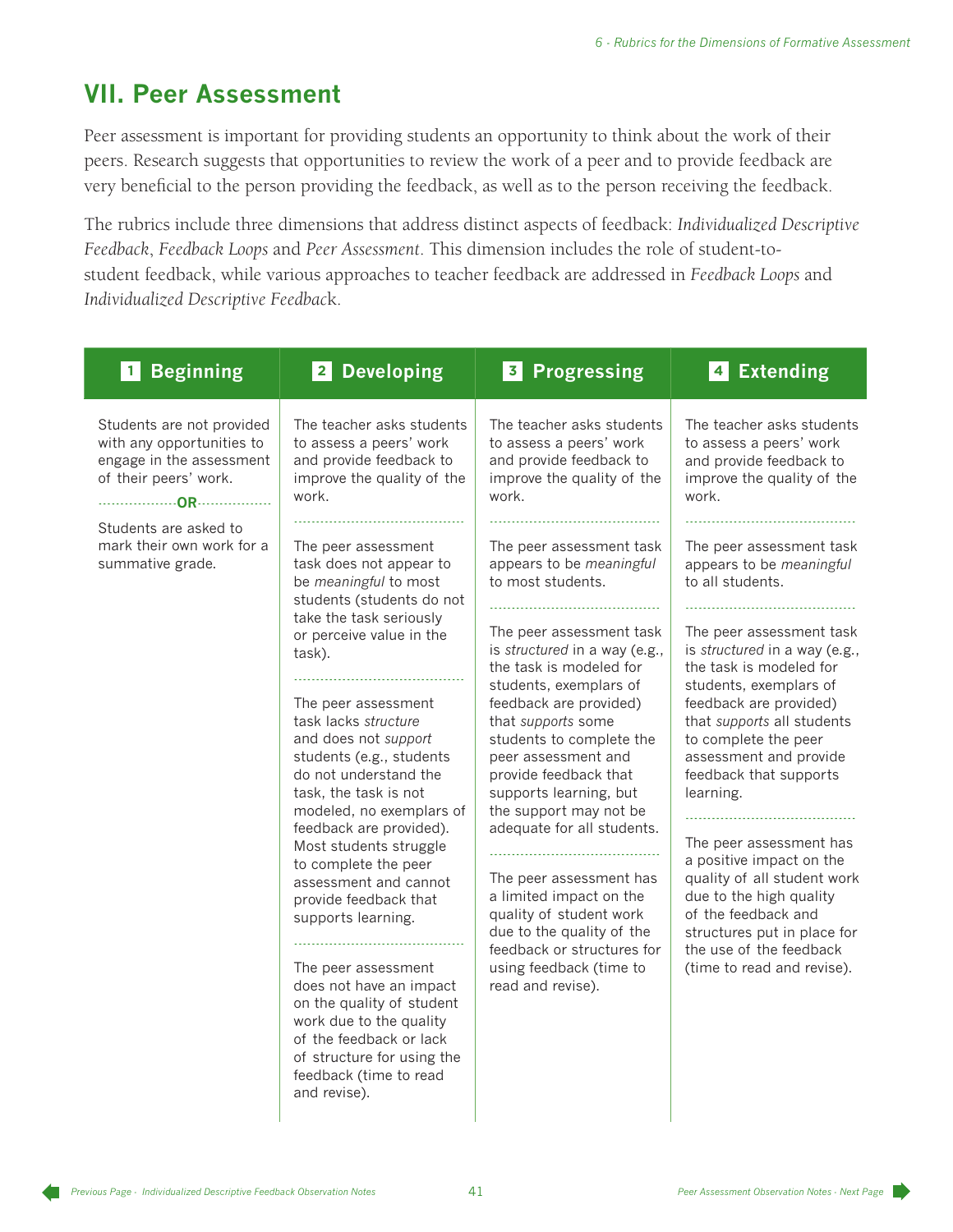## **Observation Notes**

*Peer Assessment*

The rubric makes reference to whether the peer assessment activity is *meaningful* to students. This requires a professional judgment on the part of the observer. Observers may draw on evidence from student comments about the peer assessment task, the degree to which students seriously engage with the task, how they appear to view its importance, and if there is follow-through to address any identified deficiencies to make a judgment. An observer may want to ask students about what they think of the task.

- The rubric refers to the importance of structure and support for the peer assessment process. Depending on how familiar students are with peer assessment there may be evidence of direct support for the tasks such as the teacher reminding students about what it means to engage in peer assessment, why they are doing it, or reminders about what is appropriate feedback for a peer. In other cases if students are more experienced with this task, the teacher may only make a brief reference to previous discussions, or it may be clear from how students approach the task that they no longer need any direct support but can immediately engage with the task. The amount of structure in a peer assessment task will also vary according to students' ages and experiences, but it should be clear whether students are expected to provide written or oral feedback to their peers and when that feedback is to be provided.
- The rubric requires a professional judgment about the impact of the peer assessment in terms of whether the information is used by the students receiving the feedback.

\_\_\_\_\_\_\_\_\_\_\_\_\_\_\_\_\_\_\_\_\_\_\_\_\_\_\_\_\_\_\_\_\_\_\_\_\_\_\_\_\_\_\_\_\_\_\_\_\_\_\_\_\_\_\_\_\_\_\_\_\_\_\_\_\_\_\_\_\_\_\_\_

\_\_\_\_\_\_\_\_\_\_\_\_\_\_\_\_\_\_\_\_\_\_\_\_\_\_\_\_\_\_\_\_\_\_\_\_\_\_\_\_\_\_\_\_\_\_\_\_\_\_\_\_\_\_\_\_\_\_\_\_\_\_\_\_\_\_\_\_\_\_\_\_

\_\_\_\_\_\_\_\_\_\_\_\_\_\_\_\_\_\_\_\_\_\_\_\_\_\_\_\_\_\_\_\_\_\_\_\_\_\_\_\_\_\_\_\_\_\_\_\_\_\_\_\_\_\_\_\_\_\_\_\_\_\_\_\_\_\_\_\_\_\_\_\_

\_\_\_\_\_\_\_\_\_\_\_\_\_\_\_\_\_\_\_\_\_\_\_\_\_\_\_\_\_\_\_\_\_\_\_\_\_\_\_\_\_\_\_\_\_\_\_\_\_\_\_\_\_\_\_\_\_\_\_\_\_\_\_\_\_\_\_\_\_\_\_\_

\_\_\_\_\_\_\_\_\_\_\_\_\_\_\_\_\_\_\_\_\_\_\_\_\_\_\_\_\_\_\_\_\_\_\_\_\_\_\_\_\_\_\_\_\_\_\_\_\_\_\_\_\_\_\_\_\_\_\_\_\_\_\_\_\_\_\_\_\_\_\_\_

\_\_\_\_\_\_\_\_\_\_\_\_\_\_\_\_\_\_\_\_\_\_\_\_\_\_\_\_\_\_\_\_\_\_\_\_\_\_\_\_\_\_\_\_\_\_\_\_\_\_\_\_\_\_\_\_\_\_\_\_\_\_\_\_\_\_\_\_\_\_\_\_

\_\_\_\_\_\_\_\_\_\_\_\_\_\_\_\_\_\_\_\_\_\_\_\_\_\_\_\_\_\_\_\_\_\_\_\_\_\_\_\_\_\_\_\_\_\_\_\_\_\_\_\_\_\_\_\_\_\_\_\_\_\_\_\_\_\_\_\_\_\_\_\_

\_\_\_\_\_\_\_\_\_\_\_\_\_\_\_\_\_\_\_\_\_\_\_\_\_\_\_\_\_\_\_\_\_\_\_\_\_\_\_\_\_\_\_\_\_\_\_\_\_\_\_\_\_\_\_\_\_\_\_\_\_\_\_\_\_\_\_\_\_\_\_\_

Additional Notes: \_\_\_\_\_\_\_\_\_\_\_\_\_\_\_\_\_\_\_\_\_\_\_\_\_\_\_\_\_\_\_\_\_\_\_\_\_\_\_\_\_\_\_\_\_\_\_\_\_\_\_\_\_\_\_\_\_

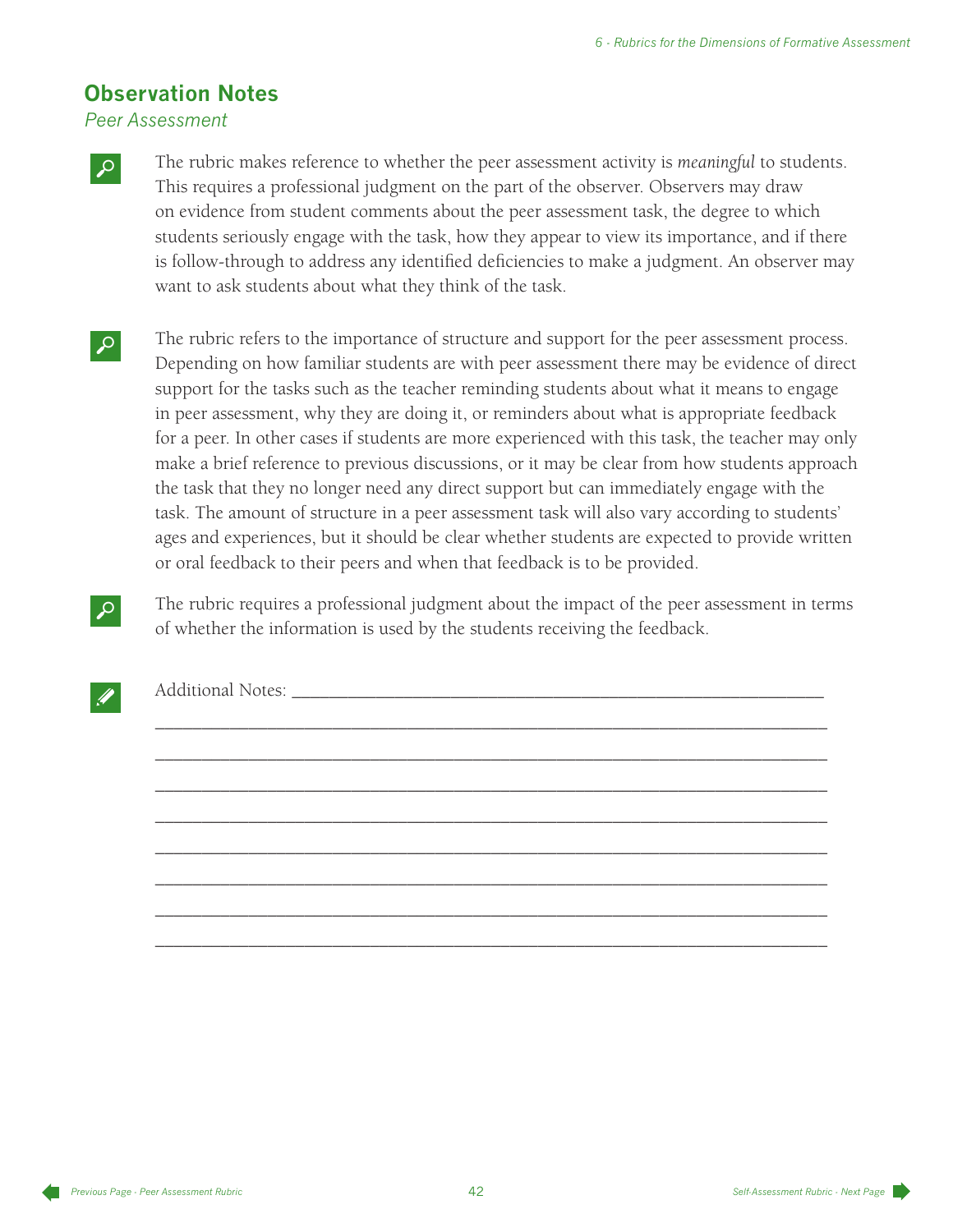# **VIII. Self-Assessment**

Self-assessment is important because it provides students with an opportunity to think meta-cognitively about their learning. Research suggests that improved understanding of one's own learning is a critical strategy that can lead to improvements in learning.

| <b>Beginning</b>                                                                                                                                                                            | <b>Developing</b>                                                                                                                                                                                                                                                                                                                                                                                                                                                                                                                                                                                                                                              | <b>Progressing</b>                                                                                                                                                                                                                                                                                                                                                                                                                                                                                 | <b>Extending</b>                                                                                                                                                                                                                                                                                                                                                                                                                                                                                                                                                                                                                                            |
|---------------------------------------------------------------------------------------------------------------------------------------------------------------------------------------------|----------------------------------------------------------------------------------------------------------------------------------------------------------------------------------------------------------------------------------------------------------------------------------------------------------------------------------------------------------------------------------------------------------------------------------------------------------------------------------------------------------------------------------------------------------------------------------------------------------------------------------------------------------------|----------------------------------------------------------------------------------------------------------------------------------------------------------------------------------------------------------------------------------------------------------------------------------------------------------------------------------------------------------------------------------------------------------------------------------------------------------------------------------------------------|-------------------------------------------------------------------------------------------------------------------------------------------------------------------------------------------------------------------------------------------------------------------------------------------------------------------------------------------------------------------------------------------------------------------------------------------------------------------------------------------------------------------------------------------------------------------------------------------------------------------------------------------------------------|
| 1                                                                                                                                                                                           | $\vert$ 2                                                                                                                                                                                                                                                                                                                                                                                                                                                                                                                                                                                                                                                      | $\vert$ 3                                                                                                                                                                                                                                                                                                                                                                                                                                                                                          | 4                                                                                                                                                                                                                                                                                                                                                                                                                                                                                                                                                                                                                                                           |
| Students are not provided<br>with any opportunities to<br>engage in self-assessment<br>of their work or thinking.<br>Students are asked to<br>mark their own work for a<br>summative grade. | The teacher asks students<br>to assess their own<br>learning.<br>The self-assessment<br>task does not appear to<br>be meaningful to most<br>students (students do not<br>take the task seriously<br>or perceive value in the<br>task).<br>The self-assessment<br>task lacks structure and<br>does not support students<br>(e.g., students do not<br>understand the task,<br>the task has not been<br>modeled for students,<br>students have not been<br>provided with examples)<br>Most students struggle to<br>complete an honest self-<br>assessment.<br>The self-assessment does<br>not have an impact on the<br>quality of student work or<br>instruction. | The teacher asks students<br>to assess their own<br>learning.<br>The self-assessment task<br>appears to be meaningful<br>to most students.<br>The self-assessment task<br>is structured in a way (e.g.,<br>modeled for students,<br>exemplars provided) that<br>supports some students<br>to complete an honest<br>self-assessment but<br>the support may not be<br>adequate for all students.<br>The self-assessment has<br>a limited impact on the<br>quality of student work or<br>instruction. | The teacher asks students<br>to assess their own<br>learning.<br>The self-assessment task<br>appears to be meaningful<br>to all students.<br>The self-assessment task<br>is structured in a way (e.g.,<br>modeled for students,<br>exemplars provided) that<br>supports all students to<br>complete an honest self-<br>assessment.<br>The output of the self-<br>assessment provides<br>evidence to:<br>(1) The student by helping<br>the student identify ways<br>to improve their work.<br>(2) The teacher by<br>providing evidence about<br>student perceptions of<br>their learning in a way<br>that can be used to direct<br>next instructional steps. |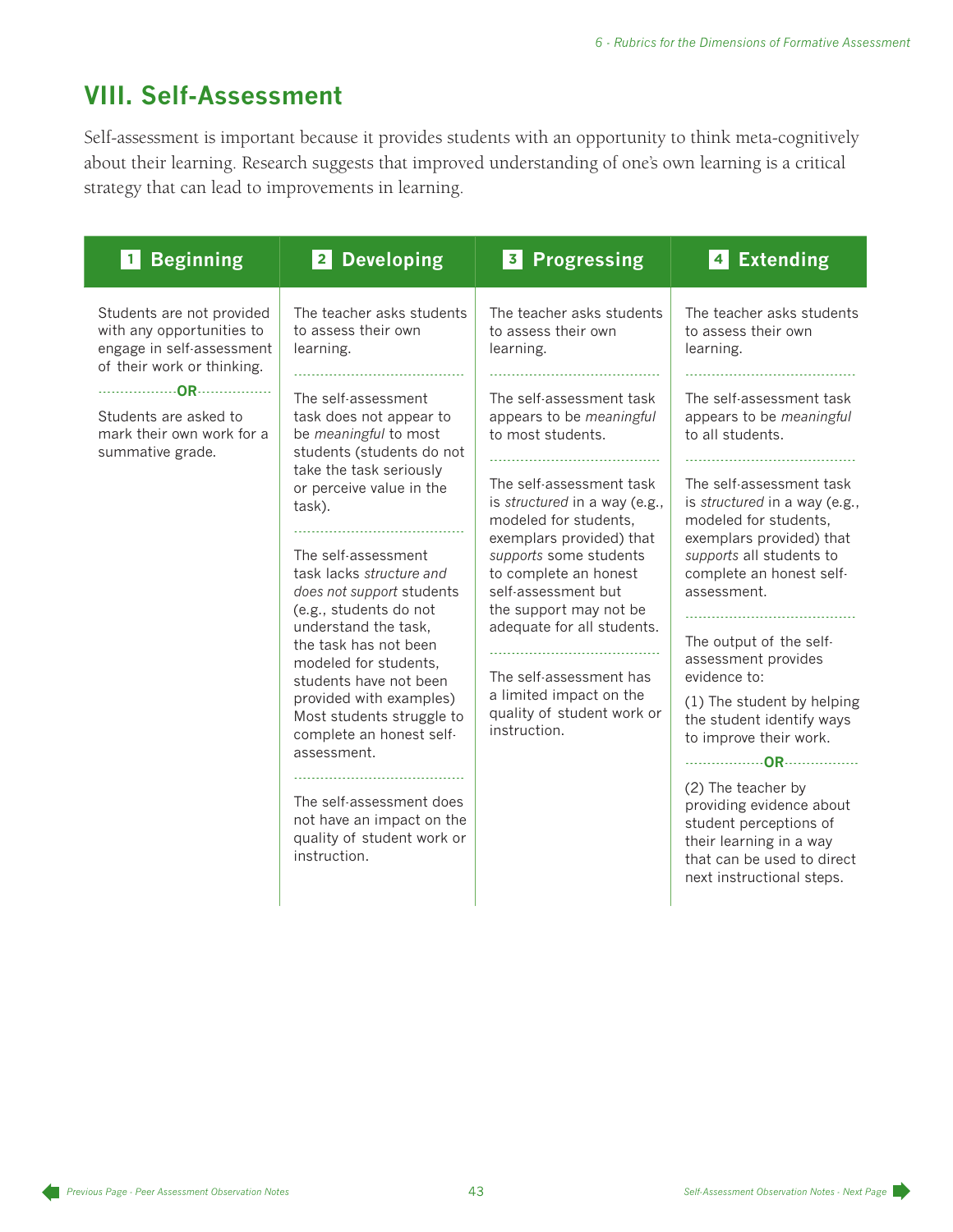## **Observation Notes**

*Self-Assessment*

The rubric makes reference to whether the self-assessment activity is *meaningful* to students. This requires a professional judgment on the part of the observer. Observers may draw on evidence from student comments regarding the self-assessment task, the degree to which students seriously engage with the task, how they appear to view its importance, and if there is follow through to address any identified deficiencies in order to make judgments. An observer may want to ask students about what they think of the task.

- M The rubric refers to the importance of *structure and support* for the self-assessment process. Depending on how familiar students are with self-assessment there may be evidence of direct support for the tasks such as the teacher reminding students about what it means to engage in self-assessment, why they are doing it, or how the information will be used. In other cases if students are more experienced with this task, the teacher may only make a brief reference to previous discussions, or it may be clear from how students approach the task that they no longer need any direct support but can immediately engage with the task. The amount of structure in a self- assessment task will also vary according to students' ages and experiences.
- The rubric requires a professional judgment about the impact of the self-assessment in terms of whether the information is something for students to reflect on, or if the teacher will have an opportunity to see the self-reflections to inform next steps. It is not necessary for both actions to take place, but there must be a clear purpose to the self-assessment.

\_\_\_\_\_\_\_\_\_\_\_\_\_\_\_\_\_\_\_\_\_\_\_\_\_\_\_\_\_\_\_\_\_\_\_\_\_\_\_\_\_\_\_\_\_\_\_\_\_\_\_\_\_\_\_\_\_\_\_\_\_\_\_\_\_\_\_\_\_\_\_\_

\_\_\_\_\_\_\_\_\_\_\_\_\_\_\_\_\_\_\_\_\_\_\_\_\_\_\_\_\_\_\_\_\_\_\_\_\_\_\_\_\_\_\_\_\_\_\_\_\_\_\_\_\_\_\_\_\_\_\_\_\_\_\_\_\_\_\_\_\_\_\_\_

\_\_\_\_\_\_\_\_\_\_\_\_\_\_\_\_\_\_\_\_\_\_\_\_\_\_\_\_\_\_\_\_\_\_\_\_\_\_\_\_\_\_\_\_\_\_\_\_\_\_\_\_\_\_\_\_\_\_\_\_\_\_\_\_\_\_\_\_\_\_\_\_

\_\_\_\_\_\_\_\_\_\_\_\_\_\_\_\_\_\_\_\_\_\_\_\_\_\_\_\_\_\_\_\_\_\_\_\_\_\_\_\_\_\_\_\_\_\_\_\_\_\_\_\_\_\_\_\_\_\_\_\_\_\_\_\_\_\_\_\_\_\_\_\_

\_\_\_\_\_\_\_\_\_\_\_\_\_\_\_\_\_\_\_\_\_\_\_\_\_\_\_\_\_\_\_\_\_\_\_\_\_\_\_\_\_\_\_\_\_\_\_\_\_\_\_\_\_\_\_\_\_\_\_\_\_\_\_\_\_\_\_\_\_\_\_\_

\_\_\_\_\_\_\_\_\_\_\_\_\_\_\_\_\_\_\_\_\_\_\_\_\_\_\_\_\_\_\_\_\_\_\_\_\_\_\_\_\_\_\_\_\_\_\_\_\_\_\_\_\_\_\_\_\_\_\_\_\_\_\_\_\_\_\_\_\_\_\_\_

\_\_\_\_\_\_\_\_\_\_\_\_\_\_\_\_\_\_\_\_\_\_\_\_\_\_\_\_\_\_\_\_\_\_\_\_\_\_\_\_\_\_\_\_\_\_\_\_\_\_\_\_\_\_\_\_\_\_\_\_\_\_\_\_\_\_\_\_\_\_\_\_

\_\_\_\_\_\_\_\_\_\_\_\_\_\_\_\_\_\_\_\_\_\_\_\_\_\_\_\_\_\_\_\_\_\_\_\_\_\_\_\_\_\_\_\_\_\_\_\_\_\_\_\_\_\_\_\_\_\_\_\_\_\_\_\_\_\_\_\_\_\_\_\_



Additional Notes: \_\_\_\_\_\_\_\_\_\_\_\_\_\_\_\_\_\_\_\_\_\_\_\_\_\_\_\_\_\_\_\_\_\_\_\_\_\_\_\_\_\_\_\_\_\_\_\_\_\_\_\_\_\_\_\_\_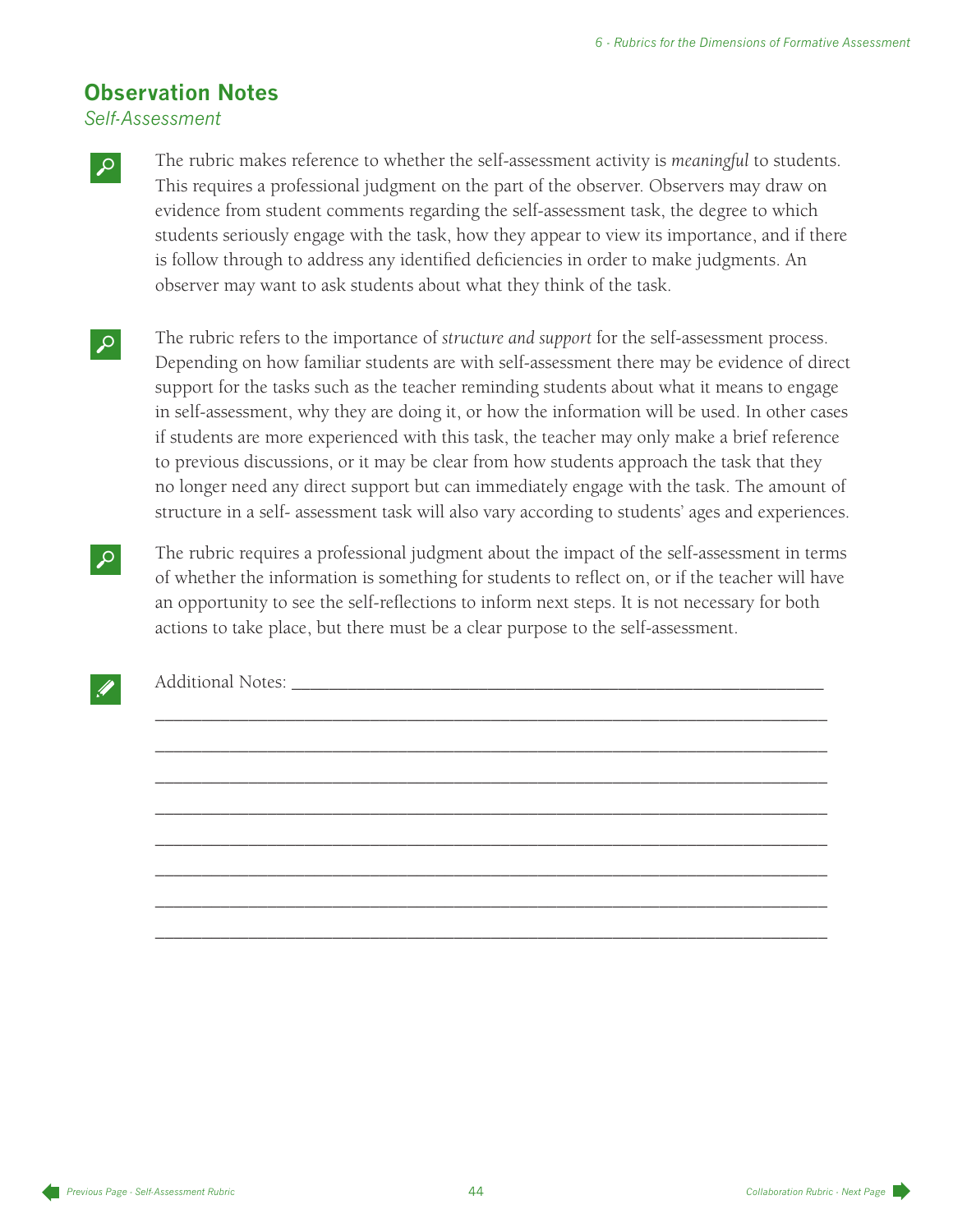# **IX. Collaboration**

A classroom culture in which teachers and students are partners in learning should be established. Research suggests that classrooms that promote thinking and learning, student autonomy, and students as learning resources for one another are more successful in encouraging lifelong learners.

| <b>Beginning</b>                                                                                                                                                                             | <b>Developing</b><br>$\vert$ 2 $\vert$                                                                                                                                                        | <b>Progressing</b><br>$\overline{\mathbf{3}}$                                                                                                                                                                      | <b>Extending</b><br>4                                                                                                                                                                                   |
|----------------------------------------------------------------------------------------------------------------------------------------------------------------------------------------------|-----------------------------------------------------------------------------------------------------------------------------------------------------------------------------------------------|--------------------------------------------------------------------------------------------------------------------------------------------------------------------------------------------------------------------|---------------------------------------------------------------------------------------------------------------------------------------------------------------------------------------------------------|
| The classroom climate<br>is characterized by an<br>overall perception that the<br>teacher is "in charge".<br>Student-to-student<br>collaboration is not<br>evident.<br><u>.</u>              | The classroom climate<br>is characterized for the<br>most part by an overall<br>perception that the<br>teacher is "in charge".<br>Limited student-to-<br>student collaboration is<br>evident. | The classroom climate<br>is characterized for the<br>most part by an overall<br>perception that the<br>teacher and students are<br>supporters of learning.<br>Some student-to-student<br>collaboration is evident. | The classroom climate<br>is characterized by<br>an overall, consistent<br>perception that the<br>teacher and students are<br>supporters of learning.<br>Student-to-student<br>collaboration is evident. |
| Student participation<br>is limited to when the<br>teacher asks a question,<br>and the teacher does<br>not capitalize on student<br>responses or student<br>questions to deepen<br>learning. | Student participation<br>is limited to when the<br>teacher asks a question,<br>and the teacher rarely<br>capitalizes on student<br>responses or student<br>questions to deepen<br>learning.   | Student participation<br>is encouraged and the<br>teacher often capitalizes<br>on student responses<br>or student questions to<br>deepen learning.                                                                 | Student participation<br>is spontaneous (while<br>respectful), and the<br>teacher often capitalizes<br>on student responses<br>or student questions to<br>deepen learning.                              |
| Multiple viewpoints or<br>approaches are not<br>sought.                                                                                                                                      | Multiple viewpoints or<br>approaches are rarely<br>sought.                                                                                                                                    | Multiple viewpoints<br>or approaches are<br>occasionally sought.                                                                                                                                                   | Multiple viewpoints<br>or approaches are<br>consistently sought.                                                                                                                                        |
| The teacher does not<br>promote an attitude of<br>"we can all learn".                                                                                                                        | The teacher does not<br>promote an attitude of<br>"we can all learn" or is<br>not convincing.                                                                                                 | For the most part, the<br>teacher promotes an<br>attitude of "we can all<br>learn".                                                                                                                                | The teacher consistently<br>promotes an attitude of<br>"we can all learn".                                                                                                                              |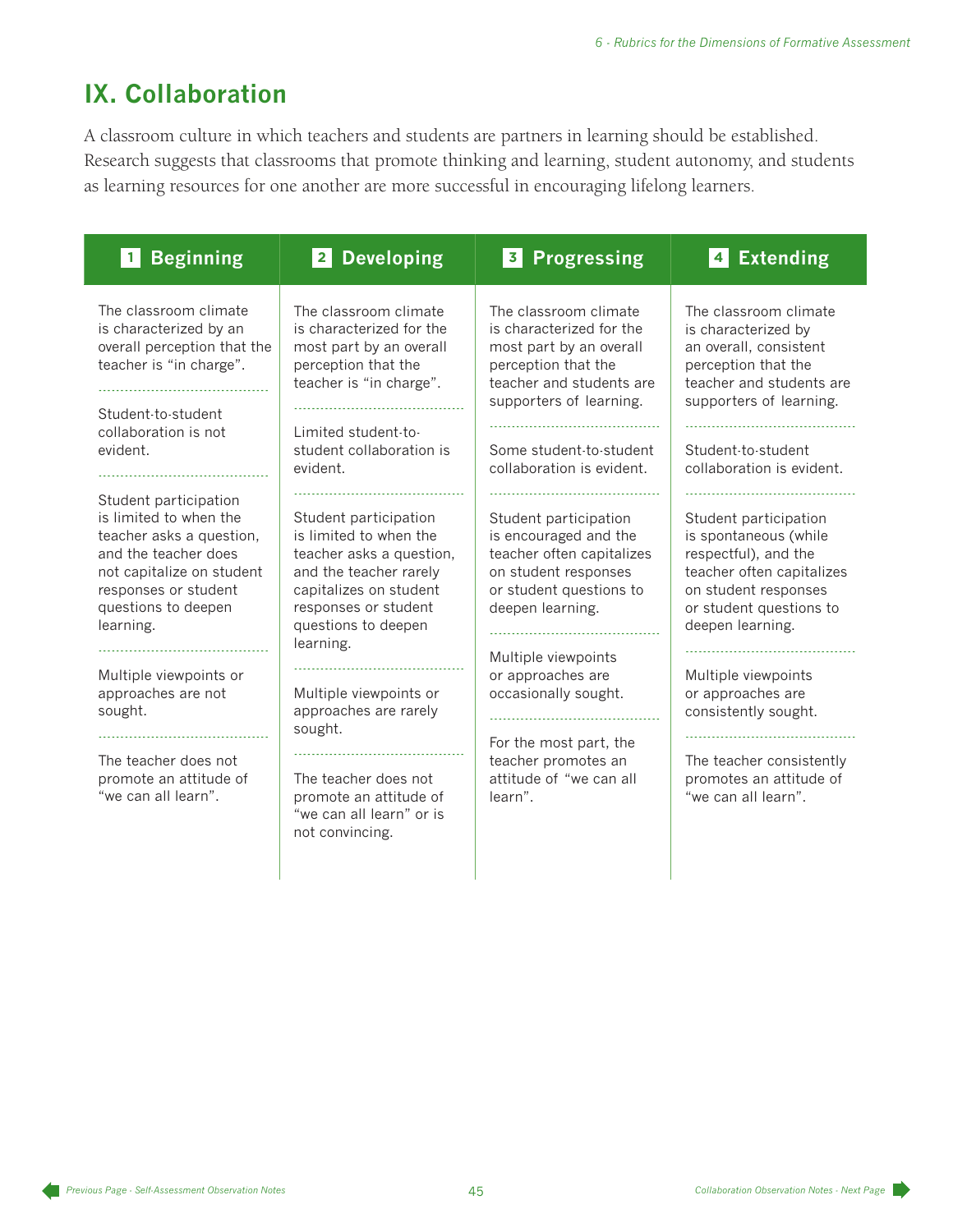## **Observation Notes**

*Collaboration*

Student collaboration can include a wide variety of practices, including student cooperative groups or pair work, or less formal structures (e.g., students assisting each other is part of the classroom culture and expectations even when students are not organized into explicit groups).



The distinction between a classroom where the teacher is in charge and one where the teacher supports learning may be observed in part through the teacher's role. Does the teacher act as a facilitator and allow students to take responsibility for their learning?

\_\_\_\_\_\_\_\_\_\_\_\_\_\_\_\_\_\_\_\_\_\_\_\_\_\_\_\_\_\_\_\_\_\_\_\_\_\_\_\_\_\_\_\_\_\_\_\_\_\_\_\_\_\_\_\_\_\_\_\_\_\_\_\_\_\_\_\_\_\_\_\_

\_\_\_\_\_\_\_\_\_\_\_\_\_\_\_\_\_\_\_\_\_\_\_\_\_\_\_\_\_\_\_\_\_\_\_\_\_\_\_\_\_\_\_\_\_\_\_\_\_\_\_\_\_\_\_\_\_\_\_\_\_\_\_\_\_\_\_\_\_\_\_\_

\_\_\_\_\_\_\_\_\_\_\_\_\_\_\_\_\_\_\_\_\_\_\_\_\_\_\_\_\_\_\_\_\_\_\_\_\_\_\_\_\_\_\_\_\_\_\_\_\_\_\_\_\_\_\_\_\_\_\_\_\_\_\_\_\_\_\_\_\_\_\_\_

\_\_\_\_\_\_\_\_\_\_\_\_\_\_\_\_\_\_\_\_\_\_\_\_\_\_\_\_\_\_\_\_\_\_\_\_\_\_\_\_\_\_\_\_\_\_\_\_\_\_\_\_\_\_\_\_\_\_\_\_\_\_\_\_\_\_\_\_\_\_\_\_

\_\_\_\_\_\_\_\_\_\_\_\_\_\_\_\_\_\_\_\_\_\_\_\_\_\_\_\_\_\_\_\_\_\_\_\_\_\_\_\_\_\_\_\_\_\_\_\_\_\_\_\_\_\_\_\_\_\_\_\_\_\_\_\_\_\_\_\_\_\_\_\_

\_\_\_\_\_\_\_\_\_\_\_\_\_\_\_\_\_\_\_\_\_\_\_\_\_\_\_\_\_\_\_\_\_\_\_\_\_\_\_\_\_\_\_\_\_\_\_\_\_\_\_\_\_\_\_\_\_\_\_\_\_\_\_\_\_\_\_\_\_\_\_\_

\_\_\_\_\_\_\_\_\_\_\_\_\_\_\_\_\_\_\_\_\_\_\_\_\_\_\_\_\_\_\_\_\_\_\_\_\_\_\_\_\_\_\_\_\_\_\_\_\_\_\_\_\_\_\_\_\_\_\_\_\_\_\_\_\_\_\_\_\_\_\_\_

\_\_\_\_\_\_\_\_\_\_\_\_\_\_\_\_\_\_\_\_\_\_\_\_\_\_\_\_\_\_\_\_\_\_\_\_\_\_\_\_\_\_\_\_\_\_\_\_\_\_\_\_\_\_\_\_\_\_\_\_\_\_\_\_\_\_\_\_\_\_\_\_



Additional Notes: \_\_\_\_\_\_\_\_\_\_\_\_\_\_\_\_\_\_\_\_\_\_\_\_\_\_\_\_\_\_\_\_\_\_\_\_\_\_\_\_\_\_\_\_\_\_\_\_\_\_\_\_\_\_\_\_\_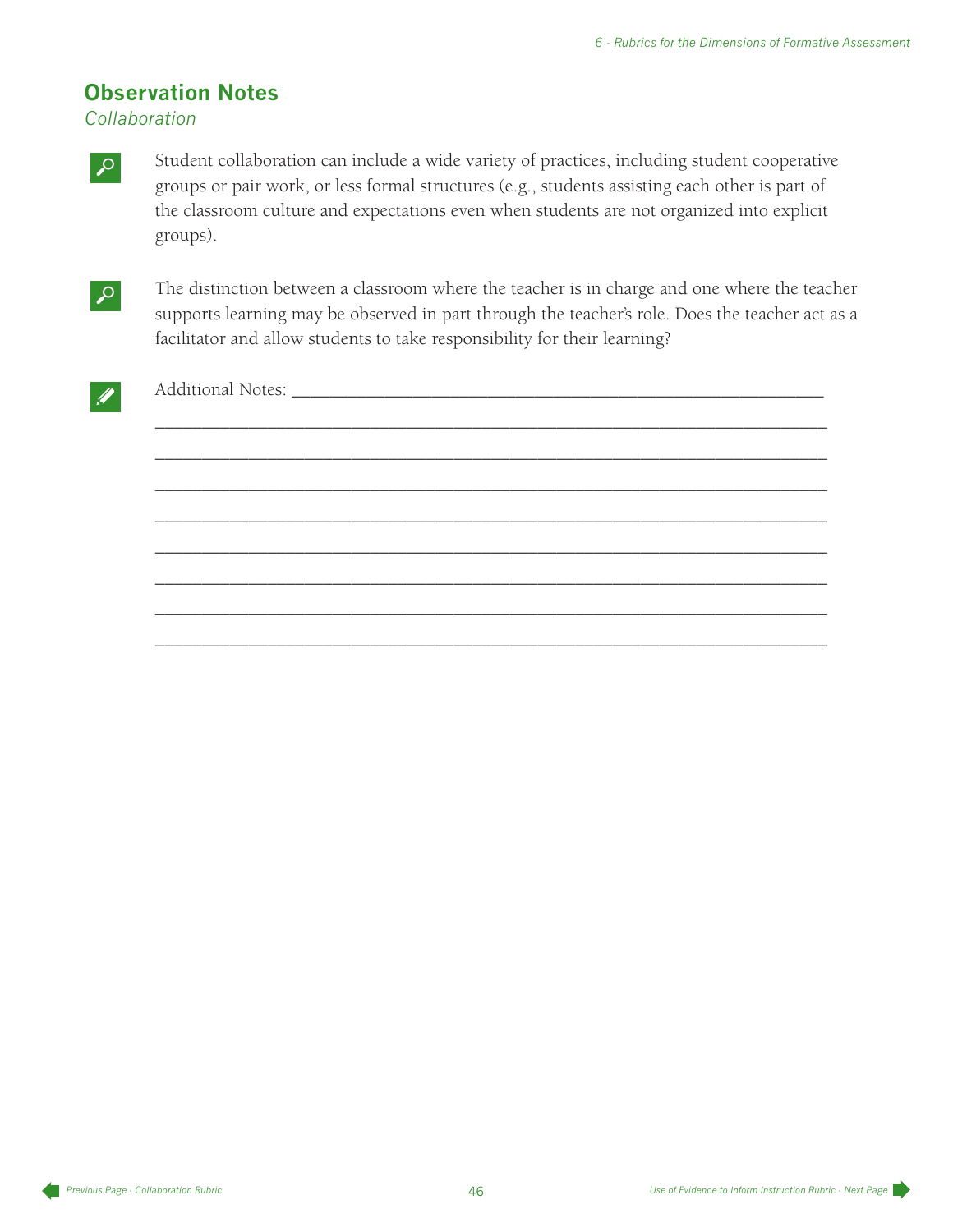# **X. Use of Evidence to Inform Instruction**

Formative assessment is a process used by teachers and students during instruction that provides feedback to adjust ongoing teaching and learning to improve students' achievement of intended instructional outcomes. This dimension focuses on the teacher use of evidence to adjust instruction across the lesson(s) as a whole.

| <b>Beginning</b><br>$\vert$ 1 $\vert$                                                                                                                                                                                                                                                                                                                                                                                                                                                         | 2 Developing                                                                                                                                                                                                                                                                                                                                                                                                                                                                                                                | <b>Progressing</b><br> 3                                                                                                                                                                                                                                                                                                                                                                                                                                                                | <b>Extending</b><br>$\vert$ 4                                                                                                                                                                                                                                                                                                                                                                                                                                                                                                                                                                                                    |
|-----------------------------------------------------------------------------------------------------------------------------------------------------------------------------------------------------------------------------------------------------------------------------------------------------------------------------------------------------------------------------------------------------------------------------------------------------------------------------------------------|-----------------------------------------------------------------------------------------------------------------------------------------------------------------------------------------------------------------------------------------------------------------------------------------------------------------------------------------------------------------------------------------------------------------------------------------------------------------------------------------------------------------------------|-----------------------------------------------------------------------------------------------------------------------------------------------------------------------------------------------------------------------------------------------------------------------------------------------------------------------------------------------------------------------------------------------------------------------------------------------------------------------------------------|----------------------------------------------------------------------------------------------------------------------------------------------------------------------------------------------------------------------------------------------------------------------------------------------------------------------------------------------------------------------------------------------------------------------------------------------------------------------------------------------------------------------------------------------------------------------------------------------------------------------------------|
| There is little or no<br>attempt by the teacher<br>to collect evidence of<br>student learning in the<br>lesson that is connected<br>to the learning goals or<br>criteria for success.<br>The collection of<br>evidence is so minimal or<br>inconsistent that there is<br>no way for the teacher to<br>gain insight into student<br>learning.<br>The teacher does not<br>have evidence of student<br>learning to analyze.<br>The teacher has no<br>basis for modifying<br>instructional plans. | There is some evidence<br>that the teacher collects<br>evidence of student<br>learning that is weakly<br>connected to the learning<br>goals or criteria for<br>success.<br>The teacher does not<br>analyze the evidence<br>to identify patterns<br>of understanding/<br>misunderstanding or<br>make inferences about<br>student strengths and<br>weaknesses.<br>The information is<br>not used to shape<br>instructional decisions.<br>(Observable evidence for<br>this level is characterized<br>by "lost opportunities.") | The teacher uses several<br>ways that are connected<br>to the learning goals<br>or criteria for success<br>to collect evidence of<br>student learning.<br>There is some evidence<br>that the teacher is<br>analyzing the evidence<br>to identify patterns<br>of understanding/<br>misunderstanding or<br>making inferences about<br>student strengths and<br>weaknesses.<br>The information,<br>identified patterns, and<br>inferences are used<br>to shape instructional<br>decisions. | The teacher skillfully uses<br>multiple ways that are<br>connected to the learning<br>goals or criteria for<br>success to systematically<br>collect evidence of<br>student learning<br>throughout the lesson.<br>There are multiple<br>sources of evidence that<br>indicate the teacher is<br>analyzing the evidence<br>to identify patterns<br>of understanding/<br>misunderstanding and to<br>make inferences about<br>student strengths and<br>weaknesses.<br>The information,<br>identified patterns, and<br>inferences are used in<br>powerful ways to shape<br>instructional decisions<br>and advance student<br>learning. |
|                                                                                                                                                                                                                                                                                                                                                                                                                                                                                               |                                                                                                                                                                                                                                                                                                                                                                                                                                                                                                                             |                                                                                                                                                                                                                                                                                                                                                                                                                                                                                         |                                                                                                                                                                                                                                                                                                                                                                                                                                                                                                                                                                                                                                  |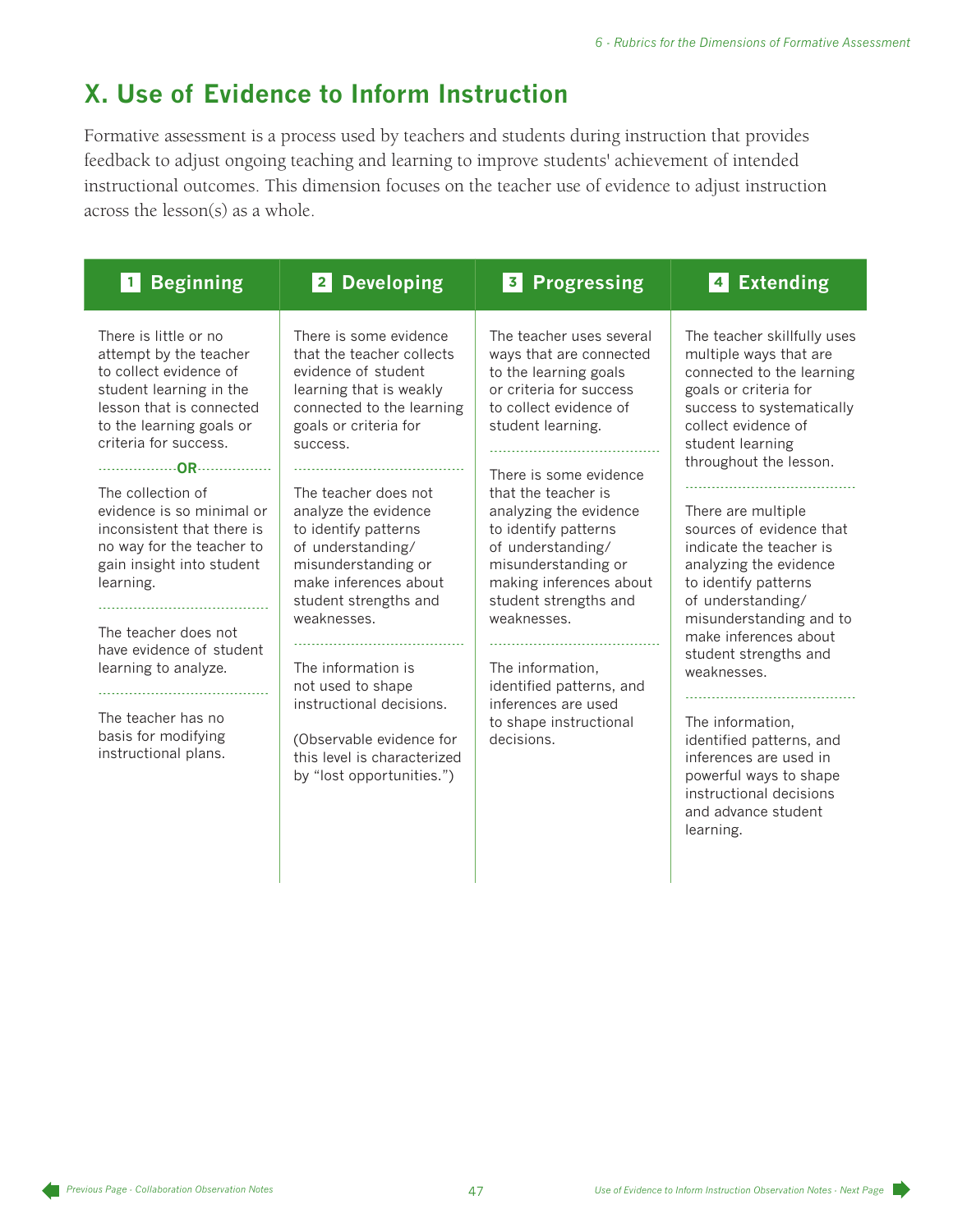## **Observation Notes**

*Use of Evidence to Inform Instruction*



Some evidence for this dimension may not be directly observable during the lesson but emerge from a post-observation discussion as the teacher reflects on what was learned during the lesson and where it will go in subsequent lessons.

At the Progressing level there is evidence that teachers are using information gained about student learning to inform their next instructional decisions. However, there is still some room for growth either in terms of collecting more targeted evidence, or making more nuanced decisions. The difference between this level and the Extending level is in the quality of the evidence collected and the decisions made.

\_\_\_\_\_\_\_\_\_\_\_\_\_\_\_\_\_\_\_\_\_\_\_\_\_\_\_\_\_\_\_\_\_\_\_\_\_\_\_\_\_\_\_\_\_\_\_\_\_\_\_\_\_\_\_\_\_\_\_\_\_\_\_\_\_\_\_\_\_\_\_\_

\_\_\_\_\_\_\_\_\_\_\_\_\_\_\_\_\_\_\_\_\_\_\_\_\_\_\_\_\_\_\_\_\_\_\_\_\_\_\_\_\_\_\_\_\_\_\_\_\_\_\_\_\_\_\_\_\_\_\_\_\_\_\_\_\_\_\_\_\_\_\_\_

\_\_\_\_\_\_\_\_\_\_\_\_\_\_\_\_\_\_\_\_\_\_\_\_\_\_\_\_\_\_\_\_\_\_\_\_\_\_\_\_\_\_\_\_\_\_\_\_\_\_\_\_\_\_\_\_\_\_\_\_\_\_\_\_\_\_\_\_\_\_\_\_

\_\_\_\_\_\_\_\_\_\_\_\_\_\_\_\_\_\_\_\_\_\_\_\_\_\_\_\_\_\_\_\_\_\_\_\_\_\_\_\_\_\_\_\_\_\_\_\_\_\_\_\_\_\_\_\_\_\_\_\_\_\_\_\_\_\_\_\_\_\_\_\_

\_\_\_\_\_\_\_\_\_\_\_\_\_\_\_\_\_\_\_\_\_\_\_\_\_\_\_\_\_\_\_\_\_\_\_\_\_\_\_\_\_\_\_\_\_\_\_\_\_\_\_\_\_\_\_\_\_\_\_\_\_\_\_\_\_\_\_\_\_\_\_\_

\_\_\_\_\_\_\_\_\_\_\_\_\_\_\_\_\_\_\_\_\_\_\_\_\_\_\_\_\_\_\_\_\_\_\_\_\_\_\_\_\_\_\_\_\_\_\_\_\_\_\_\_\_\_\_\_\_\_\_\_\_\_\_\_\_\_\_\_\_\_\_\_

\_\_\_\_\_\_\_\_\_\_\_\_\_\_\_\_\_\_\_\_\_\_\_\_\_\_\_\_\_\_\_\_\_\_\_\_\_\_\_\_\_\_\_\_\_\_\_\_\_\_\_\_\_\_\_\_\_\_\_\_\_\_\_\_\_\_\_\_\_\_\_\_

\_\_\_\_\_\_\_\_\_\_\_\_\_\_\_\_\_\_\_\_\_\_\_\_\_\_\_\_\_\_\_\_\_\_\_\_\_\_\_\_\_\_\_\_\_\_\_\_\_\_\_\_\_\_\_\_\_\_\_\_\_\_\_\_\_\_\_\_\_\_\_\_



Additional Notes: \_\_\_\_\_\_\_\_\_\_\_\_\_\_\_\_\_\_\_\_\_\_\_\_\_\_\_\_\_\_\_\_\_\_\_\_\_\_\_\_\_\_\_\_\_\_\_\_\_\_\_\_\_\_\_\_\_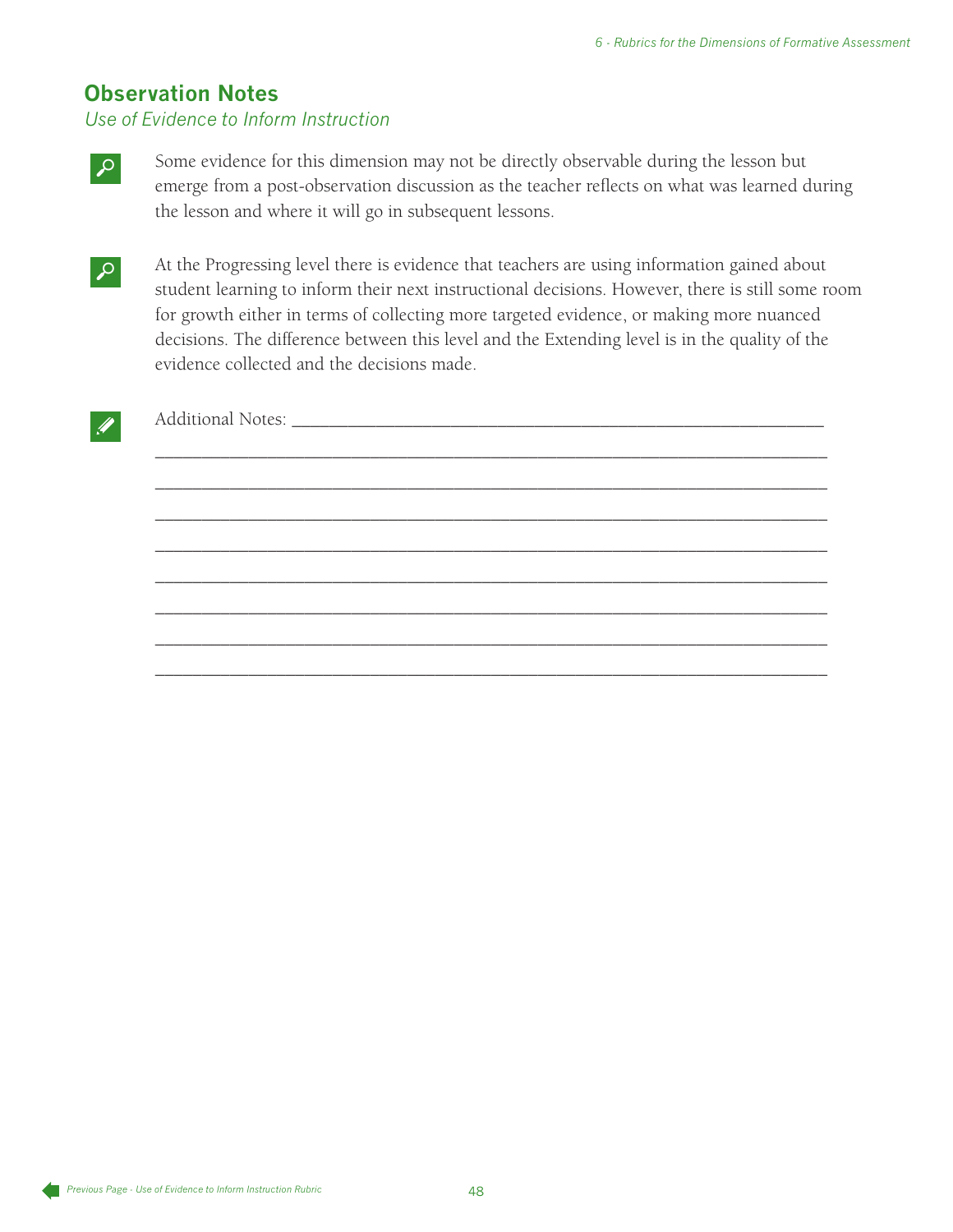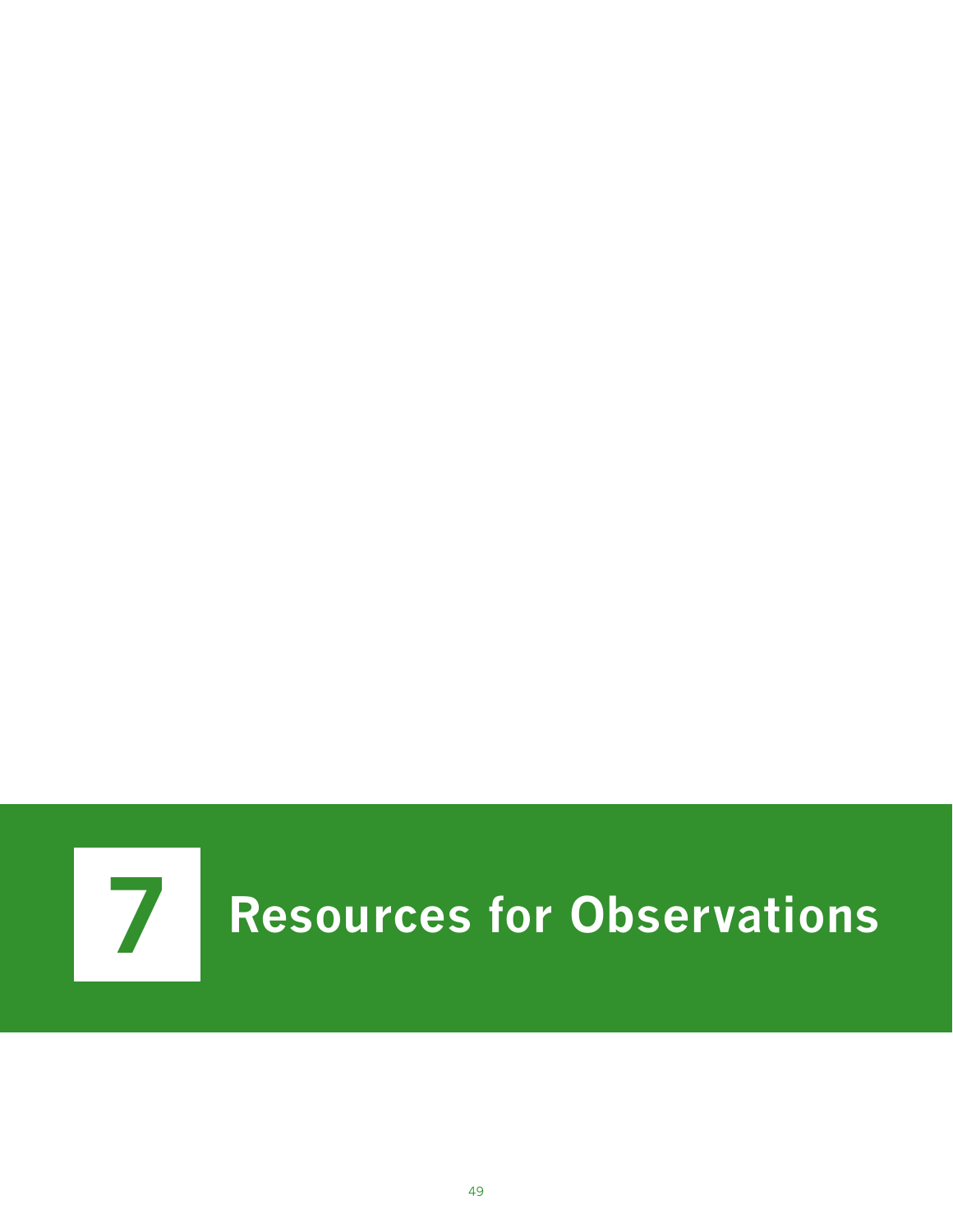## **Teacher Self-Reflection Form**

Referring to the rubrics, note relevant evidence from a specific, recent lesson and consider your performance. ----------------------------------------------------------------------------------------------------------------------------------------------------------------------------------------

| Name: | <b>D</b> utt | .<br>חחו<br>-- |
|-------|--------------|----------------|

Nature of Observation:  $\square$  Targeted set of dimensions. If so, which:

All 10 dimensions of formative assessment

| <b>Dimensions of Formative Assessment</b>                                                                                                                                         | <b>Rubric Level</b> |
|-----------------------------------------------------------------------------------------------------------------------------------------------------------------------------------|---------------------|
| Learning Goals: Learning goals were clearly identified and communicated to students.                                                                                              |                     |
| Evidence from today's lesson specific to Learning Goals dimension:                                                                                                                |                     |
| Criteria for Success: Criteria for success were clearly identified and communicated to students.                                                                                  |                     |
| Evidence from today's lesson specific to Criteria for Success dimension:                                                                                                          |                     |
| Tasks & Activities to Elicit Evidence of Learning: Tasks and activities during the lesson<br>provided opportunities for the teacher to collect evidence of student understanding. |                     |
| Evidence from today's lesson specific to Tasks & Activities dimension: __________                                                                                                 |                     |
| Questioning Strategies to Elicit Evidence of Learning: Questioning strategies were used to<br>collect evidence of student thinking, from more students, more systematically.      |                     |
| Evidence from today's lesson specific to Questioning Strategies dimension:                                                                                                        |                     |
| Feedback Loops During Questioning: Feedback loops during questioning were used to<br>deepen student thinking.                                                                     |                     |
| Evidence from today's lesson specific to Feedback Loops dimension: ______________                                                                                                 |                     |
| Descriptive Feedback: Students were provided with evidence-based feedback that is linked to<br>the intended instructional outcomes and criteria for success.                      |                     |
| Evidence from today's lesson specific to Descriptive Feedback dimension:                                                                                                          |                     |
| Peer Assessment: Peer Assessment provided students an opportunity to think meta-<br>cognitively about the work of their peers.                                                    |                     |
| Evidence from today's lesson specific to Peer Assessment dimension: ____________                                                                                                  |                     |
| Self-Assessment: Self-Assessment provided students an opportunity to think meta-<br>cognitively about their learning.                                                             |                     |
| Evidence from today's lesson specific to Self-Assessment dimension:                                                                                                               |                     |
| <b>Collaboration:</b> A classroom culture was established in which teachers and students are<br>partners in learning.                                                             |                     |
| Evidence from today's lesson specific to Collaboration dimension:                                                                                                                 |                     |
| Use of Evidence to Inform Instruction: Formative assessment was used to provide feedback                                                                                          |                     |

to adjust ongoing teaching and learning.

*Evidence from today's lesson specific to Use of Evidence dimension:*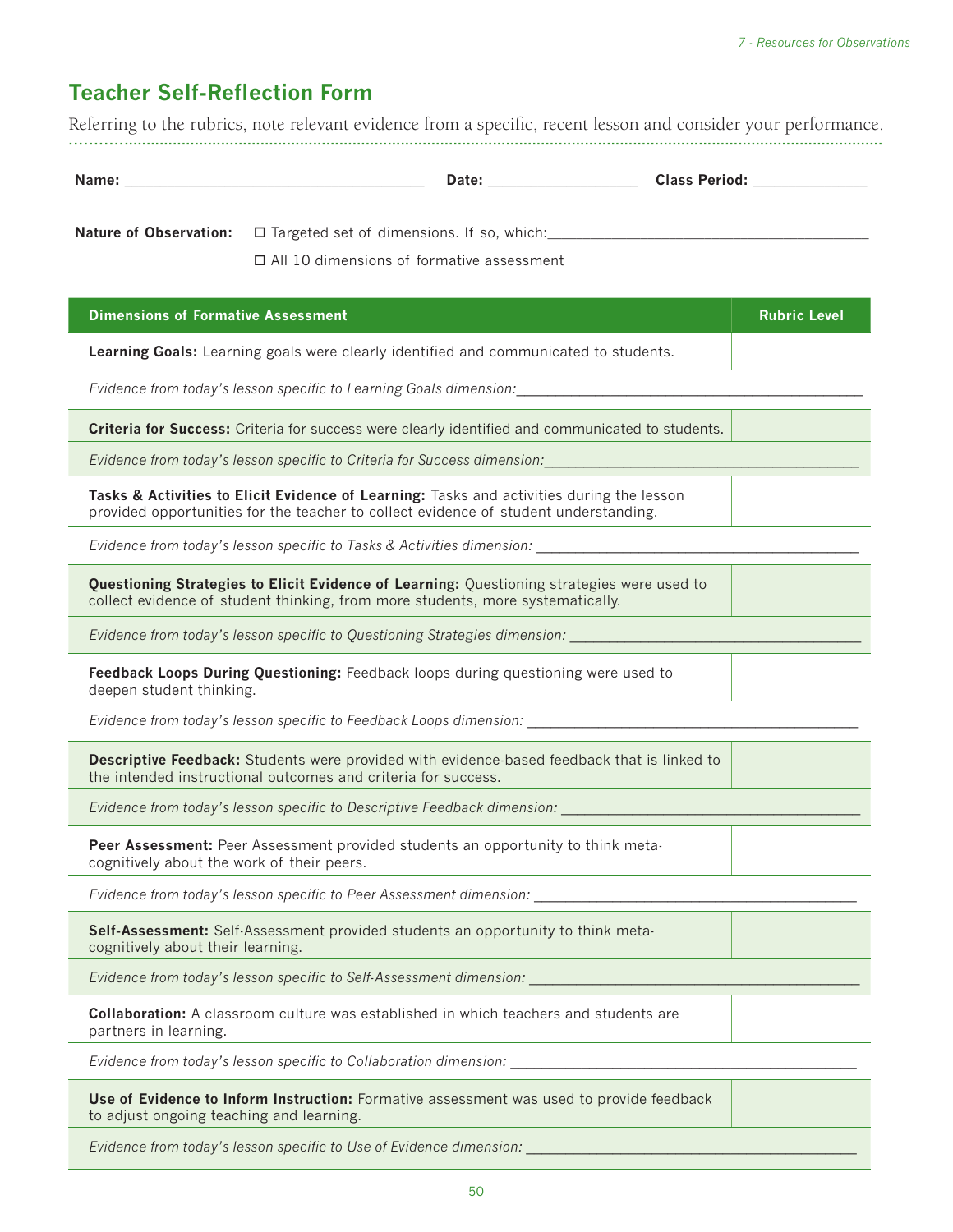# **Reflection After Completing Multiple Teacher Self-Reflection Forms**

----------------------------------------------------------------------------------------------------------------------------------------------------------------------------------------

| As you look at a series of self-reflection forms, consider the following questions.                                                                                                                                                                                                                                                                                                            |  |
|------------------------------------------------------------------------------------------------------------------------------------------------------------------------------------------------------------------------------------------------------------------------------------------------------------------------------------------------------------------------------------------------|--|
| Looking across the dimensions, for which ones do you consistently use the higher rubric levels<br>(Progressing or Extending)?                                                                                                                                                                                                                                                                  |  |
| Looking across the dimensions, for which ones do you consistently use the lower rubric levels<br>(Not Present/Beginning or Evolving)?                                                                                                                                                                                                                                                          |  |
| Are there dimensions for which you rate inconsistently, sometimes higher, sometimes lower?<br>3 <sup>1</sup><br>Is this evidence of emerging proficiency or more related to how often this practice is used<br>in your instruction? Does it make sense to incorporate it into instruction more frequently<br>(remember, it may not be an aspect of practice that you would want to use daily)? |  |
| Looking at the patterns in the rubric levels, what might be your areas of strength or weakness?<br>$\overline{4}$                                                                                                                                                                                                                                                                              |  |
| Based on your analysis, what might be an area of focus for future lessons? From what sources<br>5 <sub>1</sub><br>of support might you be able to draw?                                                                                                                                                                                                                                        |  |
|                                                                                                                                                                                                                                                                                                                                                                                                |  |



*Advice: Write responses to these questions and not just think about them. It may be helpful to talk to peers in a learning community or other context about the learning from the process and how the learning will move forward.*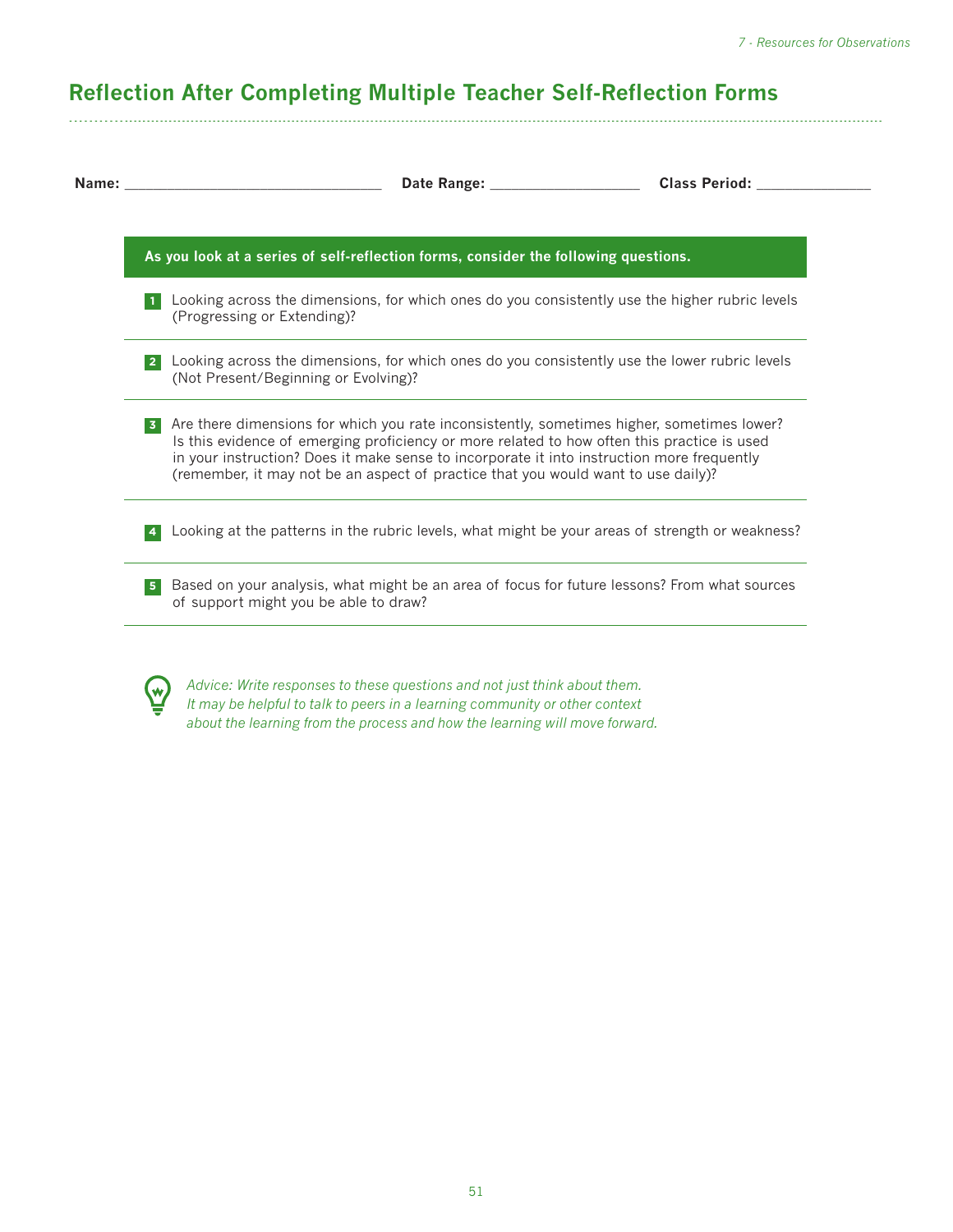## **Teacher's Use of Evidence to Inform Instruction**

Complete the form below for one class, for 1 week.<sup>6</sup>

|  | Name: | <b>Date Range</b> | <b>Class Period:</b> |
|--|-------|-------------------|----------------------|
|--|-------|-------------------|----------------------|

----------------------------------------------------------------------------------------------------------------------------------------------------------------------------------------

| <b>Date</b> | Evidence | <b>Nature of Decision</b> |
|-------------|----------|---------------------------|
|             |          |                           |
|             |          |                           |
|             |          |                           |
|             |          |                           |
|             |          |                           |
|             |          |                           |
|             |          |                           |
|             |          |                           |
|             |          |                           |
|             |          |                           |
|             |          |                           |
|             |          |                           |
|             |          |                           |
|             |          |                           |



**End of Week Reflection: Look at your entries in the table above, reflect on** *how often evidence of student learning was used to inform your instructional decisions… more or less frequently than expected? How might the number of occasions increase?*

6 Modify as necessary if you meet infrequently with the class.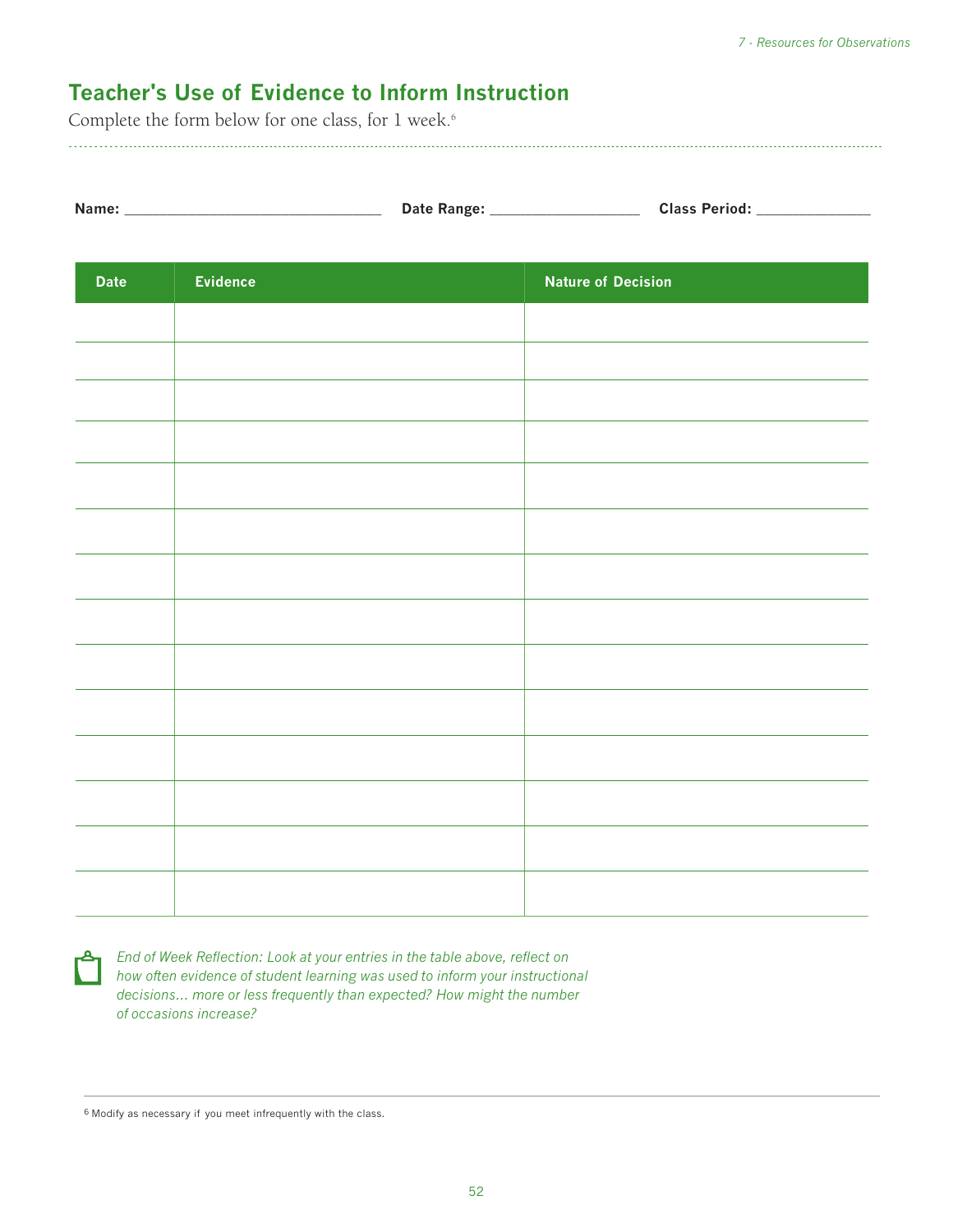## **Students' Opportunity to Self-Assess/Assess Peers' Work**

Complete the form below for one class, for 1 week.<sup>7</sup>

----------------------------------------------------------------------------------------------------------------------------------------------------------------------------------------

| Name: | Date Range: | <b>Class Period:</b> |
|-------|-------------|----------------------|
|-------|-------------|----------------------|

| <b>Date</b> | <b>Nature of Student Self-Assessment</b> | <b>Nature of Peer Assessment</b> |
|-------------|------------------------------------------|----------------------------------|
|             |                                          |                                  |
|             |                                          |                                  |
|             |                                          |                                  |
|             |                                          |                                  |
|             |                                          |                                  |
|             |                                          |                                  |
|             |                                          |                                  |
|             |                                          |                                  |
|             |                                          |                                  |
|             |                                          |                                  |
|             |                                          |                                  |
|             |                                          |                                  |
|             |                                          |                                  |
|             |                                          |                                  |
|             |                                          |                                  |

| 2년 1 |  |
|------|--|
|      |  |
|      |  |
|      |  |

*End of Week Reflection: Look at your entries in the table above, reflect on how often students were engaged in reflecting on or assessing their own learning or supporting the learning of peers through peer assessment and feedback? Were both strategies used more or less frequently than expected? How might the number of occasions increase for one or both strategies?* 

<sup>7</sup> Modify as necessary if you meet infrequently with the class.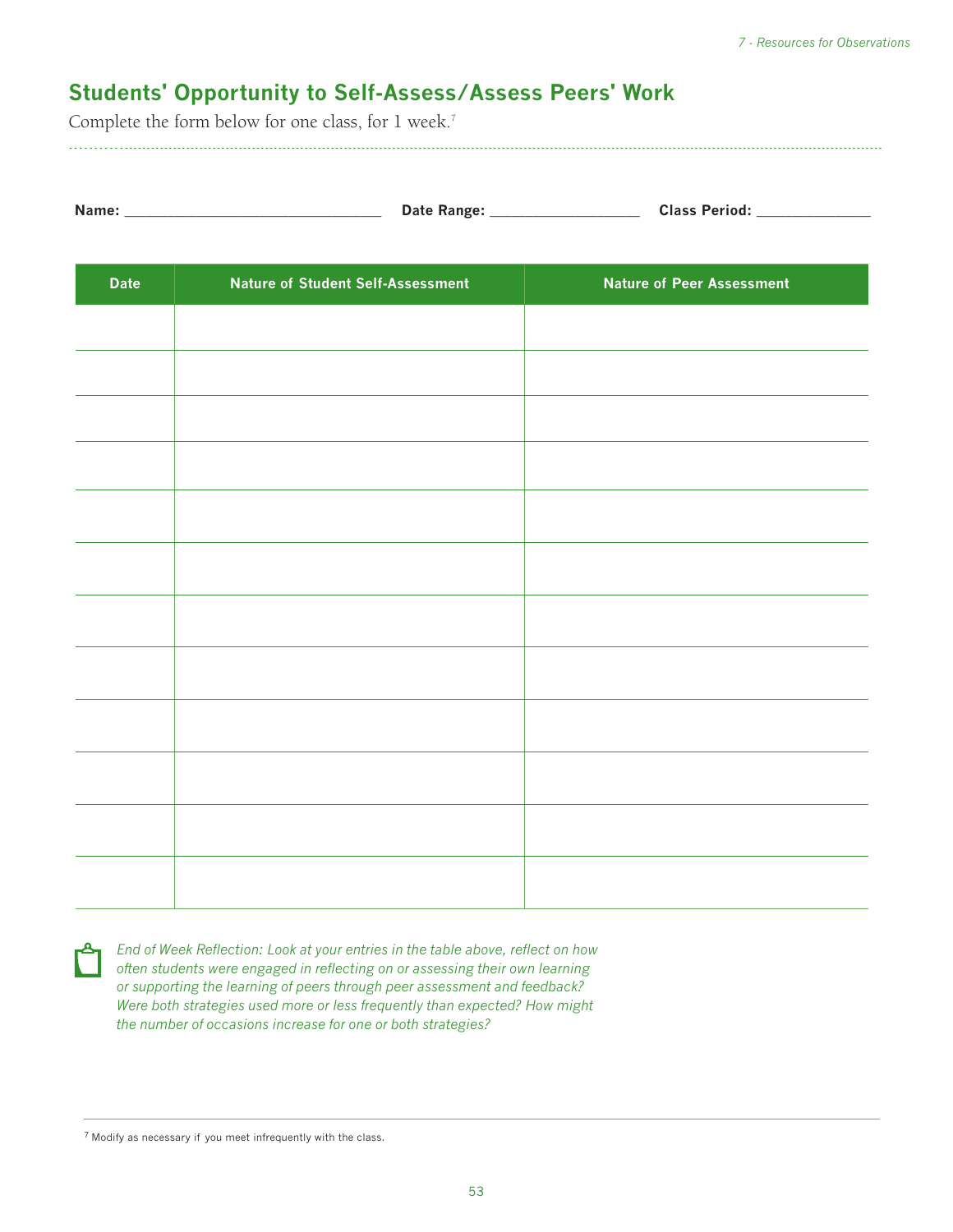## **Observed Teacher's Description of Teaching Episodes**

In the tables below, please identify the focus of the observation, the lesson goal or purpose, and the main "episodes" during the lesson that will be observed on\_\_\_\_\_\_\_\_\_\_\_\_\_\_\_\_\_. The purpose is to provide the observer with a sense of what will be happening in the lesson.

----------------------------------------------------------------------------------------------------------------------------------------------------------------------------------------

"Episode" refers to distinct instructional blocks within the lesson. For example, review of homework might be the first episode of the lesson, or a warm-up activity. Other kinds of episodes could be "whole group instruction," "small group discussion," "demonstration" or "lesson wrap-up."

----------------------------------------------------------------------------------------------------------------------------------------------------------------------------------------

**\_\_\_\_\_\_\_\_\_\_\_\_\_\_\_\_\_\_\_\_\_\_\_\_\_\_\_\_\_\_\_\_\_\_\_\_\_\_\_\_\_\_\_\_\_\_\_\_\_\_\_\_\_\_\_\_\_\_\_\_\_\_\_\_\_\_\_\_\_\_\_\_\_\_\_\_\_\_\_\_\_\_\_\_\_\_\_\_\_\_\_\_\_\_\_\_\_\_\_\_\_\_ \_\_\_\_\_\_\_\_\_\_\_\_\_\_\_\_\_\_\_\_\_\_\_\_\_\_\_\_\_\_\_\_\_\_\_\_\_\_\_\_\_\_\_\_\_\_\_\_\_\_\_\_\_\_\_\_\_\_\_\_\_\_\_\_\_\_\_\_\_\_\_\_\_\_\_\_\_\_\_\_\_\_\_\_\_\_\_\_\_\_\_\_\_\_\_\_\_\_\_\_\_\_**

| Name: |  |  |  |
|-------|--|--|--|
|       |  |  |  |

 $\blacksquare$  Date  $\blacksquare$   $\blacksquare$   $\blacksquare$   $\blacksquare$   $\blacksquare$   $\blacksquare$   $\blacksquare$   $\blacksquare$   $\blacksquare$   $\blacksquare$   $\blacksquare$   $\blacksquare$   $\blacksquare$   $\blacksquare$   $\blacksquare$   $\blacksquare$   $\blacksquare$   $\blacksquare$   $\blacksquare$   $\blacksquare$   $\blacksquare$   $\blacksquare$   $\blacksquare$   $\blacksquare$   $\blacksquare$   $\blacksquare$   $\blacksquare$   $\blacksquare$   $\blacksquare$   $\blacksquare$ 

**If a peer has been asked to observe in order to provide targeted feedback on one or two specific dimensions, note them below.**

**Targeted dimensions for feedback are: \_\_\_\_\_\_\_\_\_\_\_\_\_\_\_\_\_\_\_\_\_\_\_\_\_\_\_\_\_\_\_\_\_\_\_\_\_\_\_\_\_\_\_\_\_\_\_\_\_\_\_\_\_\_\_\_\_\_\_\_\_\_\_\_\_\_\_\_**

Lesson Goal or Purpose: \_\_\_\_

| <b>Episode</b>  | You may have as few as two episodes in a lesson or as many as eight. Add more lines as needed. |
|-----------------|------------------------------------------------------------------------------------------------|
| $\mathbf{1}$    |                                                                                                |
| $\overline{2}$  |                                                                                                |
| 3               |                                                                                                |
| 4               |                                                                                                |
| 5               |                                                                                                |
| $6\phantom{1}6$ |                                                                                                |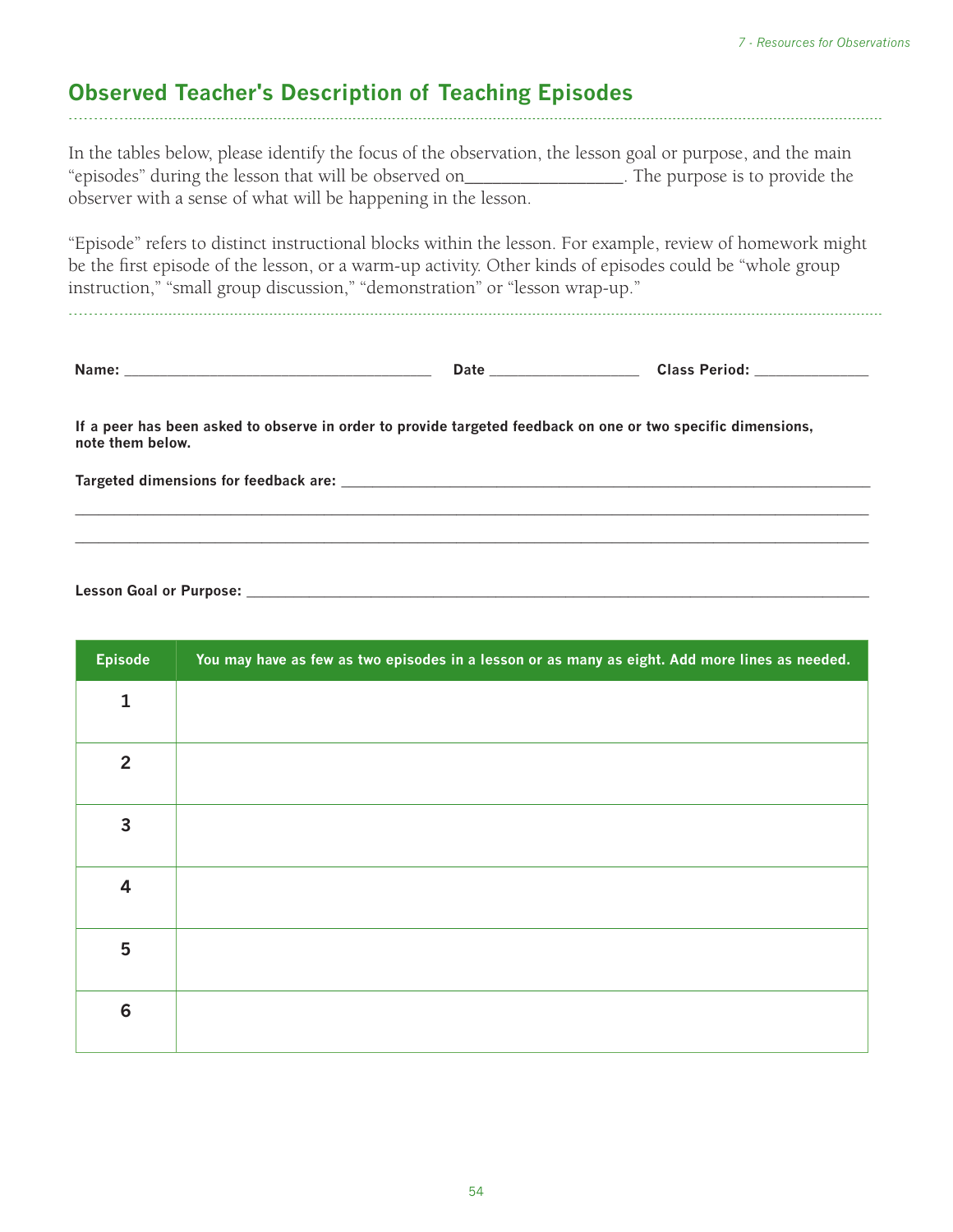# **Peer Observation Note-Taking Form**

| Name.<br>.<br>$\sim$<br>wids><br>Puw |
|--------------------------------------|
|--------------------------------------|

----------------------------------------------------------------------------------------------------------------------------------------------------------------------------------------

| <b>Episode</b> | Type narrative notes for each section, following the episodes as much as possible. Use best<br>judgment to determine transition points. |
|----------------|-----------------------------------------------------------------------------------------------------------------------------------------|
| 1              |                                                                                                                                         |
|                |                                                                                                                                         |
| $\overline{2}$ | From teacher description of teaching episodes write name of episode 2: _____________________________                                    |
|                |                                                                                                                                         |
| 3              | From teacher description of teaching episodes write name of episode 3:                                                                  |
|                |                                                                                                                                         |
| 4              | From teacher description of teaching episodes write name of episode 4: ____________________________                                     |
|                |                                                                                                                                         |
| 5              | From teacher description of teaching episodes write name of episode 5:                                                                  |
|                |                                                                                                                                         |
| 6              | From teacher description of teaching episodes write name of episode 6:                                                                  |
|                |                                                                                                                                         |
|                |                                                                                                                                         |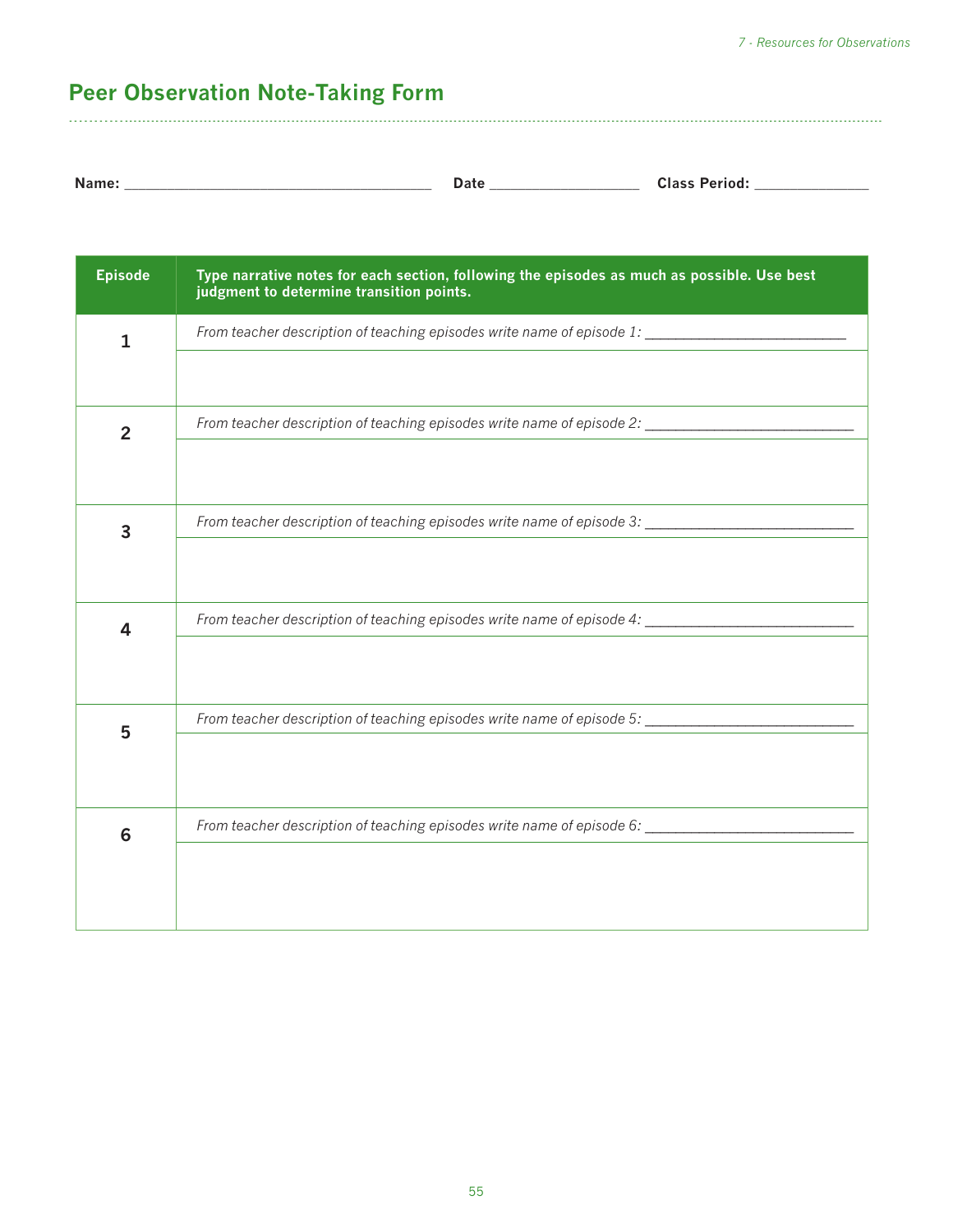## **Post-Observation Discussion Prompts**

#### **General**

The purpose of the post-observation discussion is to collect evidence to support the higher inference aspects of the formative assessment observation. For example, a teacher's decision to act on evidence of student learning may not be obvious unless the teacher's thinking is explicitly articulated: "Based on what I am hearing from everyone I think we need to readjust and…" The purpose of this interview is to collect evidence that may not have been obvious during the lesson.

----------------------------------------------------------------------------------------------------------------------------------------------------------------------------------------

- **<sup>1</sup> What was the learning goal(s) for the lesson? Did students achieve that goal? How do you know?**
- **<sup>2</sup> What evidence of student learning was collected? What is the next step?**
- **<sup>3</sup> Episodes in this lesson did not follow the original plan. Talk a little about what happened and how or why the plan changed?**

#### **Targeted Observation**

- **<sup>1</sup> You asked me to watch/listen for \_\_\_\_\_\_ How do you think it went?**
- **<sup>2</sup> Share collected evidence. How does this compare with how you planned it?**
- **<sup>3</sup> What are you learning about \_\_\_\_\_\_\_\_\_\_\_ (dimensions) and the impact on student learning during this lesson?**
- **4 When might you apply or re-apply this learning?**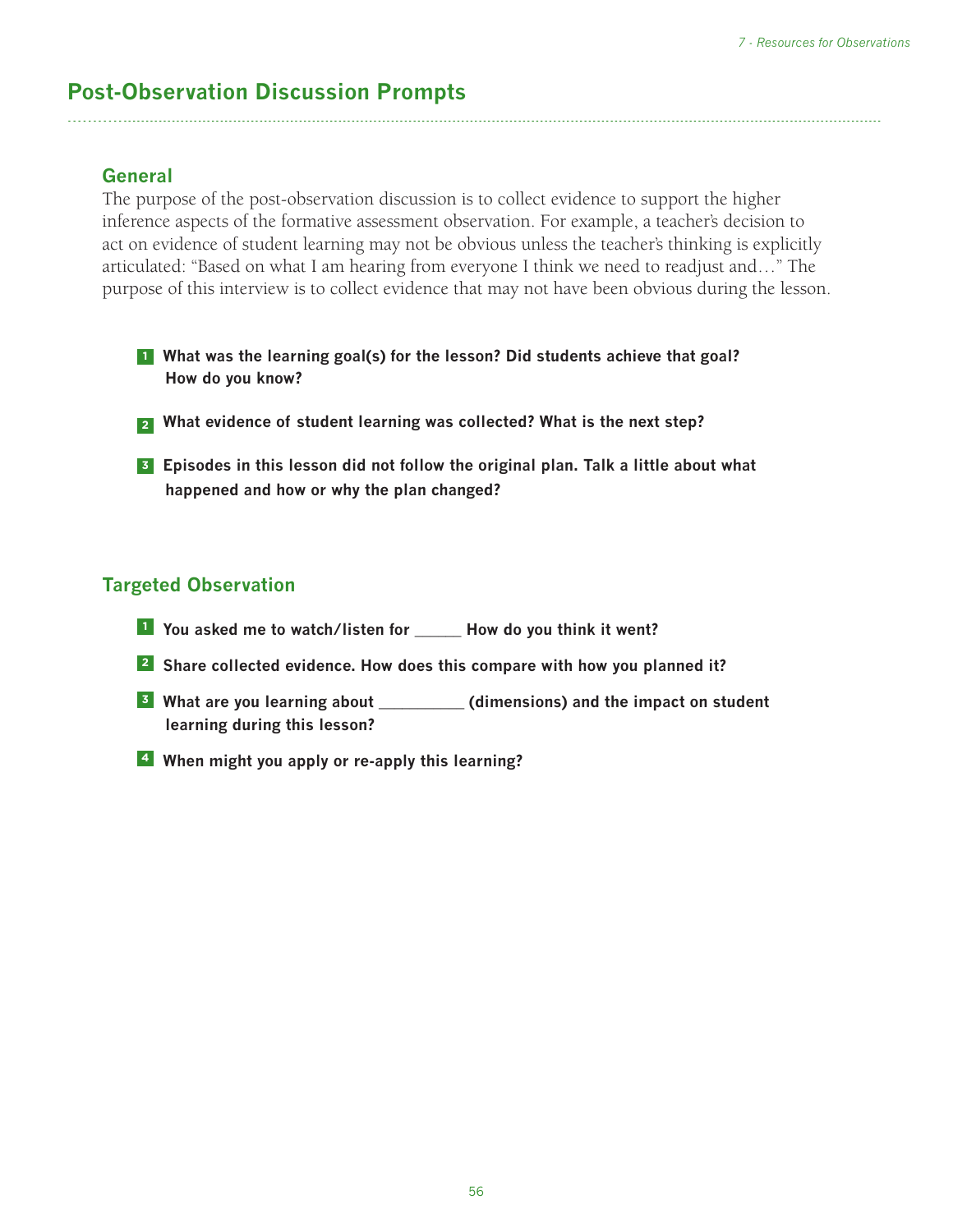# **Peer Observation Summary Form**

|                                            | Nature of Observation: □ Targeted set of dimensions. If so, which: _________________________________                                                                              |                     |
|--------------------------------------------|-----------------------------------------------------------------------------------------------------------------------------------------------------------------------------------|---------------------|
|                                            | $\Box$ All 10 dimensions of formative assessment                                                                                                                                  |                     |
| <b>Dimensions of Formative Assessment</b>  |                                                                                                                                                                                   | <b>Rubric Level</b> |
|                                            | Learning Goals: Learning goals were clearly identified and communicated to students.                                                                                              |                     |
|                                            |                                                                                                                                                                                   |                     |
|                                            | Criteria for Success: Criteria for success were clearly identified and communicated to students.                                                                                  |                     |
|                                            | Evidence from today's lesson specific to Criteria for Success dimension: __________________________                                                                               |                     |
|                                            | Tasks & Activities to Elicit Evidence of Learning: Tasks and activities during the lesson<br>provided opportunities for the teacher to collect evidence of student understanding. |                     |
|                                            | Evidence from today's lesson specific to Tasks & Activities dimension: _____________________________                                                                              |                     |
|                                            | Questioning Strategies that Elicit Evidence of Learning: Questioning strategies were used to<br>collect evidence of student thinking, from more students, more systematically.    |                     |
|                                            | Evidence from today's lesson specific to Questioning Strategies dimension: University of the University of the                                                                    |                     |
| deepen student thinking.                   | Feedback Loops During Questioning: Feedback loops during questioning were used to                                                                                                 |                     |
|                                            | Evidence from today's lesson specific to Feedback Loops dimension: ______________                                                                                                 |                     |
|                                            | Descriptive Feedback: Students were provided with evidence based feedback that is linked to<br>the intended instructional outcomes and criteria for success.                      |                     |
|                                            | Evidence from today's lesson specific to Descriptive Feedback dimension:                                                                                                          |                     |
| cognitively about the work of their peers. | Peer Assessment: Peer Assessment provided students an opportunity to think meta-                                                                                                  |                     |
|                                            | Evidence from today's lesson specific to Peer Assessment dimension:                                                                                                               |                     |
| cognitively about their learning.          | Self-Assessment: Self-Assessment provided students an opportunity to think meta-                                                                                                  |                     |
|                                            | Evidence from today's lesson specific to Self-Assessment dimension: ________________________________                                                                              |                     |
| partners in learning.                      | <b>Collaboration:</b> A classroom culture was established in which teachers and students are                                                                                      |                     |
|                                            | Evidence from today's lesson specific to Collaboration dimension: __________________________________                                                                              |                     |
| to adjust ongoing teaching and learning.   | Use of Evidence to Inform Instruction: Formative assessment was used to provide feedback                                                                                          |                     |
|                                            | Evidence from today's lesson specific to Use of Evidence dimension:                                                                                                               |                     |

57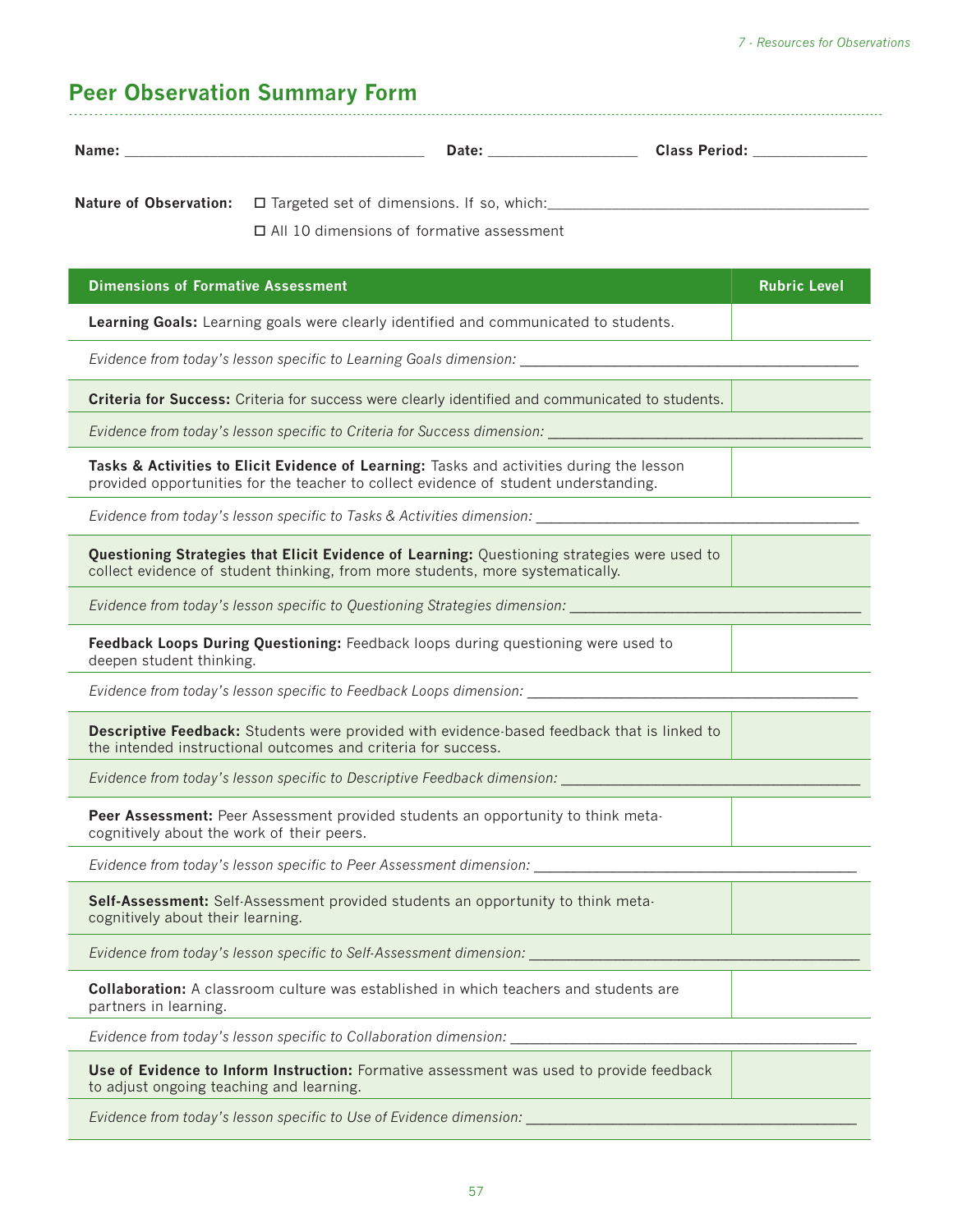## **Action Plan**

#### **Name: \_\_\_\_\_\_\_\_\_\_\_\_\_\_\_\_\_\_\_\_\_\_\_\_\_\_\_\_\_\_\_\_\_\_\_\_\_\_\_\_\_\_\_\_**

| <b>Date</b> | Plan | <b>Check-in</b><br>Date | <b>Comment</b> |
|-------------|------|-------------------------|----------------|
|             |      |                         |                |
|             |      |                         |                |
|             |      |                         |                |
|             |      |                         |                |
|             |      |                         |                |
|             |      |                         |                |
|             |      |                         |                |
|             |      |                         |                |
|             |      |                         |                |
|             |      |                         |                |
|             |      |                         |                |
|             |      |                         |                |
|             |      |                         |                |

----------------------------------------------------------------------------------------------------------------------------------------------------------------------------------------



*Advice: Make the plan as specific as possible, with a short-time frame, and not one that has too many separate elements being attempted at the same time.*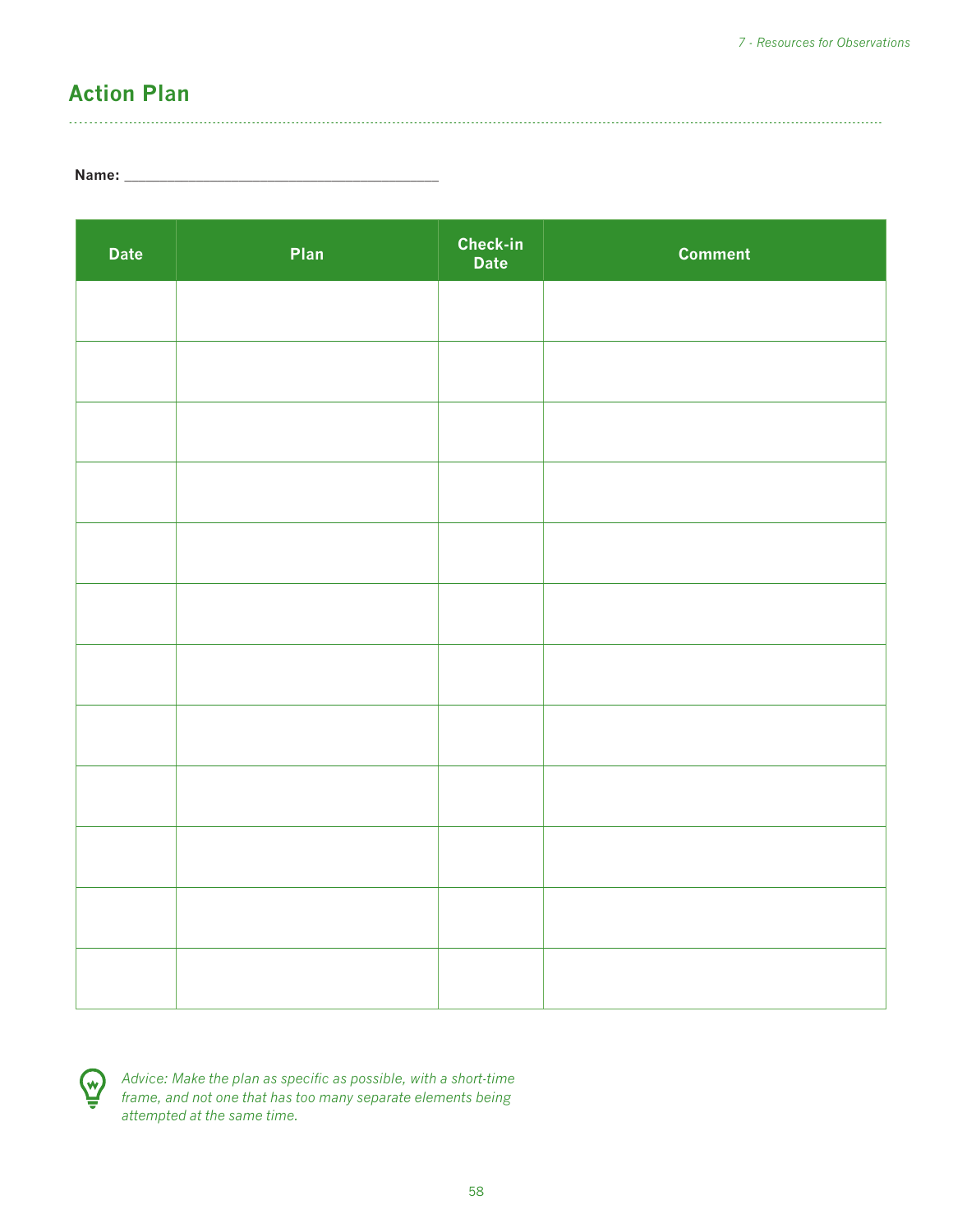## **Summary of Ten Dimensions of Formative Assessment**

| <b>Dimensions</b>                                                                 | <b>Description</b>                                                                                                                                                                                                                                                                                                                                                                                                                                                                                                                                                                                                                                                                                                                                                                                                                                                                                             |  |  |
|-----------------------------------------------------------------------------------|----------------------------------------------------------------------------------------------------------------------------------------------------------------------------------------------------------------------------------------------------------------------------------------------------------------------------------------------------------------------------------------------------------------------------------------------------------------------------------------------------------------------------------------------------------------------------------------------------------------------------------------------------------------------------------------------------------------------------------------------------------------------------------------------------------------------------------------------------------------------------------------------------------------|--|--|
| <b>Learning Goals</b>                                                             | Learning Goals should be clearly identified and communicated to students, and should help students make connections among<br>lessons within a larger sequence. Learning goals should be aligned to CCSS, or state or district grade-level standards,<br>although this dimension focuses on how the teacher identifies the learning goals for a particular lesson, communicates<br>them to the students, and uses them in a way that supports learning. Research suggests that when students understand<br>the intended learning of a lesson they are better prepared to engage with the content and learning is positively impacted.<br>At the lower ends of the rubric, learning goals are not used, are used in a pro forma manner, or do not set appropriately<br>challenging goals for students, while at the higher levels learning goals are integrated into the lesson and support student<br>learning. |  |  |
| <b>Criteria for</b><br><b>Success</b>                                             | Criteria for Success should be clearly identified and communicated to students. This dimension focuses on how the teacher<br>identifies the criteria for success for a particular lesson and communicates them to the students. Research suggests that<br>when students understand what quality work actually looks like they are more able to demonstrate their own learning.<br>In this rubric, the focus is primarily on the sharing of explicit expectations (e.g., rubrics, preflight checklists, exemplars<br>etc.) that communicate quality. At the lower ends of the rubric, criteria for success are not used, are used in a pro<br>forma manner, or do not hold students to sufficiently high expectations, while at the higher levels criteria for success are<br>integrated into the lesson, are accessible to students, and support student learning.                                             |  |  |
| <b>Tasks and</b><br><b>Activities to</b><br><b>Elicit Evidence</b><br>of Learning | The focus of this dimension is on those things with which students engage that potentially produce evidence of student learning<br>(excluding classroom discussions) Teachers need to use a range of tasks and activities to collect relevant evidence of<br>student thinking. When students are engaged in tasks and activities (on their own, with another student, or in a small<br>group) the work products provide evidence of student understanding. In order to be effective, students need to have<br>access to appropriate support from either the teacher or from peers to complete the task. In addition, the teacher needs<br>to have a mechanism for synthesizing evidence from students, whether through a formal review process or informal on-<br>the-fly review.                                                                                                                              |  |  |
| Questioning<br><b>Strategies to</b><br><b>Elicit Evidence</b><br>of Learning      | The focus of this dimension is on one way that a teacher can collect evidence of student progress through classroom questioning.<br>Teachers need to use a range of questioning strategies to collect relevant evidence of student thinking, from more<br>students, more often, and more systematically. Often teachers ask questions only to a few interested students, answer<br>their own questions, or limit student thinking by the type of questions asked. If a teacher has weak questioning<br>strategies, s/he loses opportunities to gain valuable insights into student learning. Teachers can elicit evidence of<br>student thinking by the types of questions students ask of the teacher and peers, as well.                                                                                                                                                                                     |  |  |
| <b>Feedback</b><br><b>Loops During</b><br>Questioning                             | Students should be provided with ongoing feedback that helps them develop ideas and understanding of the content. This<br>dimension focuses on the teacher's role to provide ongoing feedback during class discussions. The rubrics include three<br>dimensions that address distinct aspects of feedback: this dimension is specific to more informal feedback that often<br>occurs in real-time during a lesson.                                                                                                                                                                                                                                                                                                                                                                                                                                                                                             |  |  |
| <b>Descriptive</b><br><b>Feedback</b>                                             | Students should be provided with evidence-based feedback that is linked to the intended instructional outcomes and criteria for<br>success. This dimension focuses on the teacher's role to provide individualized feedback to students. Research suggests<br>that student learning improves when students are provided with descriptive feedback that is connected to clear targets<br>and that provides guidance on how to improve work. The rubrics include three dimensions that address distinct aspects<br>of feedback: this dimension is specific to more formal feedback that tends to be given to individual students on a specific<br>piece of work, either in written form or orally (e.g., during student/teacher conferences) by the teacher.                                                                                                                                                     |  |  |
| <b>Peer Assessment</b>                                                            | Peer assessment is important for providing students an opportunity to think about the work of their peers. Research suggests<br>that opportunities to review the work of a peer and to provide feedback are very beneficial to the person providing the<br>feedback, as well as to the person receiving the feedback. The rubrics include three dimensions that address distinct<br>aspects of feedback: this dimension includes the role of student-to-student feedback, while various approaches to<br>teacher feedback are addressed in Feedback Loops and Individualized Descriptive Feedback.                                                                                                                                                                                                                                                                                                             |  |  |
| Self-Assessment                                                                   | Self-assessment is important because it provides students with an opportunity to think meta-cognitively about their learning.<br>Research suggests that improved understanding of one's own learning is a critical strategy that can lead to improvements<br>in learning.                                                                                                                                                                                                                                                                                                                                                                                                                                                                                                                                                                                                                                      |  |  |
| <b>Collaboration</b>                                                              | A classroom culture in which teachers and students are partners in learning should be established. Research suggests that<br>classrooms that promote thinking and learning, student autonomy, and students as learning resources for one another<br>are more successful in encouraging lifelong learners.                                                                                                                                                                                                                                                                                                                                                                                                                                                                                                                                                                                                      |  |  |
| <b>Use of Evidence</b><br>to Inform<br><b>Instruction</b>                         | Formative assessment is a process used by teachers and students during instruction that provides feedback to adjust ongoing<br>teaching and learning to improve students' achievement of intended instructional outcomes. This dimension focuses on the<br>teacher use of evidence to adjust instruction across the lesson(s) as a whole.                                                                                                                                                                                                                                                                                                                                                                                                                                                                                                                                                                      |  |  |